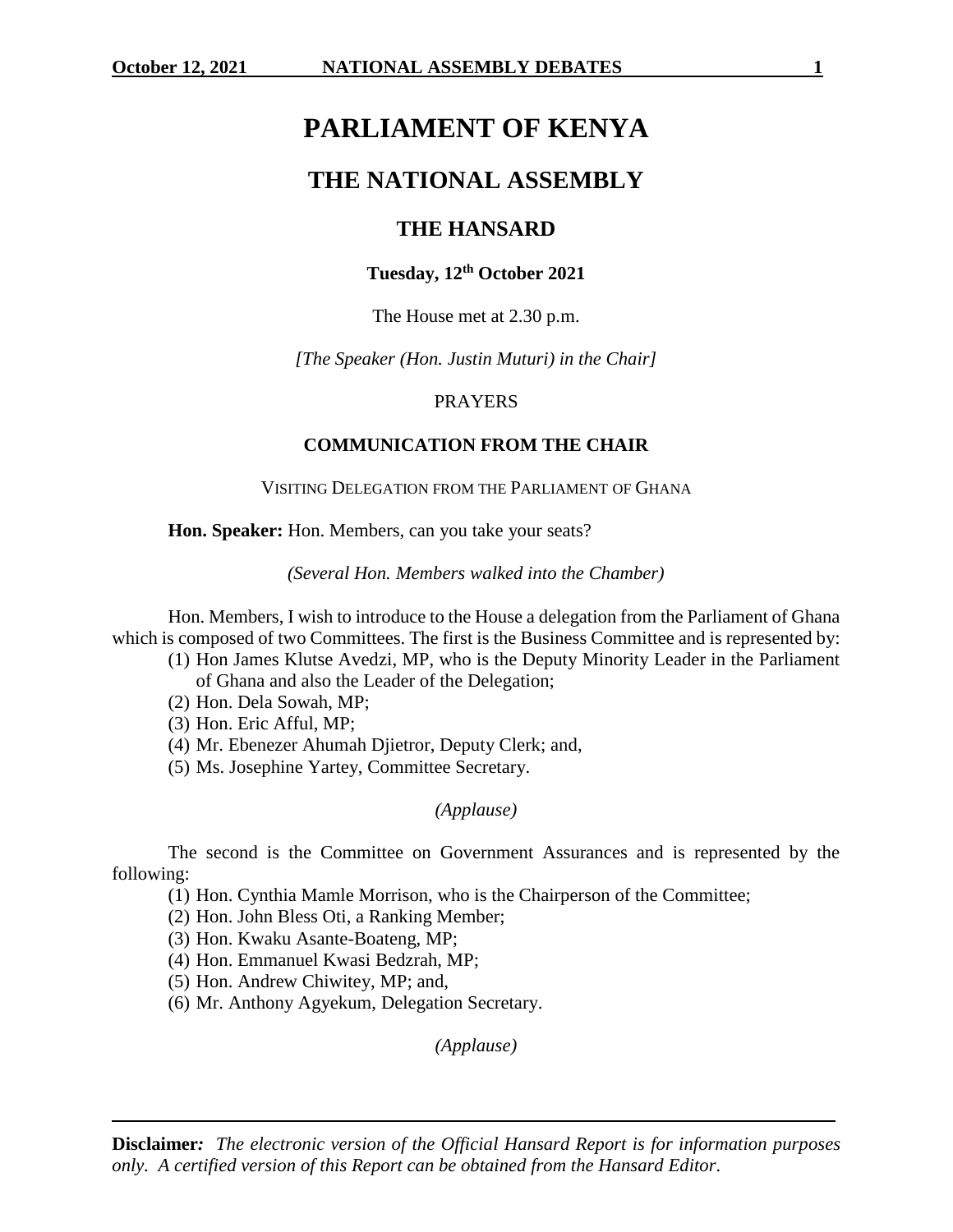The delegation is on a four-day study visit with the objective of understanding the operations of the House Business Committee (HBC), the Committee on Implementation, the Commission Secretariat, the Liaison Committee, the Directorates of Departmental and Select Committees, among others, and shall hold meetings with the leadership of the House. The delegation already had a meeting this morning with the HBC of this House.

On my own behalf and that of the House, I wish the delegation fruitful undertakings and welcome them to the National Assembly of the Republic of Kenya this afternoon.

*(Applause)*

## **PETITIONS**

#### ACCESS TO NHIF COVER BY PERSONS LIVING WITH AUTOIMMUNE DISEASES

**Hon. Speaker:** Hon. Members, Standing Order No.225(2)(b) requires the Speaker to report to the House any petition other than those presented by a Member. Further, Article 119 of the Constitution of Kenya provides for the right of any person to petition Parliament to consider any matter within its authority, including petitioning the House to enact, amend or repeal any legislation.

In this regard, I wish to report to the House that my Office has received a Petition signed by Mr. Mikeson Mugo, Ms. Faith Rotich and Ms. Wacera Maina of identity card (ID) numbers 31421942, 26243210 and 21647092 respectively, on behalf of persons suffering from autoimmune diseases in Kenya.

The Petitioners state that autoimmune conditions occur when a person's immune system reacts to parts or organs of the body as though they were foreign bodies and releases antibodies that mistakably attack the person's essential body cells. They aver that whereas over 80 types of autoimmune diseases have been identified, medical research is yet to unearth causes of the abnormal behaviour by which a person's immune system triggers adverse autoimmune reactions. They claim that since there is no single test that can precisely determine if a person has an autoimmune condition or not, doctors rely on clinical diagnosis which make it harder for healthcare workers to manage the condition in good time.

The Petitioners are concerned that the cost of managing autoimmune diseases in Kenya is extremely exorbitant. They claim that in a month, a person suffering from an autoimmune disease would have to spend approximately Kshs100,000 on medication to regulate the response of the immune system, Kshs350,000 on medication to prevent flare-ups and another Kshs70,000 for speech therapy to manage slurring.

In addition, the patient must undergo regular Magnetic Resonance Imaging (MRI) tests at an estimated cost of Kshs400,000 and Kshs1,000,000 for treatment. The Petitioners lament that despite the high cost of diagnosing, treating and managing autoimmune diseases in Kenya, a majority of medical insurance providers, including the National Hospital Insurance Fund (NHIF), do not offer medical cover for patients who suffer from autoimmune disease. This has made it nearly impossible for them to access medication hence making them vulnerable to premature death.

Hon. Members, the Petitioners are, therefore, praying for the intervention of the National Assembly to enhance access of persons who suffer from autoimmune diseases to medical care by ensuring that the NHIF provides medical insurance cover for them to cover the cost of drugs,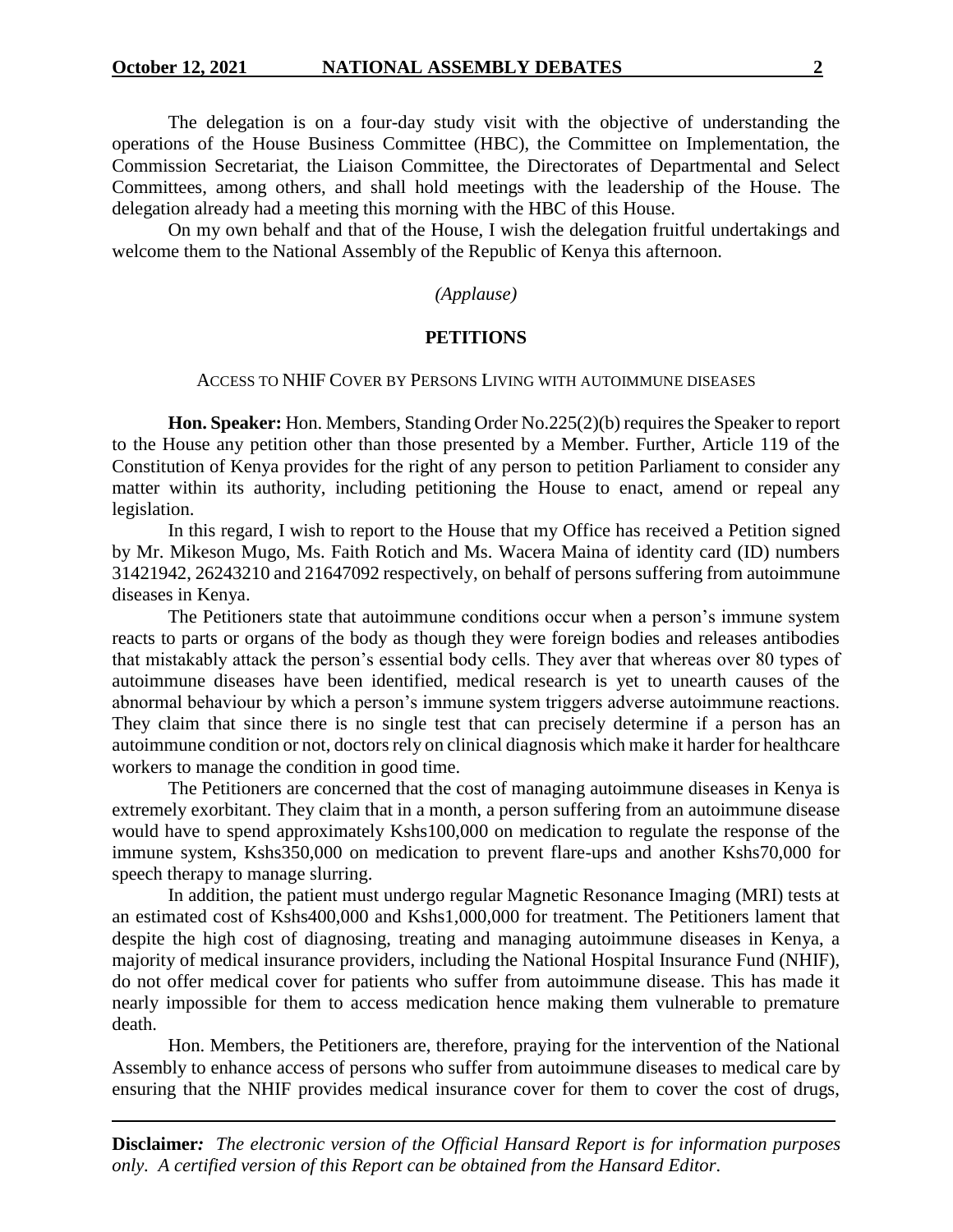laboratory tests and diagnostic services, surgical, dental or medical procedures or equipment, physiotherapy care and doctors' fees, food and boarding.

Having determined that the matters raised by the Petitioners are well within the authority of this House, I order that pursuant to the provisions of Standing Order 227(1), the Petition be committed to the Departmental Committee on Health. The Committee is required to consider the Petition and report its findings to the House and to the Petitioners in accordance with Standing Order 227(2).

I thank you.

There is a Petition by the Member of Murang'a, who chairs the Committee to which this one is referred. You have a Petition.

Proceed, please.

**Hon. (Ms.) Sabina Chege** (Murang'a CWR, JP): Thank you, Hon. Speaker. I have, on behalf of the Committee, received the Petition. We will look at it.

MALPRACTICES IN LICENSING OF COFFEE MARKETERS

**Hon. (Ms.) Sabina Chege** (Murang'a CWR, JP): I have a Petition regarding malpractices in the licensing of coffee marketers in the country.

I, the undersigned, on behalf of the National Coffee Co-operative Federation of Kenya, would like to draw the attention of the House to the following:

THAT, agriculture, including coffee farming, is a major mainstay of Kenya's economy and supports the livelihoods of many families in the country.

THAT, in recognition of the contribution of the coffee sector to the economy of the country through exports and job creation, the President appointed the National Taskforce on Coffee Sub-Sector Reforms vide *Kenya Gazette Notice No.1332* of 4<sup>th</sup> March 2016.

THAT, the taskforce was primarily tasked with the responsibility of looking into issues affecting coffee marketing by rigorously analysing the value chain in the sub-sector with a view to recommending ways of improving the same.

THAT, the taskforce submitted its report to the President who went ahead and appointed and gazetted the Coffee Sub-Sector Implementation Committee (CSIC) to coordinate the implementation of the recommendations of the report of the taskforce.

THAT, as part of the implementation roadmap, the CSIC spearheaded formulation and enactment of a new regulatory framework embedded in the Crops (Coffee) (General Regulations), 2019 - hereafter referred to as the Coffee General Regulations- and the Capital Markets (Coffee Exchange) Regulations, 2020 - hereafter referred to as the Coffee Exchange Regulations - to govern the coffee subsector.

THAT, the coming into force of the new regulatory framework abolished coffee marketing agents' licences and replaced them with coffee brokers to carry out the coffee marketing function.

THAT, pursuant to Regulation 11 of the Coffee Exchange Regulations, the Capital Markets Authority (CMA) granted coffee broker licences to the following brokerage firms under several coffee co-operative unions:

- (i) The United Eastern Kenya Coffee Marketing Company.
- (ii) The Meru County Coffee Marketing Agency Limited.
- (iii) The Kipkelion Brokerage Company Limited.
- (iv) The Mt. Elgon Coffee Marketing Agency Limited.
- (v) The Murang'a County Coffee Dealers Limited.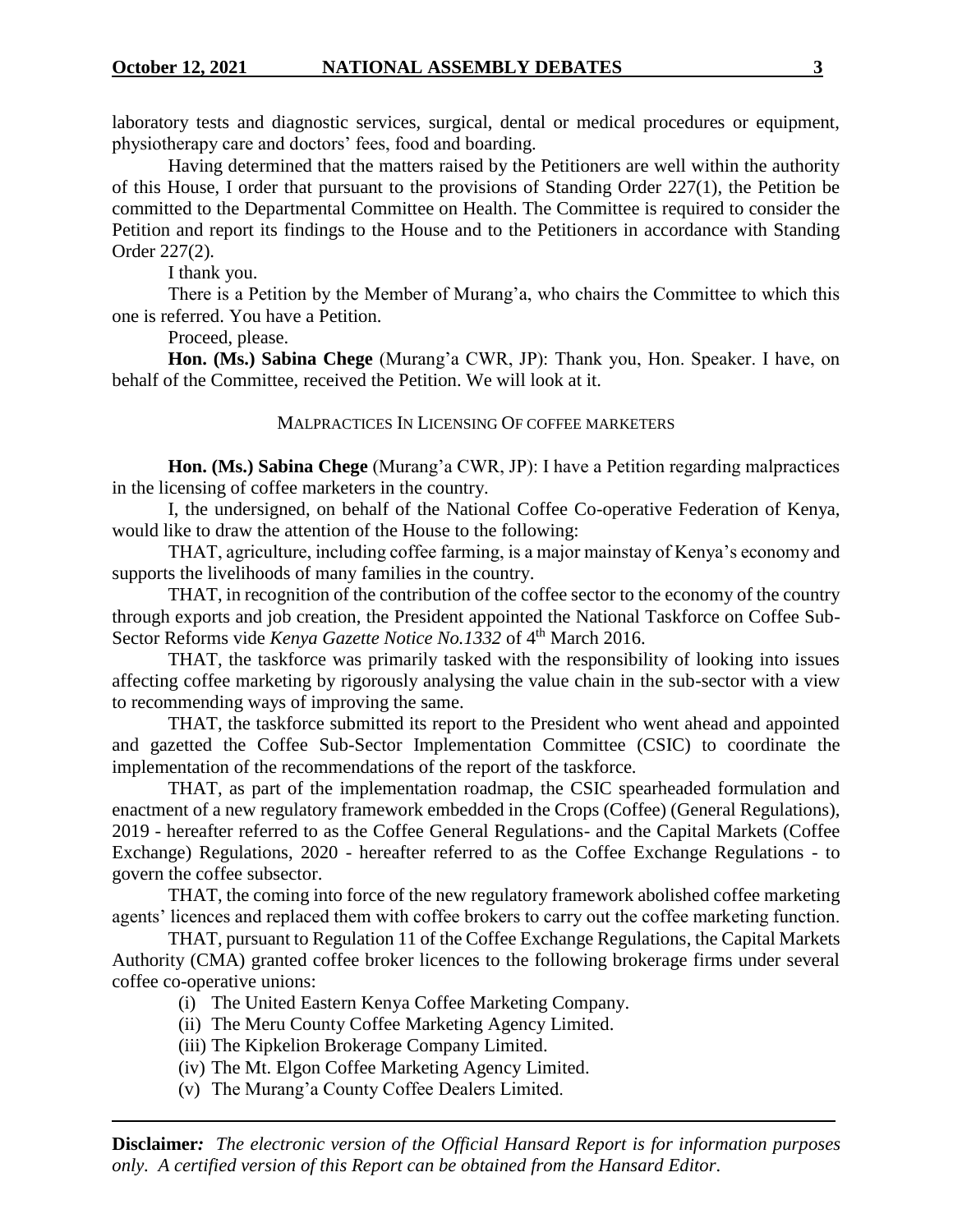THAT, the CMA communicated to the Nairobi Coffee Exchange (NCE) and published a public notice to the effect that it had licensed the above firms to carry out the coffee marketing function.

THAT, the above firms underwent a rigorous and stringent application process, including obtaining no objection letters from the NCE, pursuant to Regulation  $8(2)(c)$  of the Coffee Exchange Regulations.

THAT, in a surprise move, the Cabinet Secretary for Agriculture, Livestock, Fisheries and Co-operatives disregarded the new legal and regulatory framework and unilaterally issued *Legal Notice No.104 of 2021*, purportedly amending the Coffee General Regulations to extend agent licences from  $1<sup>st</sup>$  July 2021 to 30<sup>th</sup> June 2022.

THAT, whereas the foregoing action by the Cabinet Secretary has the force of law hence requiring scrutiny and approval of the National Assembly in accordance with the Statutory Instruments Act, the CS sidestepped this House and exercised the delegated legislative authority.

THAT, in an attempt to remedy the above usurpation of legislative authority of this House, the CS by revoked *Legal Notice 104 of 2021*, once again issued a draft Legal Notice on 25th August 2021 extending coffee marketing licences on unfounded grounds that the CMA was yet to have the brokers' licences.

THAT, when the United Eastern Kenya Coffee Marketing Company, a duly licensed broker, applied to be admitted to the NCE auction floor and be allocated lots range and brokerage code, the NCE rejected the application on 9<sup>th</sup> August 2021, citing *Legal Notice 104 of 2021*, which is not only unlawful, but was also revoked by the CS.

THAT, the decision by the NCE amounts to a selective application of the law given that it had previously set a precedent by admitting the Meru County Coffee Marketing Agency Limited to the auction floor under a broker licence issued by the CMA.

THAT, the above malpractice offends sections  $11(3)(i)$  and  $11(3)(w)$  and 22A of the Capital Markets Authority Act and Regulations 6(e) and 6(h) of the Coffee Exchange Regulations that obligate the CMA to grant reasonable access to auction by all licensed entities and requires the CMA to direct the NCE to facilitate their participation in auction.

THAT, although the Coffee General Regulations and the Coffee Exchange Regulations came into force in 2019 and 2020 respectively, the CS has demonstrated lethargy in pursuing their full implementation as evidenced in the delay to have a board to manage the CME and cause the CME to select a provider for the Direct Settlement System (DSS).

THAT, if the malpractices surrounding issuance of coffee marketing licences are not immediately forestalled, the coffee sub-sector is at the risk of reverting to the old dispensation.

THAT, to the best of the Petitioner's knowledge, the issues in respect of which this Petition is made are not pending before any court of law, or constitutional or legal body.

THEREFORE, your humble Petitioner prays for intervention of this House, through the Departmental Committee on Agriculture and Livestock to:

- (i) Inquire into the circumstances under which the CS of Agriculture, Livestock, Fisheries and Co-operatives unlawfully amended the Crops (Coffee) (General Regulations), 2019 through *Legal Notice No. 104 of 2021* and issued a legal notice without following the process set out in the Statutory Instruments Act.
- (ii) Declare that *Legal Notice No. 104 of 2021* and any other legal notices issued by the CS of Agriculture, Livestock, Fisheries and Co-operatives are unlawful, null and void since they were not subjected to public participation and parliamentary scrutiny as required under the Statutory Instruments Act.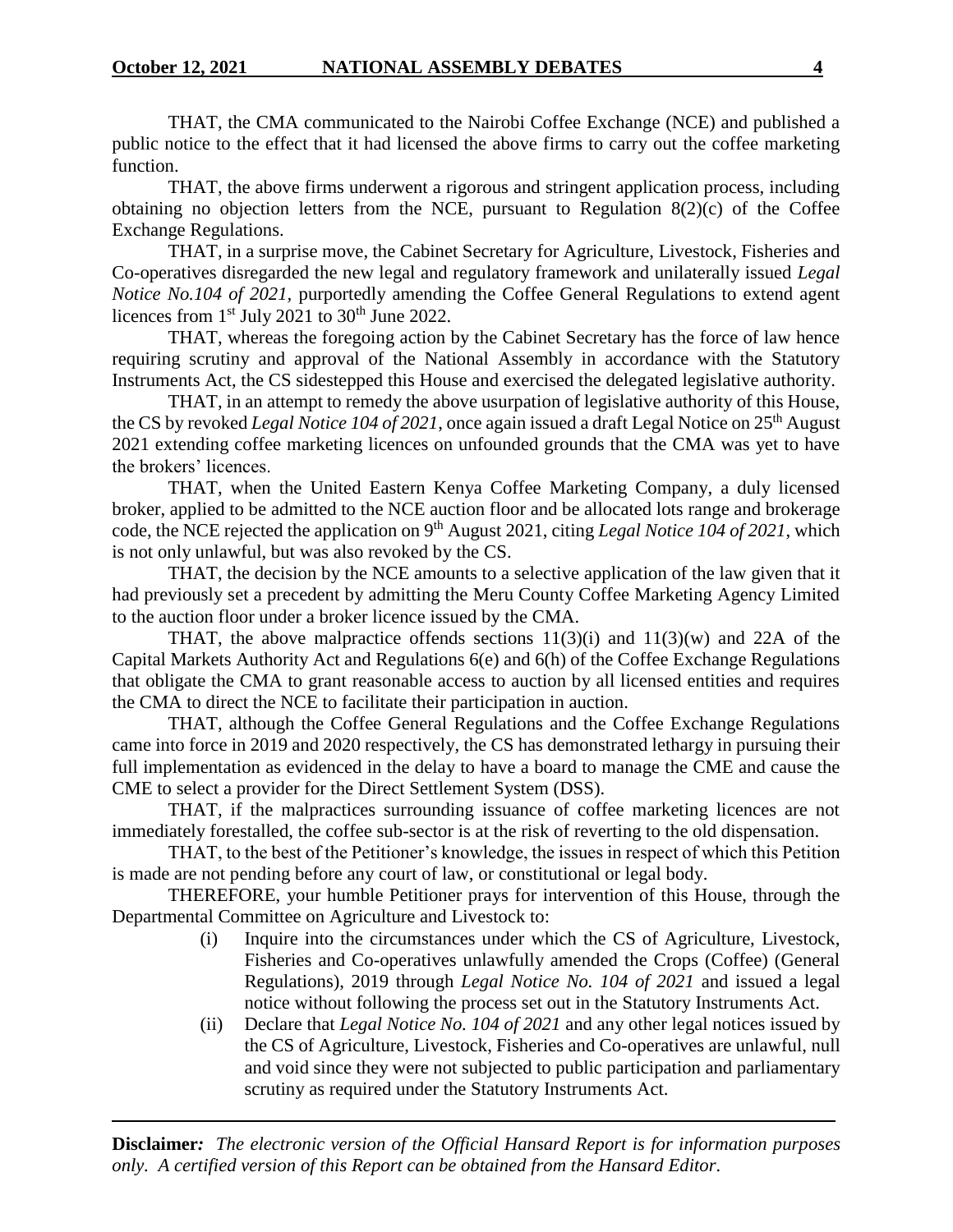- (iii) Recommend that all marketing licences issued under the revoked Coffee (General) Rules, 2002 or any other legal notice extending their operation contrary to the provisions of the Crops (Coffee) (General Regulations, 2019 be cancelled.
- (iv) Recommend that the Nairobi Coffee Exchange (NCE) urgently appoints a provider of Direct Settlement System (DSS) pursuant to Regulation 41 (1) of the Coffee Exchange Regulations so as to operationalise the system.
- (v) Recommend that the NCE admits all licensed coffee marketing brokerage firms with immediate effect in compliance with the provisions of the Capital Markets (Coffee Exchange) Regulations, 2020; and,
- (vi) Make any other recommendations that it may deem fit in addressing the concerns of the Petitioner.

And your Petitioner will ever pray.

The Petition is presented by Hon. Sabina Wanjiru Chege, CBS, and Member of Parliament for Murang'a County, on behalf of the Petitioners.

Thank you, Hon. Speaker.

## *(Loud consultations)*

**Hon. Speaker:** Hon. Members, in lieu of the loud consultations, when I open the space for comments and clarifications, I hope all of you will be relevant to the two Petitions. The first one on the block is Hon. Sankok.

**Hon. David ole Sankok** (Nominated, JP): Thank you very much, Hon. Speaker. I arise to support the earlier Petition that you read on behalf of the Petitioners. People are suffering from autoimmune diseases because of the high cost of treatment and diagnosis of autoimmune diseases like the Hashimoto and Graves' disease. In the general population, their percentage is quite low. Covering it through the NHIF will not cost us a lot of money. This House should rise to the occasion and make sure that all Kenyans suffering from autoimmune diseases are covered through the NHIF.

Thank you. I support the Petition.

**Hon. Speaker:** Hon. Wamalwa.

**Hon. (Dr.) Chris Wamalwa** (Kiminini, FORD-K): Thank you, Hon Speaker. I rise to support both Petitions, particularly the first one on autoimmune diseases. Health management in this country has become expensive in as far as diagnosis, consultation and the cost of drugs are concerned. I know we have just passed the NHIF (Amendment) Bill and I remember well that there was a provision for payment of extra premium for higher coverage. I hope the Departmental Committee on Health will look at this and harmonise how it can be managed in future. I know that currently we are dealing with the health laws which have a lot of issues. We have had many petitions pertaining to that law on the Floor of this House. So, as we move forward, I call upon Members to look into this aspect, so that general treatment, diagnosis, consultation and drugs are manageable.

Lastly, on the Petition on coffee, I know we have the Agriculture, Fisheries and Food Authority Act, No.13 of 2013. Currently, we have the Coffee Act before the Departmental Committee on Agriculture and Livestock and it is being revived. I have no doubt that the issues Hon. Sabina Chege has raised in terms of management and licensing will be handled. I support the Petition.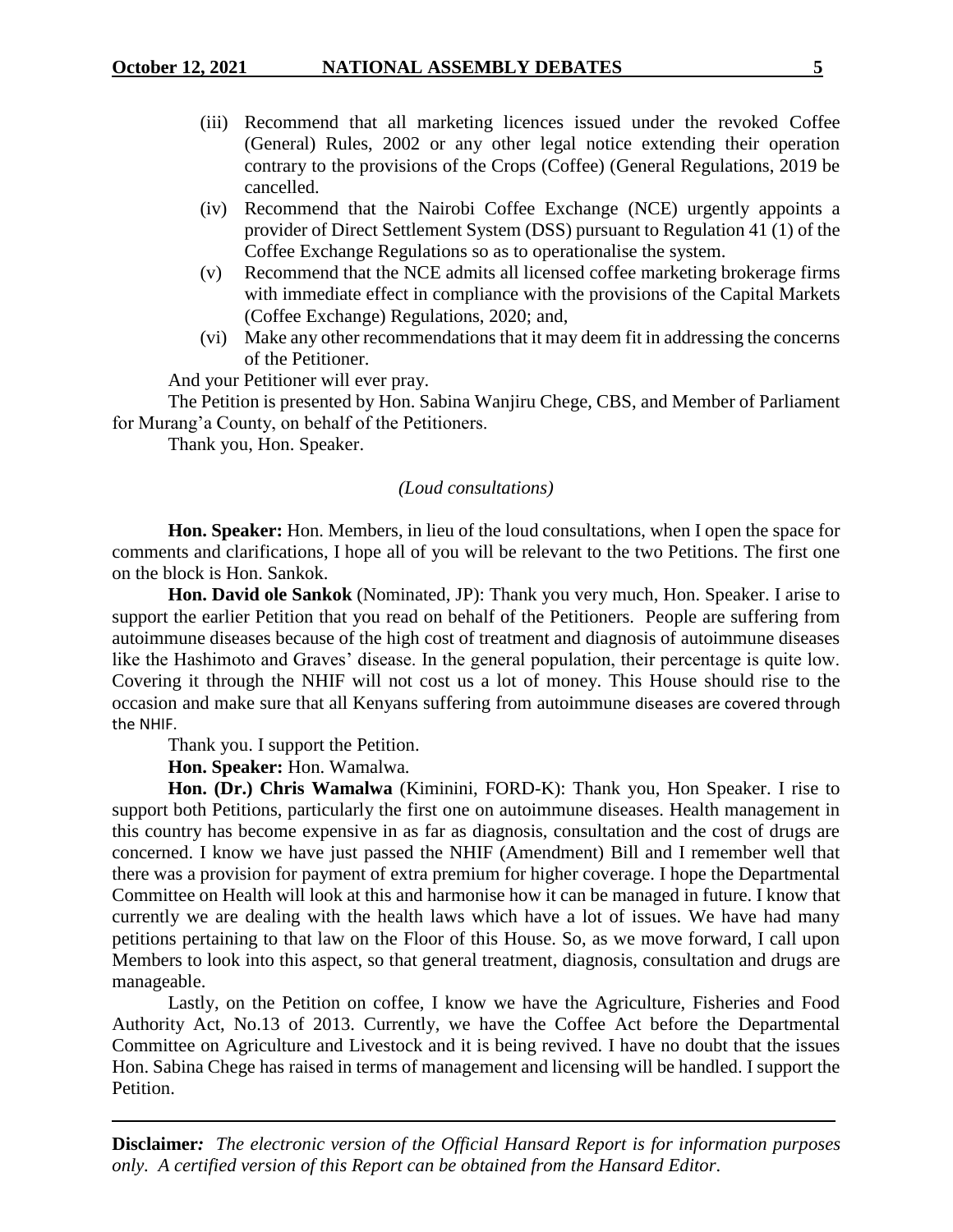**Hon. Speaker:** Member for North Imenti.

**Hon. Rahim Dawood** (North Imenti, JP): Thank you, Hon. Speaker. I want to talk about the first Petition on autoimmune diseases. Many people have Lupus where your body's immune system attacks your own tissues and the multiple sclerosis (MS) where the protective cover is removed by the immune system. So, I support and wish the NHIF will cater for the people who suffer from those diseases.

On the second Petition, I will not say whether I am supporting it or not. Hon. Sabina Chege has raised a few issues and she has mentioned Meru County. We are aware that there are many issues with the coffee sector. In Meru, farmers have been pulled to both sides, namely, the governor's side and the Cabinet Secretary's side. At the end of the day, we need to sit down as stakeholder's and agree on the best way our farmers will benefit. So, when we have a proper debate on this when the report is tabled, farmers will be put as number one and not the vested interests.

**Hon. Speaker:** Hon. Sossion.

**Hon. William Sossion** (Nominated, ODM): Thank you, Hon. Speaker. On coverage of autoimmune diseases, the Committee should also be prudent to consult actuarial facts in terms of the cost implications on the capacity of NHIF. We should also balance overreliance on NHIF to cover the population and the cost of the emerging new diseases. There is need to ensure that the country has the right infrastructure in order to scale down the cost of autoimmune diseases by it shouldering the cost of responsibility of certain diseases like the autoimmune diseases, so that we do not constrain and have exaggerated expectations on a scheme that is already constrained.

On the second Petition, we should strive, as a country, to remove the presence of cartels in the market chain of our farm produce, particularly the foreign exchange earners so that our farmers can access the markets and high prices for their goods.

## **Hon. Speaker:** Hon. (Dr.) Pukose.

**Hon. (Dr.) Robert Pukose** (Endebess, JP): Thank you, Hon. Speaker. On the first Petition on autoimmune diseases, some Members may not understand what autoimmune diseases are. Type 1 Diabetes Mellitus is an autoimmune disease. You can talk of diseases like Rheumatoid Arthritis. One of our colleagues, Hon. Mukwe, who died while serving in this Parliament, had Rheumatoid Arthritis. So, this is not a strange disease. It is a common disease. Majority of the poor people have type 1 Diabetes Mellitus. So, we need to give it due consideration. Somebody should not die because of having a disease that is inherited. So, when the Committee looks at it, it should give it the seriousness it deserves.

On the Petition by Hon. Sabina Chege, I would request that the Committee on Delegated Legislation be involved. We have gazettements that have been done on issues and the Committee on Delegated Legislation has not looked into them. So, the Committee on Delegated Legislation should be involved because the Departmental Committee on Agriculture and Livestock does not have the capacity to know whether this has gone through the Committee on Delegated Legislation. The issues that have been raised are pertinent. It is important that the coffee sector is protected. We have a Bill in this House that deals with the coffee sector.

I support.

#### *(Loud consultations)*

**Hon. Speaker:** Hon. Members, if you are not going to lower the decibels, we might as well proceed with the rest of the business. So, the Petitions are committed to the respective committees,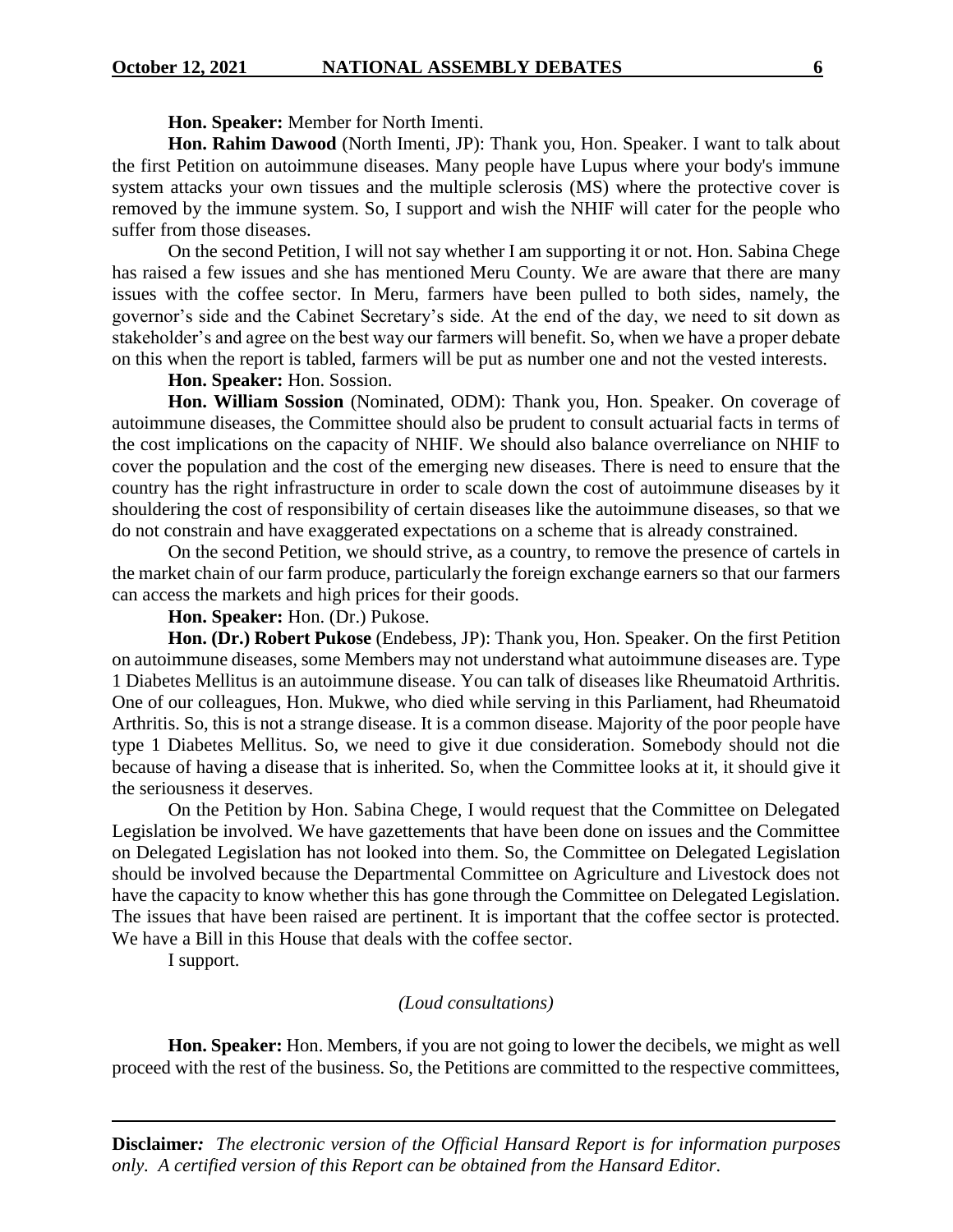namely, the Departmental Committee on Health and the Departmental Committee on Agriculture and Livestock.

*(Hon. (Dr.) Pukose spoke off-record)*

No, the committees are staffed by staff who are knowledgeable enough. They can always invite their colleagues from the Committee on Delegated Legislation to take them through some of the issues that they may wish to be informed about. Hon. Sabina Chege has chosen that the Petition goes to the Departmental Committee on Agriculture and Livestock not withstanding references on what the Committee on Delegated Legislation had already dealt with.

Next Order.

## **PAPERS LAID**

**Hon. Speaker:** The Chairperson of the Departmental Committee on Justice and Legal Affairs (JLAC).

**Hon. Clement Kigano** (Kangema, JP): Thank you, Hon. Speaker. I beg to lay the following Papers on the Table of the House.

Two numbered Reports of the Departmental Committee on Justice and Legal Affairs on its consideration of:

- i) The WAQF Bill (National Assembly Bill No. 73 of 2019).
- ii) The public Petition by Mr. Francis Kimani Kanyola, Javan Riche and Mr. Chemao Hillary Baraza regarding amendments to the Advocates Act to allow admission of legal practitioners from the Republic of Rwanda and the Republic of Burundi to the role of advocates in Kenya.

I beg to table. Thank you.

*(Hon. Clement Kigano laid the Documents on the Table)*

**Hon. Speaker**: Next Order.

## **NOTICE OF MOTION FOR ADJOURNMENT UNDER STANDING ORDER NO. 33(1)**

RAVAGING DROUGHT IN ARID AND SEMI-ARID COUNTIES

#### **Hon. Speaker:** The Member for Garissa Township.

**Hon. Aden Duale** (Garissa Township, JP): Hon. Speaker, pursuant to Standing Order 33(1), I rise to seek leave for the adjournment of the House to discuss a definite matter of urgent national importance regarding ravaging drought situation in most parts of the country.

The performance of both the 2020 short rains and the 2021 long rains has been poor across country, resulting into a severe drought among the arid and semi-arid counties of Turkana, Kilifi, Mandera, Garissa, Wajir, Kwale, Marsabit, Kitui, Baringo, Makueni, Isiolo, Tana River, West Pokot, Samburu, Meru, Laikipia, Lamu, Taita Taveta, Kajiado, Tharaka Nithi, Embu, Nyeri and Narok. The drought situation is likely to worsen in the second half of 2021, with negative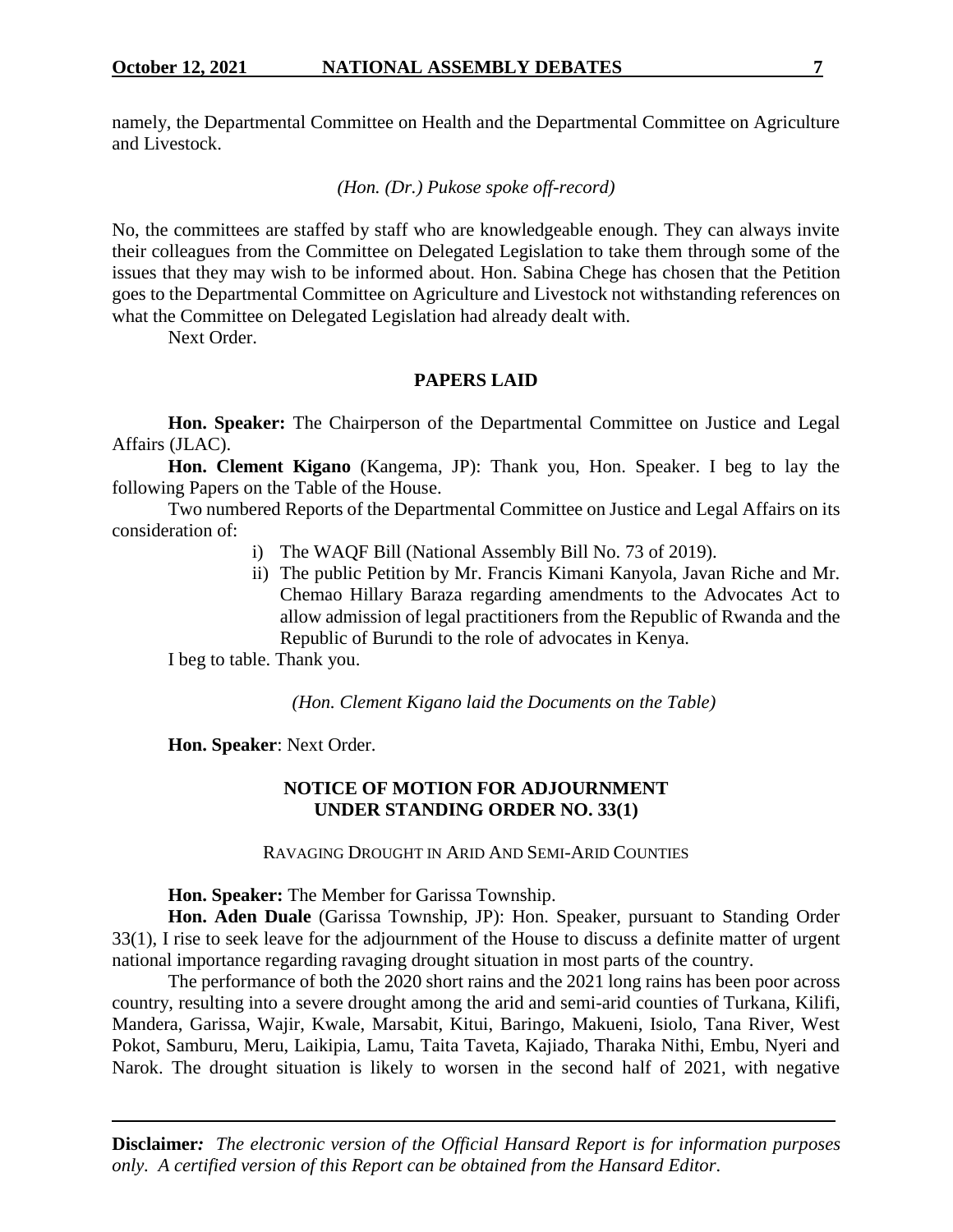consequences for household food scarcity, crop and livestock production, access to water, the nutritional status of children, and local coping strategies.

The cumulative impact of two consecutive poor rainy seasons, coupled with the COVID-19 Pandemic, insecurity, pests and diseases have caused a rapid rise in humanitarian needs in the arid and semi-arid lands of Kenya. It is as a result of this that the President of Kenya, on 8<sup>th</sup> September 2021 declared the drought situation a national disaster, with Mandera, Garissa, Wajir, Marsabit and Isiolo being the most affected.

It is against this background that with your indulgence, I seek leave for the adjournment of the House to discuss this matter of national concern with a view to providing mitigation measures that may be lifesaving and life-sustaining assistance to the most affected by the drought through integrated humanitarian interventions and strengthening resilience of drought-affected communities to mitigate the impact of the drought.

Thank you, Hon. Speaker. **Hon. Speaker:** Do you have the numbers?

## *(Several Members stood up in their places)*

Very well, you have the numbers. You may take your seats. For those of you who stood up because it is fashionable to stand, the Motion is about the biting drought in the country. I know many of you may have finished their business for the day. The Motion is about drought. Honestly, it is a serious matter. I order that the House shall be moved by Hon. Duale to adjourn at 5.30 p.m., so that you have one and a half hours.

## *(Applause)*

Next Order.

## **QUESTIONS AND STATEMENTS**

**Hon. Speaker:** The first Question is by the Member for Starehe. Where is the Member for Starehe? Or you do not know what you came to do?

## *Question No.394/2021*

MEASURES TO CUSHION STUDENTS FROM EFFECTS OF RISING COST OF LIVING

**Hon. Charles Njagua** (Starehe, JP): Thank you, Hon. Speaker. I rise to ask Question 394 of 2021 directed to the Cabinet Secretary for Education:

- (a) What specific measures is the Ministry taking to cushion students, particularly the financially challenged Government sponsored students, from the effects of the rising cost of living that have seen tuition and accommodation fees increased in various institutions, particularly at the University of Nairobi?
- (b) When will the Government increase the capitation and HELB funds allocation for students in public universities and other public tertiary institutions?
- (c) Could the Cabinet Secretary explain why the Government has been largely focusing on funding of private universities and neglecting public universities in the last four years?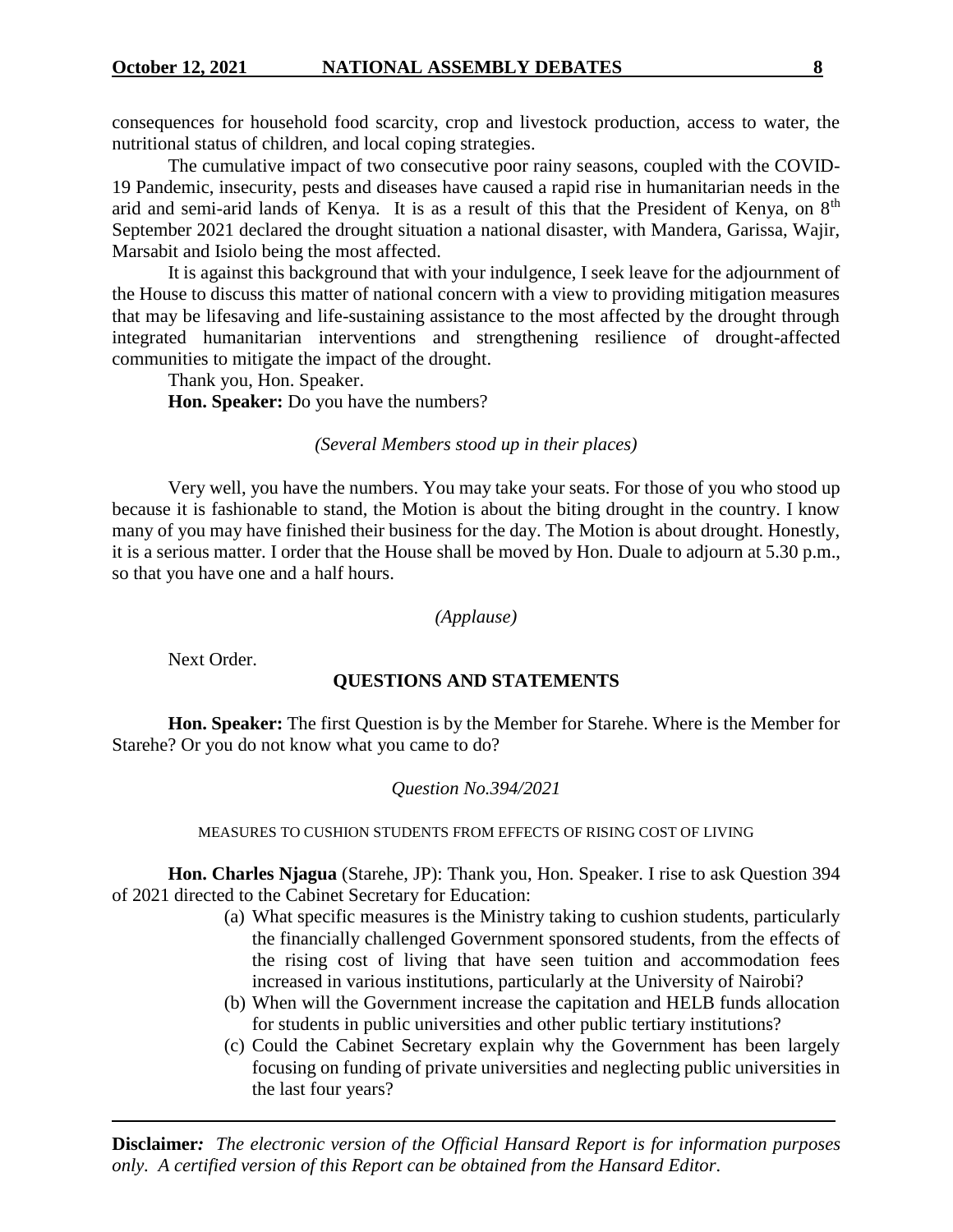Thank you, Hon. Speaker.

**Hon. Speaker:** The Question will be replied to before the Departmental Committee on Education and Research. Next Question is by the Member for Mwatate, Hon. Mwadime.

## *Question No.408/2021*

## PROVISION OF RELIEF FOOD TO RESIDENTS OF TAITA TAVETA

**Hon. Andrew Mwadime** (Mwatate, ODM): Thank you, Hon. Speaker. My Question is directed to the Cabinet Secretary for Devolution:

- (i) Could the Cabinet Secretary explain why the Government has not considered including Taita Taveta County, particularly Mwatate Constituency, in the relief food programme considering that over 80 per cent of the county is an arid region?
- (ii) Could the Cabinet Secretary undertake to ensure that residents of the said county, who are on the verge of starvation due to the ongoing drought, are urgently supplied with relief food and water?

Thank you, Hon. Speaker.

**Hon. Speaker:** The Question will be replied to before the Departmental Committee on Administration and National Security. Next Question is by the Member for Githunguri, Hon. Gabriel Kago.

## *Question No.412/2021*

## PROVISION OF FUNDS TO COFFEE FARMERS

**Hon. Gabriel Kago** (Githunguri, JP): thank you, Hon. Speaker. I rise to ask Question 412 of 2021 to the Cabinet Secretary for Agriculture, Livestock and Fisheries:

- (i) Could the Cabinet Secretary provide a list of all coffee farmers across the country who have benefitted from the Kshs3 billion Fund established in 2020 through the Public Finance Management (Coffee Cherry Advance Revolving Fund) Regulations, 2020, since the Fund was set up?
- (ii) Could the Cabinet Secretary explain the decision to settle for the Kenya Planters Cooperative Union (KPCU) as the sole distributer of the said Fund yet not all farmers sell their coffee through KPCU?
- (iii) What measures have been put in place to ensure that all coffee farmers across the country benefit from the Fund?

Thank you, Hon. Speaker.

**Hon. Speaker:** The Question will be replied to before the Departmental Committee on Agriculture and Livestock. Next Question is by the Member for Westlands, Hon. Wanyonyi.

**Hon. Tim Wanyonyi** (Westlands, ODM): Hon. Speaker, thank you. I am being obstructed. **Hon. Speaker:** Hon. Sankok, you should not stand in the gangway.

*Question No.432/2021*

ADVISORY TO BACHELOR OF EDUCATION STUDENTS BY TSC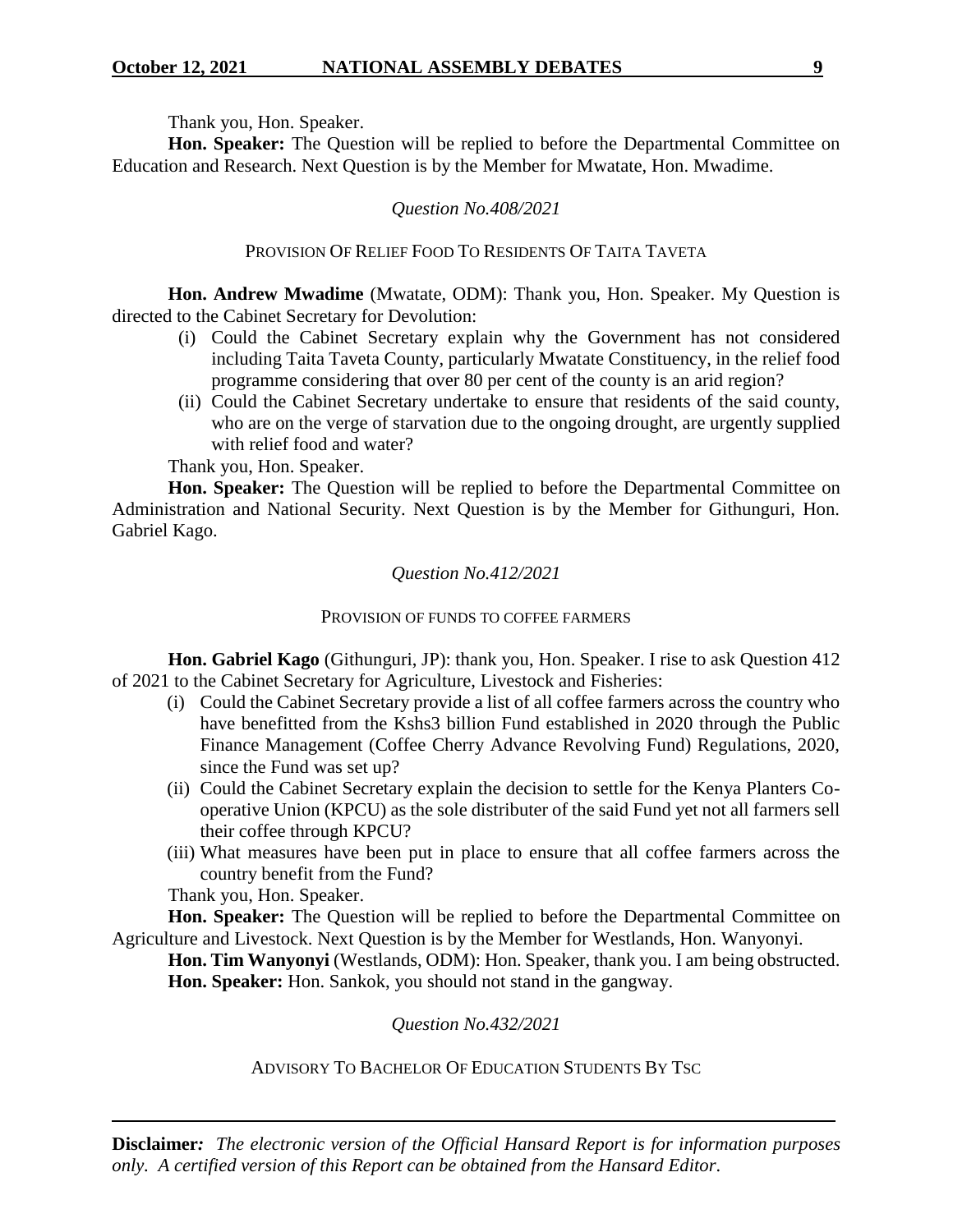**Hon. Tim Wanyonyi** (Westlands, ODM): Thank you, Hon. Speaker. I rise to ask Question 432 of 2021 to the Cabinet Secretary for Education:

- (i) What was the rationale for the issuance of an advisory by the Teachers Service Commission (TSC) to all Bachelor of Education students in universities to study all subjects as opposed to specialisation as has been the case in the past?
- (ii) Could the Cabinet Secretary provide statistical data of all the special education teacher requirements per county, the number of all qualified special education teachers, and the number of special education teachers employed by TSC from the 2017/2018 Financial Year to present?

Thank you, Hon. Speaker.

**Hon. Speaker:** The response will be given by the Teachers Service Commission. Next Question is by the Member for Garsen, Hon. Ali Wario.

**Hon. Ali Guyo** (Garsen, JP)**:** Hon. Speaker, I am sorry. I did not receive the Communication but I will find out.

**Hon. Speaker:** What? It is your Question?

*(Loud consultations)*

*Question No.433/2021*

## DETAILS OF LAND IN CHARA, KIPINI AND WITO REGISTERED UNDER M/S NAIROBI RANCHING COMPANY LTD

**Hon. Ali Guyo** (Garsen, JP): Hon. Speaker, could the Cabinet Secretary for Lands provide specific details of the parcels of land registered under M/s. Nairobi Ranching Company Limited, in Chara, Kipini and Witu areas of Tana River County, including the land reference numbers, sizes and date of acquisition?

**Hon. Speaker:** That Question will be replied to before the Departmental Committee on Lands. The next segment is Requests for Statements.

Hon. Shabbir Shakeel, Member for Kisumu East.

## **REQUESTS FOR STATEMENTS**

ENTRY OF PAKISTAN NATIONALS INTO KENYA

**Hon. Shakeel Shabbir** (Kisumu East, Independent): Hon. Speaker, pursuant to the provisions of Standing Order No.44(2)(c), I rise to request for a Statement from the Chairperson of the Departmental Committee on Administration and National Security regarding the entry into Kenya of a large number of foreigners alleged to be Pakistan nationals.

Over the past four months, Kenya has witnessed a surge in the number of foreign travellers transiting through our airports. The Pakistan nationals arrived in batches of between 200 to 500 everyday aboard chartered planes, among them Emirates, Qatar Airways and Pakistan International Airways, to name a few. Out of 20,000 transit travellers, only 8,000 have transited to Saudi Arabia. The remaining 14,000 are accommodated in various alleged isolation centres, but have been moving freely in Nairobi City and its environs. The Government made a statement that the Pakistan nationals are genuine tourists with valid visas. The Government is, however, alarmed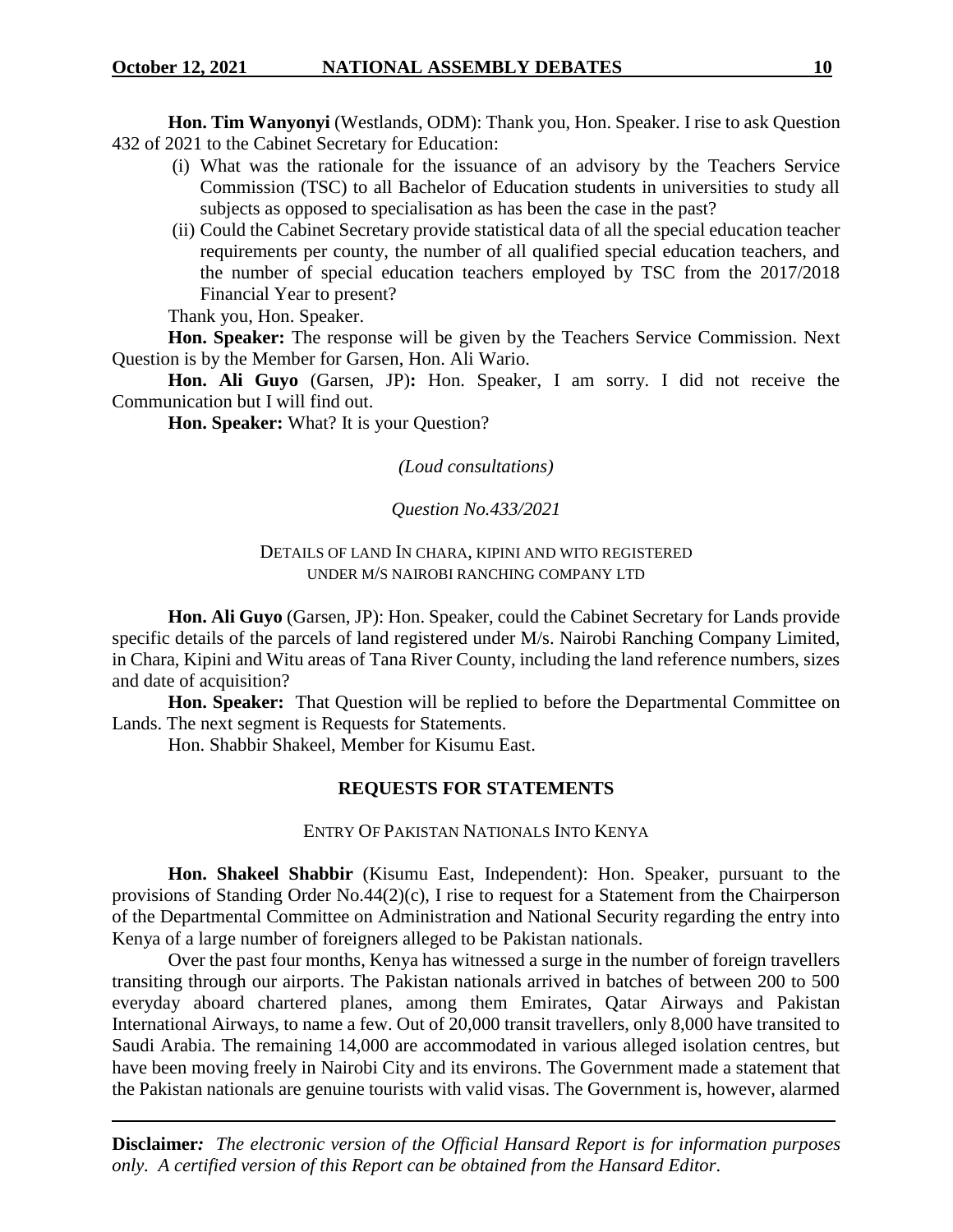by the threat of the spread of the COVID-19 Pandemic caused by the influx of foreign travellers transiting through this country. Kenya was removed from the red list recently, but this incident of uncontrolled isolation centres and the absence of COVID-19 protocols have put Kenya's status at great risk.

It is against this background that I seek a Statement from the Chairperson of the Departmental Committee on Administration and National Security on the following:

- (i) Could the Chairman explain why the Immigration Department had not consulted their Pakistan counterparts and inspect the Pakistan nationals transiting through this country?
- (ii) Is the Ministry aware of the intent of this exodus in great numbers?
- (iii) Why has the Ministry not yet raised or identified the organisers of these travels in Kenya and Pakistan, whom have been paid US\$4,500 for each case?
- (iv) Could the Minister confirm whether COVID-19 protocols in respect of isolation were not strictly observed and resulted in risk of exposing Kenyans as a result of the large number of Pakistan nationals in this country?

Thank you, Hon. Speaker.

**Hon. Speaker:** Is the Chairman of the Departmental Committee on Administration and National Security in the House? He seems to be busy. Hon. Mwathi, the request is channelled to you.

**Hon. Peter Mwathi** (Limuru, JP): Thank you, Hon. Speaker. We should be able to address the matter within two weeks.

**Hon. Speaker:** Hon. Shakeel, is within two weeks okay?

**Hon. Shakeel Shabbir** (Kisumu East, Independent): Hon. Speaker, this is a matter of national interest and emergency. Two weeks is good, but the sooner we deal with it, the better. Two weeks is a long time for this issue because COVID-19 can attack us any time.

**Hon. Speaker:** Hon. Mwathi, have you heard what Hon. Shakeel said?

**Hon. Peter Mwathi** (Limuru, JP): Yes, he said that it is an emergency. I said we will respond within two weeks. If I will be able to do so before the expiry of two weeks, it will be fine, but the greatest extent we can go is two weeks. I will endeavour to see whether we can do so before two weeks are over.

**Hon. Speaker:** The next request is by the Member for Gatundu South. His request is to be channelled through the Member for South Mugirango, Hon. Silvanus Osoro.

> EFFICACY OF MEDICAL PRODUCTS/DEVICES BEING SOLD BY M/S CERAGEM (KENYA) LTD

**Hon. Silvanus Onyiego** (South Mugirango, KNC): Hon. Speaker, pursuant to Standing Order 44(2)(c), I wish to request for a Statement from the Chairperson of the Departmental Committee on Health regarding medical products and devices being promoted and sold in the country by M/s. Ceragem (Kenya) Limited.

M/s. Ceragem Company Limited started operating in 1998 in South Korea as an alternative treatment method and with time, it spread its operations to 75 countries worldwide. According to information made available by the company, Ceragem discovered that most health issues have their origin in the spine or the central nervous system while the remaining few are lifestyle diseases. For that reason, the company came up with solutions to this through research and development of thermal acupressure devices.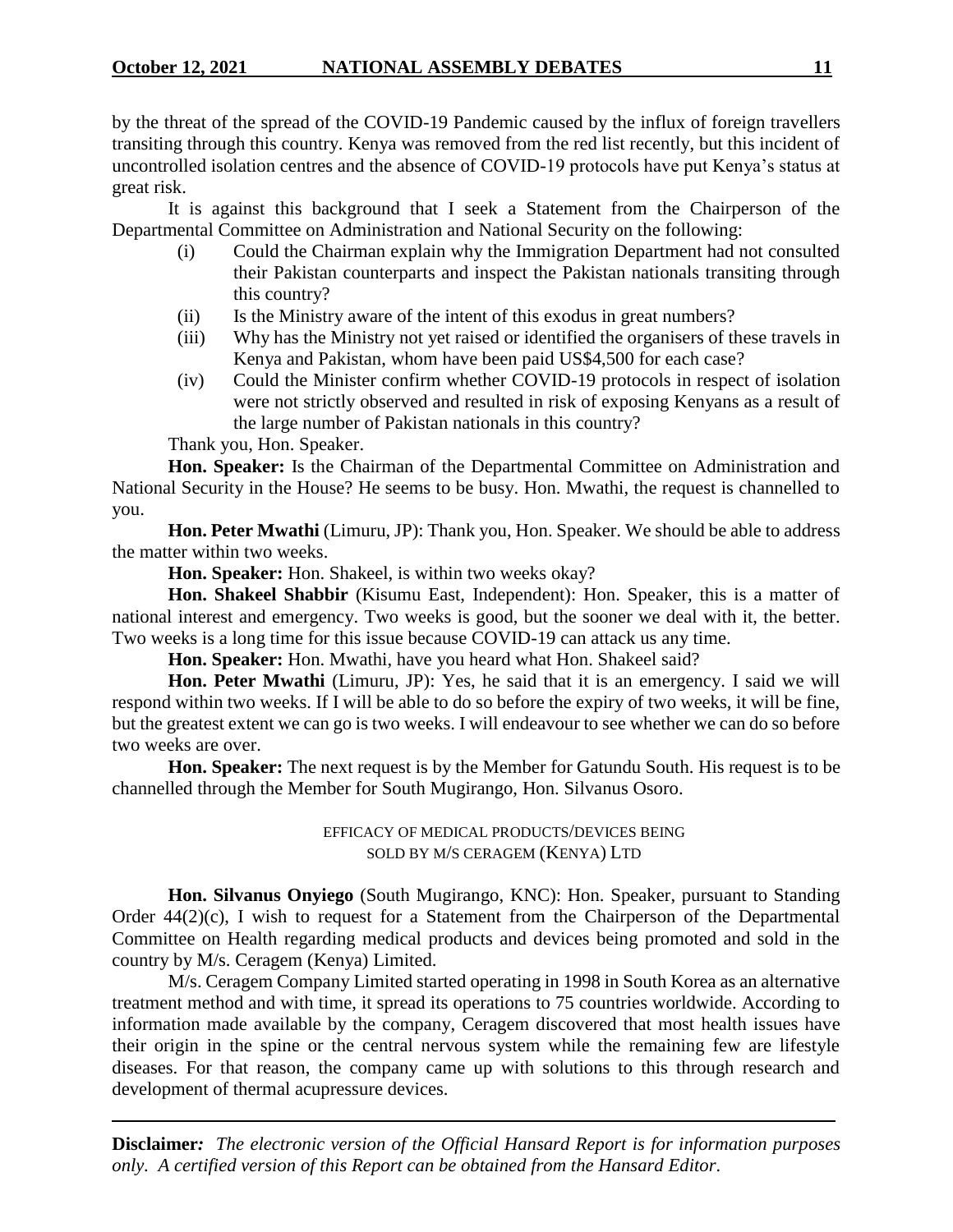Hon. Speaker, M/s. Ceragem (Kenya) Limited promotes and sells its medical products and devices through a number of its branches located in various towns in the country. However, in the recent past, there have been claims levelled against the efficacy of some of its products and devices. Questions have also been raised regarding the lack of approval of some of its products and devices by both the Pharmacy and Poisons Board and the Kenya Bureau of Standards.

Hon. Speaker, it is against this background that I seek a Statement from the Chairperson of the Departmental Committee on Health to address the following:

(i) Could the Chairperson list all the medical products and devices being sold or promoted in the country by M/s. Ceragem (Kenya) Limited?

(ii) Have all the said products and devices been approved by both the Pharmacy and Poisons Board and the Kenya Bureau of Standards?

(iii) How many outlets does the company have in Kenya?

(iv) Is the Ministry aware that some of the products by M/s. Ceragem Limited's mother company have been banned in the State of Texas in the United States of America for making false claims about their efficacy against cancer?

(v) What action will be taken against the company in case it emerges that its medical products and devices do not have approval from the Pharmacy and Poisons Board and the Kenya Bureau of Standards?

Hon. Speaker, it is for that reason that Hon. Moses Kuria is in hospital.

**Hon. Speaker:** Chairperson of Departmental Committee on Health.

**Hon. (Ms.) Sabina Chege** (Murang'a CWR, JP): I have heard, Hon. Speaker. My Committee will take the Statement Request seriously and respond to it.

I visited Hon. Moses Kuria and he told me what happened. It is not just for the purpose of Hon. Moses Kuria, but also many Kenyans who might be exposed to such devices. It is not just a matter of probing the company that has been mentioned, but also the control measures that the relevant authorities in the country have put in place to protect the citizenry. I have seen those things being sold at various shopping centres. I urge Members to go out there, see what is happening and come to share their findings with the Committee, so that we can bring a good and conclusive answer.

**Hon. Speaker:** How long? **Hon. (Ms.) Sabina Chege** (Murang'a CWR, JP): Three weeks. **Hon. Speaker:** Three? **Hon. (Ms.) Sabina Chege** (Murang'a CWR, JP): Yes.

#### *(Loud consultations)*

**Hon. (Ms.) Sabina Chege** (Murang'a CWR, JP): You cannot purport that I already have the answers. We might need to visit those places and open it to the public, so that if anyone has concerns, they can come and see the Committee. I am sure the answer will be ready in three weeks.

**Hon. Speaker:** Hon. Osoro.

**Hon. Silvanus Onyiego** (South Mugirango, KNC): Hon. Speaker, three weeks is a bit too long considering that the products are also in circulation and Kenyans are buying and using them. If the unfortunate situation befell Hon. Moses Kuria, then it can befall any person. We have so many other unreported cases. I propose two weeks.

Hon. Speaker: Hon. Sabina Chege, can you do it in two weeks?

**Hon. (Ms.) Sabina Chege** (Murang'a CWR, JP): That is okay, Hon. Speaker. We can try.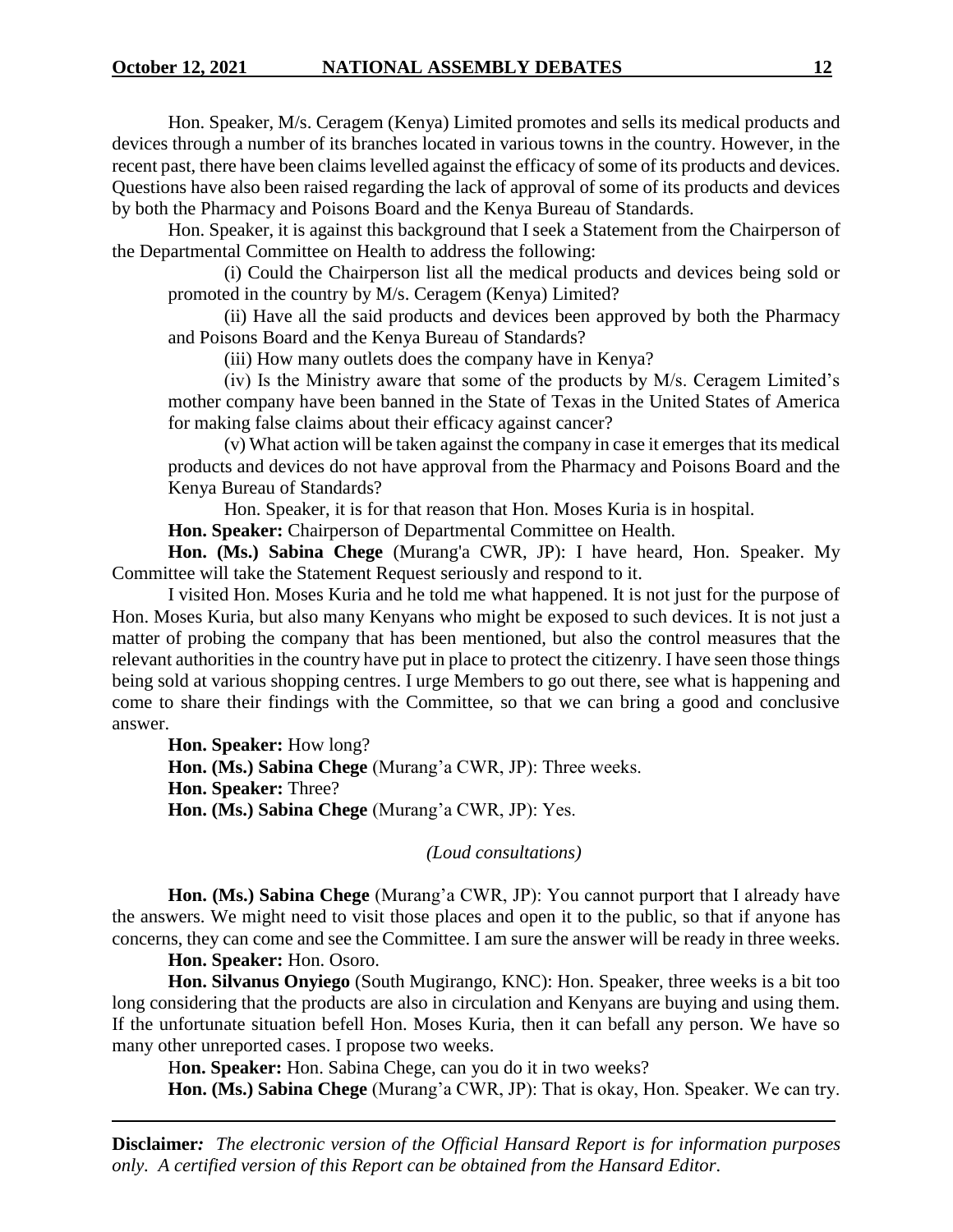**Hon. Speaker:** This is because you may not be required to go to the villages and see what people are doing. The question is specific about the veracity of some of the products being marketed.

**Hon. (Ms.) Sabina Chege** (Murang'a CWR, JP): It is all right, Hon. Speaker. We will try two weeks. Thank you.

**Hon. Speaker**: Yes, two weeks.

**Hon. (Ms.) Sabina Chege** (Murang'a CWR, JP): Yes.

**Hon. Speaker:** Hon. Sabina Chege, you also have a request for a Statement.

## VOTER REGISTRATION EXERCISE IN KIAMBAA CONSTITUENCY

**Hon. (Ms.) Sabina Chege** (Murang'a CWR, JP): Thank you, Hon. Speaker. Pursuant to Standing Order No.44(2)(c), I wish to request for a Statement from the Chairperson of the Departmental Committee on Justice and Legal Affairs regarding the voter registration exercise in Kiambaa Constituency.

Hon. Speaker, Article 88(4) of the Constitution provides for the mandate and functions of the Independent Electoral and Boundaries Commission (IEBC) which amongst other functions is to conduct continuous registration of citizens and regular revision of voters' roll. Article 38(3) of the Constitution stipulates that every adult citizen has the right to be registered as a voter.

Hon. Speaker, on 4<sup>th</sup> October 2021, the IEBC launched a mass voter registration exercise in the country and the objective of the exercise was to ensure that the citizens of Kenya exercise their democratic right of voting in the forthcoming 2022 General Elections. The IEBC has failed to commence registration of eligible voters in Kiambaa Constituency. The failure to conduct registration of voters in Kiambaa Constituency will deny the residents their voting rights.

Hon. Speaker, it is against this background that I seek a Statement from the Chairperson of the Departmental Committee on Justice and Legal Affairs on the following:

- (a) Could the Chairperson explain why voter registration exercise has not been conducted in Kiambaa Constituency?
- (b) What measures has IEBC taken to ensure that all eligible citizens are registered in the country?
- (c) When is the exercise expected to commence in Kiambaa Constituency? Thank you, Hon. Speaker

**Hon. Speaker:** The Chairman of the Departmental Committee on Justice and Legal Affairs (JLAC).

## *(Loud consultations)*

**Hon. Speaker:** The Statement was not requested from the Member for Kiambaa. Do not teach the new Member bad manners because you see he is now standing up thinking that is the way business is transacted here. Let him first of all read the Standing Orders. It is never done that way. Do not raise hands here.

Yes, Hon. Kigano.

**Hon. Clement Kigano** (Kangema, JP): Thank you, Hon. Speaker. Generally, the matter of voter registration was before my Committee this morning and we deliberated on it, but the subject of the Statement was not raised before us by that time.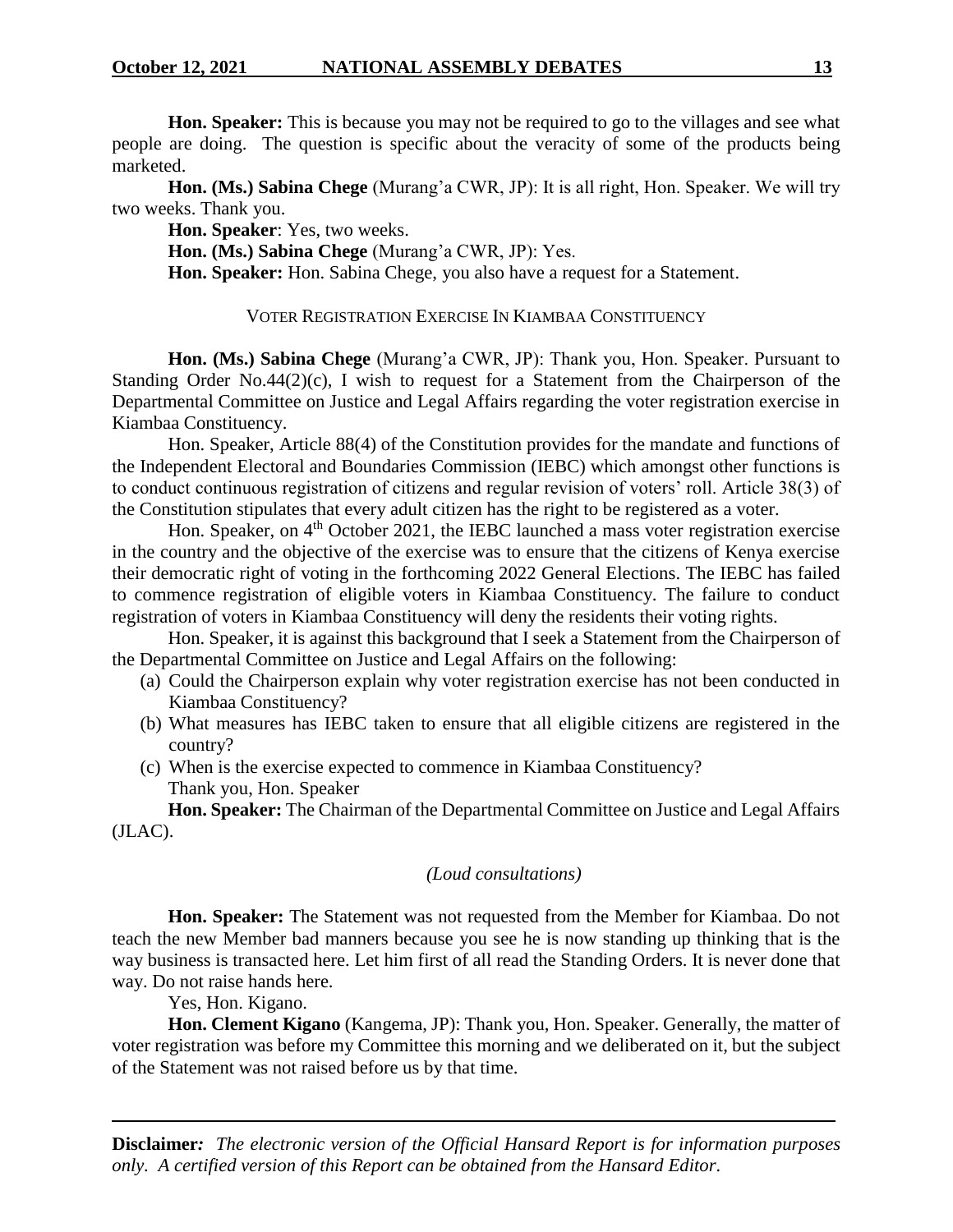Hon. Speaker, we adjourned the meeting to Tuesday and I think two weeks will be adequate for us to discuss Kiambaa and other areas and then issue a Statement. We are going to issue a comprehensive response. There will be more registration because that is not the final one. We have to issue a comprehensive Statement surrounding the entire exercise of voter registration. Therefore, Kiambaa and other parts of Kenya will be subject of that Statement. Two weeks will be enough.

Thank you, Hon. Speaker.

**Hon. Speaker:** Hon. Sabina Chege, are you satisfied with two weeks?

**Hon. (Ms.) Sabina Chege** (Murang'a CWR, JP): Hon. Speaker, if the Committee had already started the process and this is just an additional request, I would like to request the senior here to just give us one week, so that the exercise would not have ended by that time. Therefore, I totally feel that one week would be good for me given that the Committee had already commenced on the matter of registration.

Thank you, Hon. Speaker.

**Hon. Speaker:** Hon. Kigano, you could perhaps expedite and issue the necessary Statement in a week's time. Are you able to do that?

**Hon. Clement Kigano** (Kangema, JP): I am not comfortable because this is not the end of voter registration. There are a lot of anomalies in the exercise to date and we shall be asking the IEBC to extend the period or gazette another extension. We will issue a Statement in two weeks.

**Hon. Speaker:** Two weeks? Very well.

Next Order!

**Hon. Kimani Ichung'wah** (Kikuyu, JP): On a point of order, Hon. Speaker.

**Hon. Speaker:** What is out of order?

**Hon. Kimani Ichung'wah** (Kikuyu, JP): Thank you, Hon. Speaker. I rise on Standing Order No.91 on the responsibility for a Statement of fact for a Member. Having listened to what Hon. Sabina has raised and the response by the able Chair of the Departmental Committee on Justice and Legal Affairs, I was wondering whether it is in order for Hon. Sabina Chege to purport to be asking a question on a matter that is already within her knowledge. One, the only reason why voter registration is not going on in Kiambaa is because her party, Jubilee, and the candidate she supported in the last by-election in Kiambaa Constituency, have lodged an appeal.

It is also a statement of fact and it is in law and our statutes and Hon. Sabina Chege being a Member of Parliament, a legislator making laws in this House, knows that we have passed regulations in this House for the IEBC that if there is a petition filed in a court of law, then voter registration cannot go on in that particular constituency.

Hon. Speaker, I am just wondering whether Sabina Chege is not out of order to be misusing her privilege as a Member of this House to come and drive partisan agenda on Kiambaa Constituency on behalf of the candidate that she supported in the last by-election, whose proxies and supporters within Jubilee are stopping the people of Kiambaa from registering as voters.

## *(Applause)*

It is a statement of fact that the children of Kiambaa today and young adults who have graduated at the age of 18 cannot even access bursaries. They are being denied an opportunity by Jubilee, Hon. Sabina Chege and the person who has sent them to come and raise these issues here.

It is only fair that we do not abuse our privileges as Members of Parliament while we are the same people who have passed these regulations in this House. Why would we pass regulations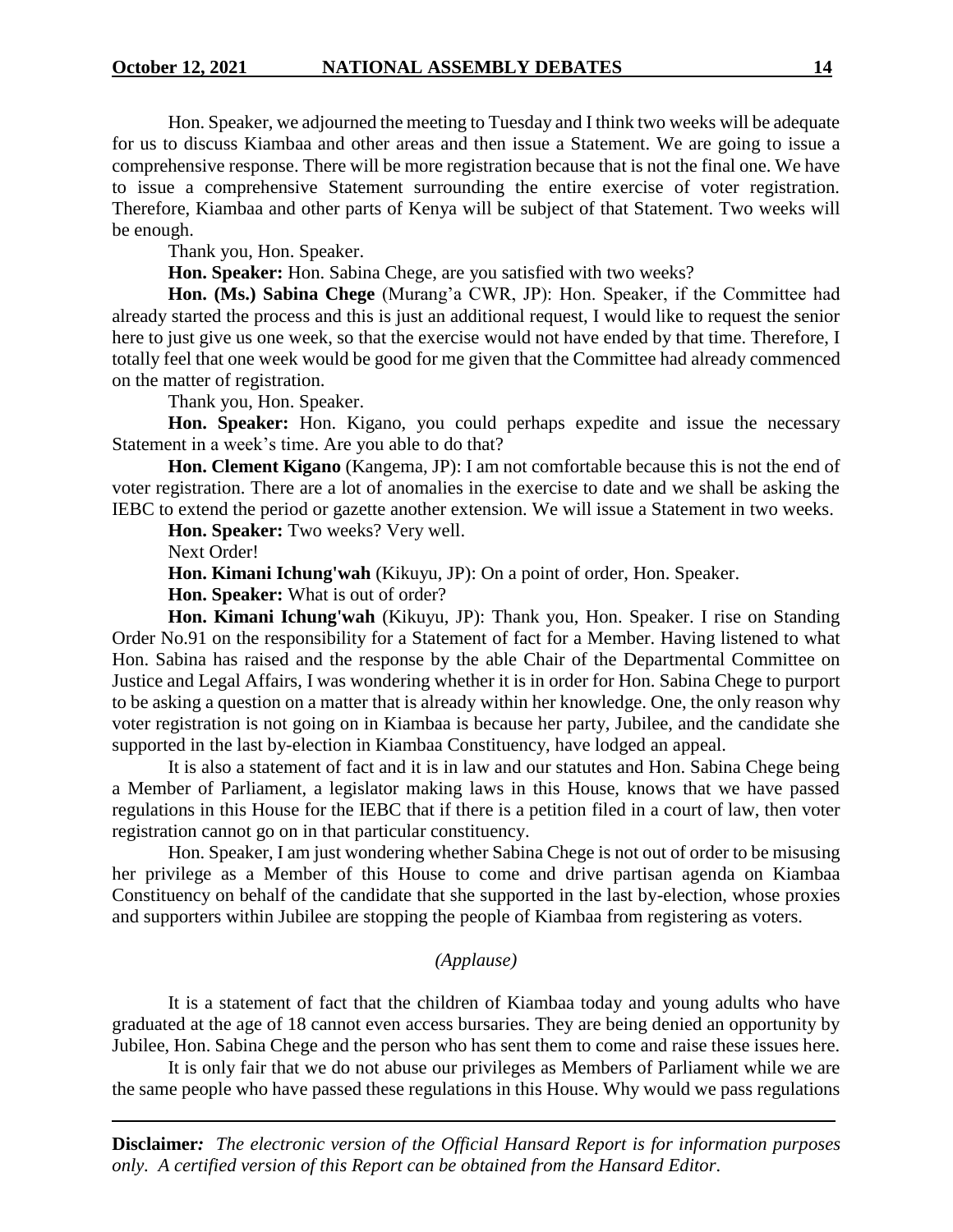stopping the IEBC? Hon. Sabina Chege should have brought a law that enables the children of Kiambaa, who cannot even access bursaries today because they cannot prove that they are voters in Kiambaa, get an opportunity to do so.

Hon. Speaker, I therefore, beg that with your great wisdom, you do find that Hon. Sabina Chege is completely out of order and abusing processes and her privileges as a Member of Parliament.

Hon. Speaker: Hon. Members, I am aware that as 9<sup>th</sup> August 2022 approaches, sanity is likely to become a rare commodity among many people who aspire to some positions. Please, remember you are required notwithstanding the proximity of  $9<sup>th</sup>$  August to still remain decorous. So, it is within the rights of the Member for Murang'a to ask the question about voter registration. Also, it is within the rights of the Chairman of the Committee to come and give that explanation, so that the House will be richer with the information that will be given.

You see, the alleged existence of a petition is not a matter that is exclusive knowledge of only one person. If a reason can be given why voter registration is not happening in that constituency, let it be given. Let us not have things which are out of this place's influence on how we transact business here. Now, let us not go there. Hon. John Mbadi is saying there is a lot of heat in the mountain.

#### *(Hon. John Njuguna Wanjiku stood in his place and raised his hand)*

Member for Kiambaa, take your seat and put your hand down.

**Hon. John Njuguna Wanjiku** (Kiambaa, UDA): Thank you, Hon. Speaker. Voter registration is a very weighty matter because it is ongoing in other counties and constituencies, but not in Kiambaa. I do not think the Member for Murang'a is in order because she is at the centre of this issue. The Cabinet and the person they purport to support together with the Jubilee Party and the Orange Democratic Movement (ODM) took me to court with regard to the by-election that happened on 15<sup>th</sup> July. She is out of order since she purports not to know the law she is supposed to support. The Member she was supporting has taken me to court because of the by-election. Therefore, the IEBC cannot conduct voter registration in Kiambaa Constituency.

The issue is that young people aged between 18-24 years in Kiambaa Constituency cannot be registered as voters. Hon. Speaker, you can remember the first time you voted and these are the same people you will ask for votes as a presidential candidate in this republic. Therefore, the issue of voter registration in Kiambaa Constituency is weighty. I want to ask the Member for Murang'a not to play politics together with the person she purports to support. If she wants registration to go on, she should just ask the special person she supports to withdraw the petition and voter registration will start tomorrow. The issues of elections and voter registration are weighty and cannot be discussed under the blanket. Hon. Speaker, she is out of order.

#### *(Loud consultations)*

**Hon. Speaker**: Hon. Members, I do not intend this to be the business to be transacted this afternoon. There is nothing to respond to. Many of you appear to have forgotten the Standing Orders because this is not business. The only reason I allowed the Member for Kiambaa to say something is because the Request for Statement touches on his constituency and because of the sympathy of the Speaker. We will not deal with this now and no more. Let us move to the next Order.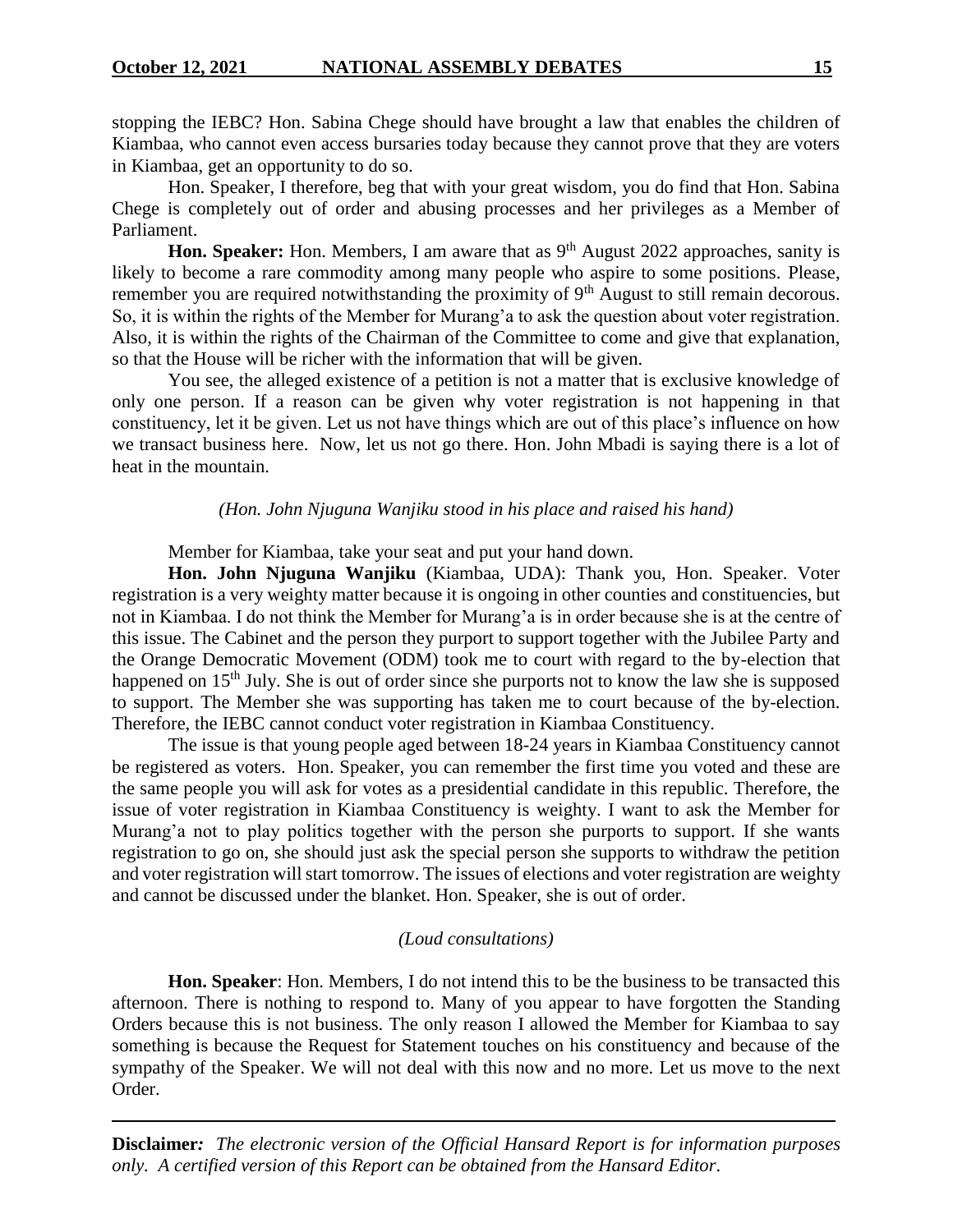## **MOTION**

## REPORT ON A PETITION REGARDING INSECURITY IN SAKU CONSTITUENCY AND LARGER MARSABIT COUNTY

THAT, this House adopts the Report of the Departmental Committee on Administration and National Security on its consideration of a Public Petition regarding insecurity in Saku Constituency and the larger Marsabit County, laid on the Table of the House on Wednesday,  $11<sup>th</sup>$  August 2021, subject to –

- (i) deletion of Recommendation 2 appearing under 'Recommendations' in Part 5 on Page 90 of the Report;
- (ii) deletion of the words "including; Ambalo, Badan Rero, Elle Bor, Elle Dimtu and Kubi Qallo" after the word 'County' in Recommendation 4 appearing under 'Recommendations' in Part 5 on Page 90 of the Report;
- (iii) deletion of Recommendation 8 appearing under 'Recommendations' in Part 5 on Page 91 of the Report and substitution with the following-
	- 8. The Cabinet Secretary for Interior and Co-ordination of National Government, as a matter of urgency, ensures adequate National Police Service personnel are deployed to Marsabit and any existing gaps to be filled by Kenya Police Reservists in coordination and consultation with the National Police Service.
- (iv) deletion of the words "in Kosso Banchale, Salesa and Isacko Umuro" after the words 'displaced persons' in Recommendation 4 appearing under 'Recommendations' in Part 5 on page 91 of the Report;
- (v) insertion of the following new Recommendations under 'Recommendations' in Part 5 on page 92 of the Report -
	- 17. The Cabinet Secretary for Lands and Physical Planning and the National Land Commission, as a matter of urgency, should address the disputes and clearly demarcate Administrative and Communal Boundaries in Marsabit County.
	- 18. The Cabinet Secretary for Interior and Coordination of National Government should rationalise the creation of new sub-Counties in Marsabit County, and address the current imbalance across the four Constituencies, that is, Saku, Laisamis, North Horr and Moyale, as a matter of urgency.
	- 19. The Cabinet Secretary for Interior and Coordination of National Government should facilitate the return of Kenyan refugees in Ethiopia.
	- 20. A Commission of Inquiry should be established pursuant to the provisions of the Commissions of Inquiry Act (Cap.103) to comprehensively look into the perennial security problems of Marsabit County and come up with a lasting solution.

*(Hon. Peter Mwathi on 11.8.2021)*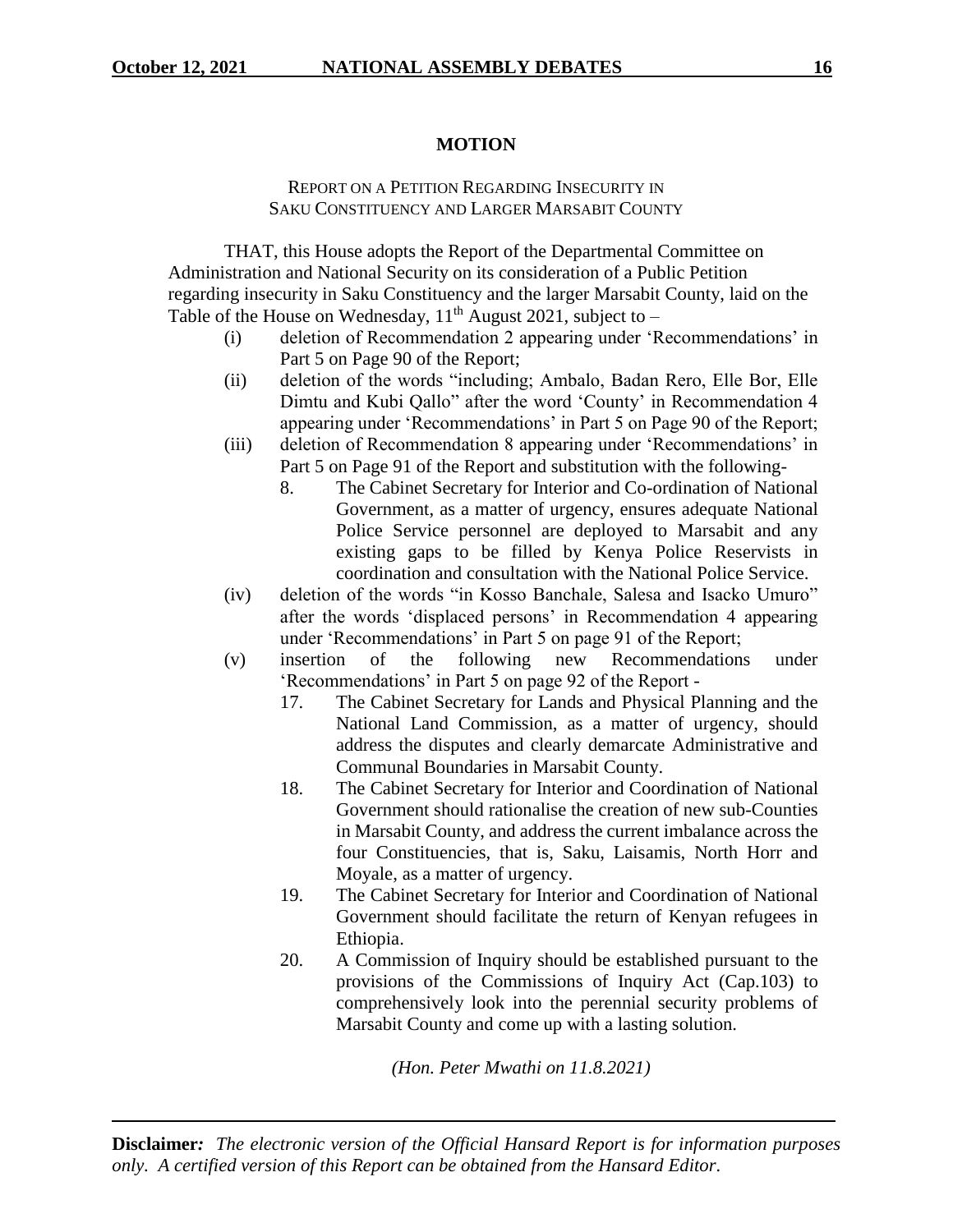*(Debate concluded on 11.8.2021 – Afternoon Sitting)*

## *(Question to be put)*

## **POINT OF ORDER**

## DEFERRING PUTTING OF THE QUESTION

**Hon. John Mbadi** (Suba South, ODM): On a point of order, Hon. Speaker. **Hon. Speaker**: What is your point of order, Hon. Mbadi?

**Hon. John Mbadi** (Suba South, ODM): On a point of order, Hon. Speaker. Pursuant to Standing Order No.53(3), I wish to request that the Question on this Motion regarding the Report of the Departmental Committee on Administration and National Security presented to the House by the Member for Saku, Hon. Ali Rasso, on matters of insecurity in Marsabit, be deferred.

#### *(Loud consultations)*

While I have absolutely no intention of questioning decisions made by this House, it is my view that the Report under question is an important one touching on matters security and has the potential of escalating matters of insecurity in that region. I want to thank you for exempting this matter even from Standing Order No.227(2) to allow debate on it. In my view, given the issues raised in the Report and the emotive nature as I have mentioned of matters related to security, I wish to request for more time for further consultation on this matter. In particular, there were a number of issues raised during debate.

## *(Loud consultations)*

Hon. Speaker, please, ask Hon. Jaldesa to keep quite so I can prosecute my matter because she had her day. One of the most fundamental issues that arose during debate is whether the Member who presented a Petition to the House pursuant to Standing Order No.225, can proceed to make amendments to the Report on the same Petition made by the Committee to which it was committed. If a Member has an issue and has brought a Petition to the House, it is considered that the House will objectively through a Committee, go out there, investigate the matter and present a report to the House. If the same Member who has petitioned brings amendments, it amounts to writing the report by the same Member who has petitioned the report.

#### *(Applause)*

Hon. Speaker, these are matters that are supposed to be canvassed for posterity. It is not a question of today. Today, it is Hon. Rasso and tomorrow it will be Hon. Mbadi. I think we need to treat this House with dignity and do things that would live the times. This is a matter that I would request your indulgence. Hon. Rasso has a right to canvass issues and can bring matters here, but where he has direct interest… If you look at the Report and I have read it, Hon. Rasso with all due respect, is mentioned a number of times.

Therefore, we would be irresponsible, as a House, to allow the same Member to bring amendments to a Report which I know was carried, but the Motion has not been voted on. It is still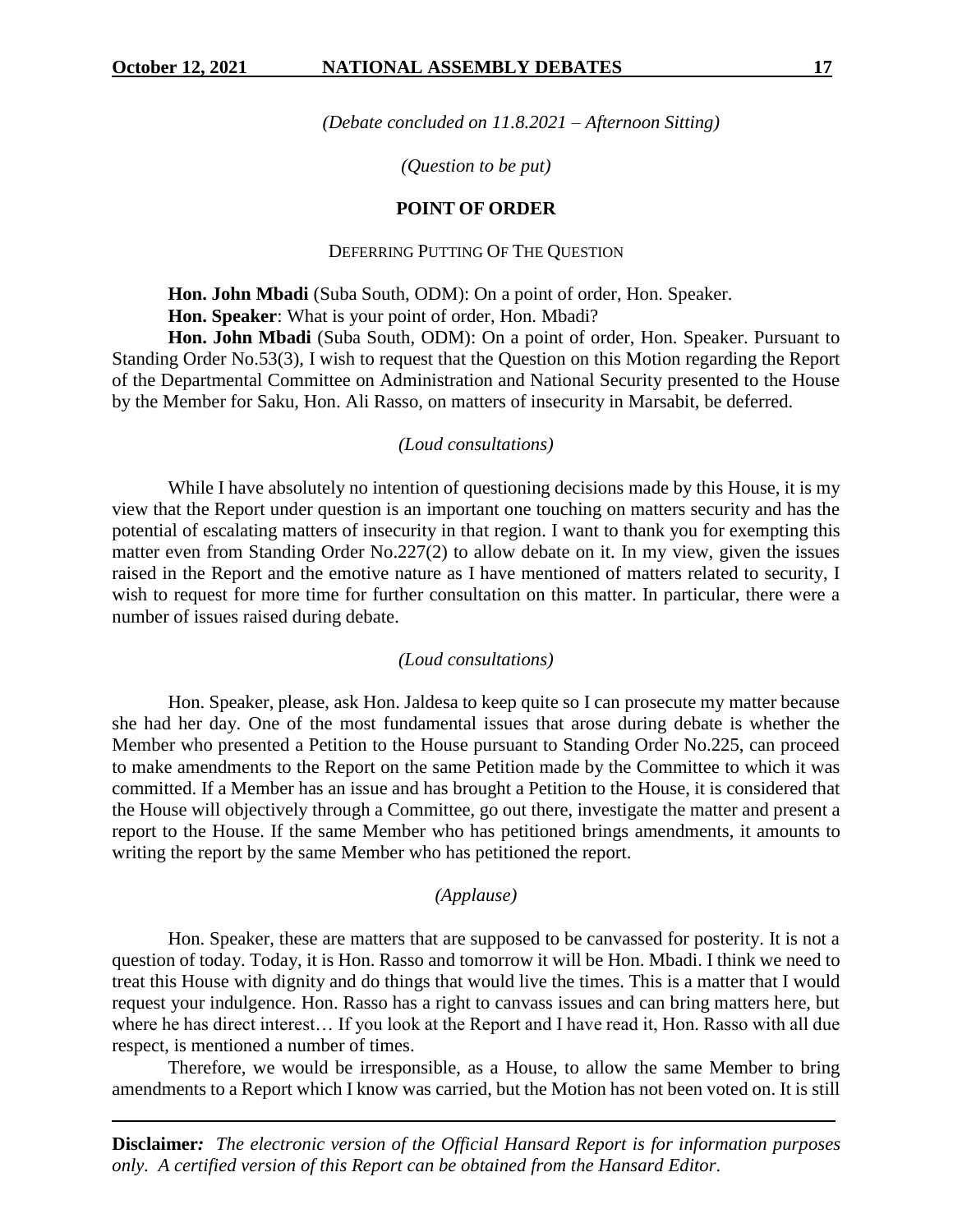the property of the House. I am not saying we kill the Report at this stage because killing it is not very good for this House. I am trying to restrain this House from killing this Report because that would only be the other route left for those of us who are unhappy with what has transpired. Before we go that direction, I request that we defer putting the Question on this Report, so that we can consult.

## **Hon. (Ms.) Rehema Jaldesa** (Isiolo CWR, JP): (*off record).*

**Hon. John Mbadi** (Suba South, ODM): I can see some agitation and excitement from the Woman Representative for Isiolo. She can be excited. She is behaving like she is coming from Marsabit and so I am getting a bit confused. Hon. Speaker the bottom line is, this is my request to you that you defer putting the Question to this Motion so that we can consult further. I am basing this in my capacity as the Leader of the Minority Party requesting that we do not make a decision at the moment. Thank you, Hon. Speaker.

**Hon. Speaker:** Hon. Members, let us do this. Before Hon. Duale speaks, let us allow people to just canvass the point raised by Hon. John Mbadi. Because I can see there will be some excitement, let us not go to other matters so that we just deal with the technical issue that Hon. John Mbadi has said. Hon. Duale.

**Hon. Aden Duale** (Garissa Township, JP): Hon. Speaker, it is such moments that the input of a ranking Member will be required. The issue before us on the outset is not a government Bill or matter. It is a report emanating from a Petition brought by a Member of this House. So, based on the practice and the Standing Orders, it is the Leader of the Majority Party – and I have done it several times – that can withdraw a government agenda at any stage in consultation with you, the Speaker. This matter is not a government agenda. It is not a minority sponsored Bill or Motion. So, in the first place, the Leader of the Minority Party must come out clearly and make full disclosure of the intent and purpose of his point of order.

## *(Applause)*

Let me come back to procedure. Last week on Thursday, you ruled that the Leader of the Majority Party of this House can file a question to a committee on behalf of the people of Kipipiri. You get the essence. Forget about a Chair. We have seen Members filing questions to their own Committee not once, twice or thrice. Last week, somebody rose and said the Leader of the Majority Party cannot do that and you ruled that the Leader of the Majority Party, Hon. Amos Kimunya, in the interest of the people he represents in this House, can file a petition, statement or question.

Hon. Speaker, Hon. Mbadi is right within what he said. I totally agree with him. He is a man who understands the procedure but he should have raised this matter before. It should have been in the House on Thursday before the debate was completed. What is before this House right now is the Question to be put? We need a very valid reason. It is neither the Chairman of the Departmental Committee on Administration and National Security nor the Vice Chair who is asking for a deferment. You as our substantive Speaker signed the amendments that Hon. Rasso brought to the House. You signed the amendments; they were procedurally brought before the House and I remember Hon. Rasso dropped one of the amendments which you felt was contradictory and not in line with the Report.

We were here last Thursday. There was a very hot debate here. The amendments were carried. We were told to debate the Report as amended. I remember I took the position to amend it. I look at those amendments and the Reports and let me tell this House – and I have discussed with Hon Junet off the line – that either way, if you kill this Report or approve it, Hon. Rasso is a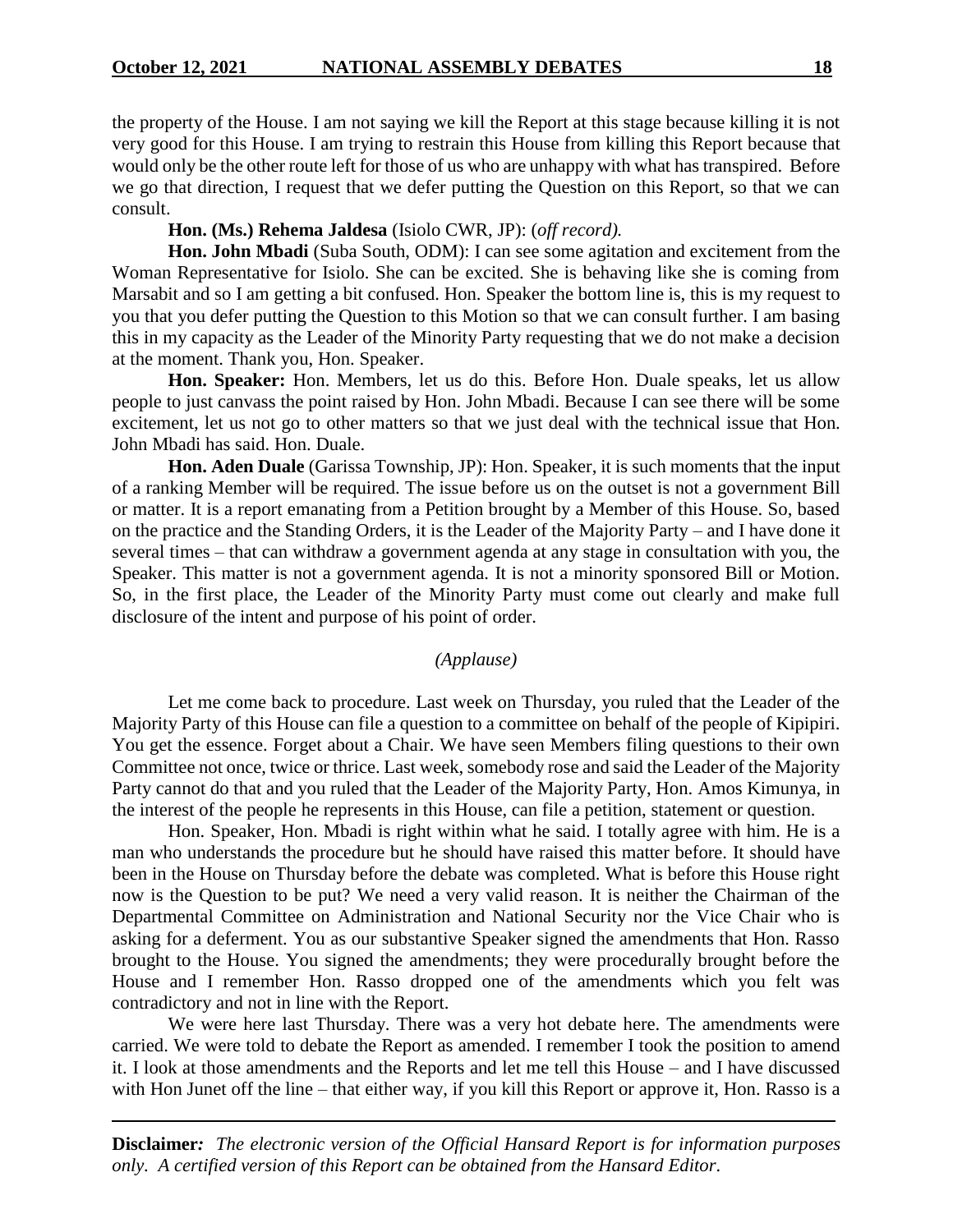winner. Let me put it very clearly, Hon. Rasso was not very happy with the Report and so he brought amendments. If you approve the amendments, he is a winner. If you kill the Report and say the Nays are more, he is the winner. So, what are we postponing? People must read the Report and I am sure majority of the Members here were not here on Thursday. They never read the Report. I want to repeat and ask Hon. Mbadi. The more we postpone, the more we cause more tension in Marsabit. I said it last week. If you do not come from that region, you will not understand. This is a county where great leaders from this House lost their lives including Dr. Bonaya Godana, Abdi Sasura, Dr. Guracha Galgalo, Mirugi Kariuki, General Aden and Chelang'a. Many people died. Let us not play around with it. It is the first time in this House that I am seeing somebody asking to postpone the putting of the Question to a Report of a Committee. It is not the Chair or the Vice Chair. It is the Leader of the Minority Party. I do not know where the interest is coming from.

I think this House needs to discuss more fundamental issues. I have a Motion at 5.30 p.m. and thank you very much for approving it. The people of northern Kenya are dying. Our livestock is dead. The Government is saying it has given Ksh2 billion. We cannot see it. I want to say on the Floor the CS for National Treasury should not play politics in this House. He is my best friend. I know Ukur but he cannot play politics. If he wants to play politics, let him become a Member of Parliament. He cannot have his cake in the Executive and his cake in the Legislature. Hon. Speaker, I am really asking for your wisdom, we save time, we put the question and if there is a division, people vote and then we continue. Thank you.

**Hon. Speaker:** Hon. Members, I want to give a Member of the Committee a chance to say something. That is Hon. Kaluma. Go to the issues raised by Hon. Mbadi.

**Hon. Peter Kaluma** (Homa Bay Town, ODM): I thank you, Hon. Speaker. I did not have opportunity to speak to the Report because I was away on Thursday on other business of Parliament but I request we tackle the constitutional issue raised and not the merits of the Report. I think the issue raised by Hon. Mbadi is: Can a petitioner before Parliament sit when Parliament makes recommendations and proceed only not to move to amend the report but recommendations? This is important because it is not an issue that will just affect this matter. This is also precedent. What we do today will affect other matters. Relevant to this matter, when this particular petition was remitted to the Committee, it visited Marsabit. Among the people the Committee met was the petitioner, Hon. Dido Rasso and Hon. Chachu Ganya. There was Hon. Arbelle who was a Member of the Committee. We told them that we would meet them, and thereafter, they should leave us to meet the people. I am confirming that the petitioner was also heard by the Committee with the facilitation of this Parliament. To allow that petitioner to be seen in public suggesting amendments to the Report will make other people who listened, to question whether he had a privileged position above them. It bothers me.

Secondly, in law we have two principles which undergird the idea of natural justice. One, you shall not be condemned unheard. The other is, what is captured in the Latin phrase called "*Nemo iudex in causa sua"*. No man shall be a judge in his own cause. If we allow a petitioner to propose amendments to a Report which is like a judgment by the Committee of the House brought to the House for ratification, it is the perfect case of allowing a person to write his own judgment. I would be worried we would not be just a foul to the law on natural justice, but we would have set a very dangerous precedent for Parliament. Without going to the Report, I would have been very happy if the recommendations and amendments that were moved by Hon. Dido Rasso were moved by any other party, not a party to the Report. In the manner it is, my view is not just that we defer, but that those matters, having been moved by the petitioner and because the appearance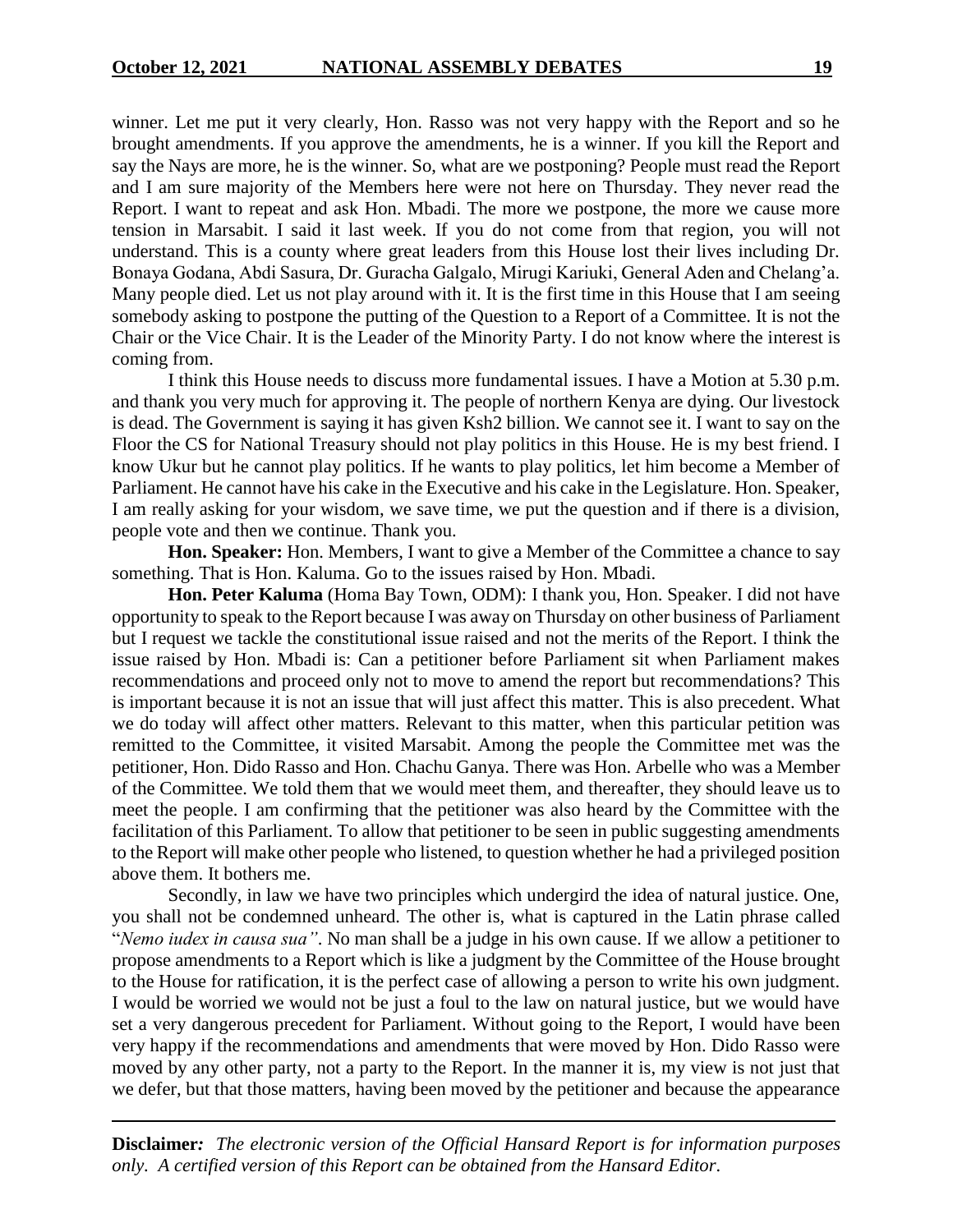that he is writing his own judgment cannot be avoided by any reasonable person; one, they be nullified and annulled out of that Report by the Speaker, because the Speaker allowed this. They are null and void for breach of the name of *Iudex Rule*. So, my request is that you direct that those amendments to the extent that they were brought by the petitioner, whether or not the House ratified them, they are null and void and that you pronounce them nullified. That can give the opportunity, if you can exercise your discretion in fairness to Hon. Rasso and the Members who sat, to be deferred. So, if they still want to pursue them through another Member, let the Member bring them but not him. I am saying this just for constitutionality and precedent. I urge that we approach it that way because this will be a dangerous precedent.

**Hon. Speaker:** Hon. Members, the issue here is not… Hon. Members, I appreciate one thing; the decisions in a House of Parliament are made by way of a vote. I can see that excites many of us. You have heard me in the past express my views about the provisions in the Parliamentary Powers and Privileges Act, where I have suggested and proposed that indeed the Speaker be removed from being the Chair of the Powers and Privileges Committee.

> *(Hon. Gideon Koske distributed water to some Members in the Chamber)*

Some Members have become hawkers on the Floor. How did he know that everybody is thirsty?

So, it is for that reason that I am saying, this is not a light matter. The issues that have been particularly articulated by Hon. Kaluma are not light. As much as it is a question of a vote, like I said last week, I know usually there are very few Members present on Thursday afternoons, but on Tuesdays, they are always many and are always ready to vote. What they vote for is completely …

#### *(Hon. (Dr.) Robert Pukose spoke off-record)*

Hon. Pukose says that they have been briefed. Let me hear from the Chair of the Justice and Legal Affairs Committee.

**Hon. Clement Kigano** (Kangema, JP): Thank you, Hon. Speaker. I would like to buttress what Hon. Kaluma submitted. My understanding of the position is, once a recommendation is brought to this House by a committee and the recommendations are amended through the House and they are carried, the Petition becomes a new Petition. It loses the original format. When it loses the original format, it becomes a new Petition. In my view, the Petition should be taken back for reconsideration by the Committee that made the recommendation to the original report, to consider the whole Petition including the amendments, since the format of the original Petition is changed. What you have now is the House trying to build a new Petition.

Thank you, Hon. Speaker.

**Hon. Speaker:** Let me hear from Hon. Otiende Amollo.

**Hon. (Dr.) Otiende Amollo** (Rarieda, ODM): Hon. Speaker, I want to lend my voice to the issue that is raised by Hon. John Mbadi, as amplified by Hon. Peter Kaluma. I think it is an acute issue of conflict of interest. I would agree that if that is the issue, then it should not be an issue of postponement as Hon. Mbadi was suggesting, it should be an issue in which you rule that a Member who presents a Petition by way of a public petition can then not come and amend that public petition. By definition that becomes conflict of interest.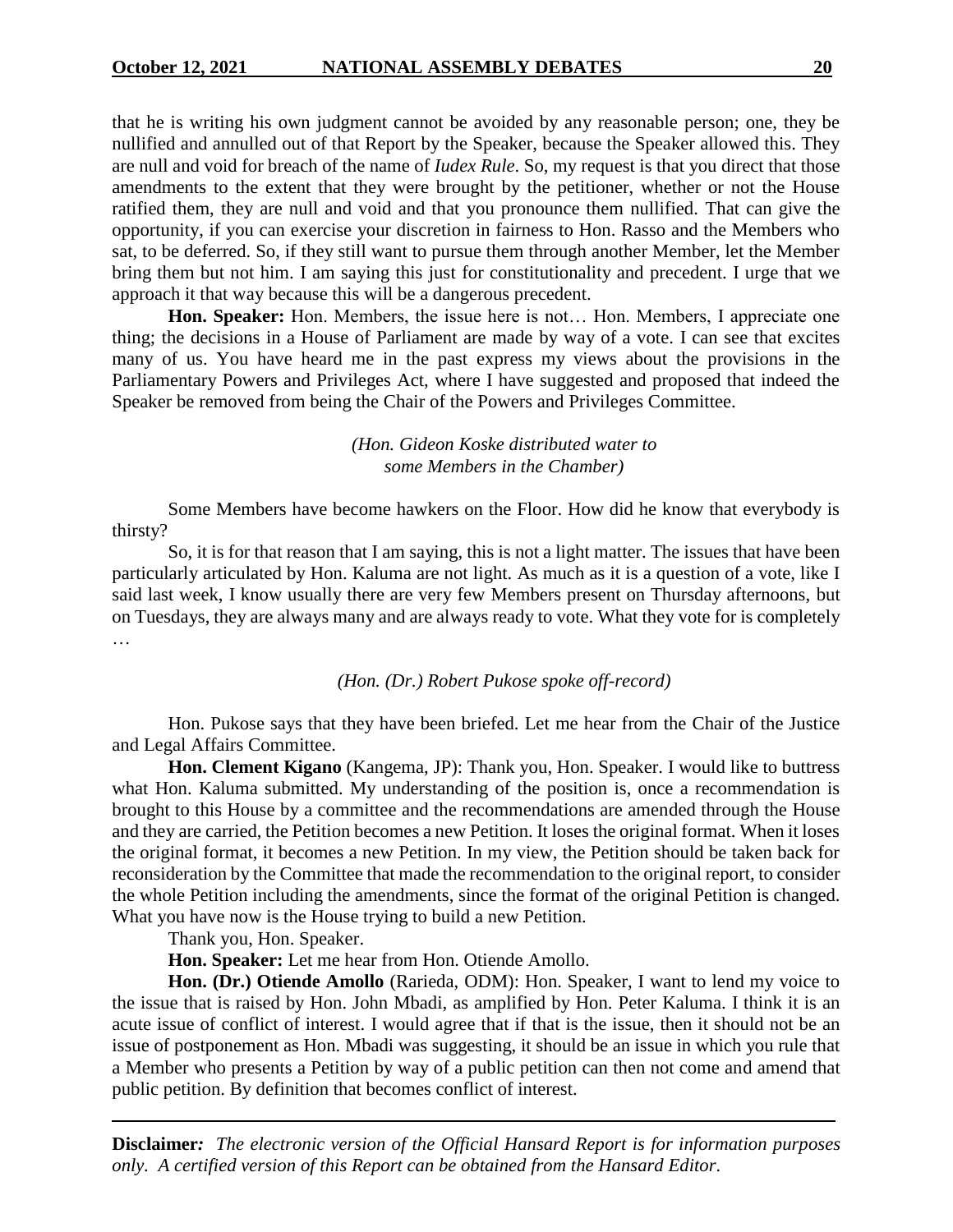In addition to that, I have seen that there is more. If you look at the Petition as it is as amended, No. 17 has a problem. Number 17 is purporting to direct a constitutional commission how to do its work. That is expressly contrary to Article 249 of the Constitution. Number 19 has yet another problem, it purports to give direction to a Cabinet Secretary on how to deal with refugees contrary to the Refugees Act. The Refugees Act is very clear in terms of how to deal with refugees, who is a refugee and the refugee commissioner but now this one is bringing in the Cabinet Secretary. Number 20 is again another illegality. There is an express way in Section 3 of the Commissions of Inquiry Act on how a commission of inquiry is to be established. This Report purports to go contrary to the express provisions of Section 3 of that Act. The problem here is that we would be committing an unconstitutionality and an illegality and it is not just a matter of voting. We cannot vote on what is illegal. I would therefore suggest that you give an express ruling on this so that we cannot even defer it. It is illegal.

Thank you, Hon. Speaker.

**Hon. Speaker:** Hon. Members, I want that kind of sobriety. Let me just hear this. To the extent that the Constitution has been brought in…Remember it is in our own rules. A constitutional matter can be raised at whatever stage. Hon. Murugara.

**Hon. George Gitonga** (Tharaka, DP): Thank you, Hon. Speaker. First and foremost, I think we need to make it very clear. Hon. Rasso was not, *per se*, the petitioner. He was doing it on behalf of the people of Saku. Therefore, that element of conflict of interest cannot be as apparent as we are being told.

Secondly, we actually read the Report. Hon. Rasso read the Report and the findings. The proposed recommendations were pursuant to the Report and the findings. That is why they appear in the recommendations. There is nothing inconsistent with the Report and the findings. One element was inconsistent and he dropped it, which makes everything else he has done *intra vires* that Report.

Third, this matter is actually *res judicata*. The issues being raised are matters which this House has considered and made a decision on. Whether that decision is right or wrong, it is the decision of the House and it carries the day. Those matters were raised before the amendments were introduced. You allowed the House to consider them, which was the best thing to do, so that the Speaker is not seen to make decisions on behalf of the Members. The Members made the decision after a lengthy, acrimonious and heated debate. We agreed on those amendments being part of the Report. That is *res judicata*. We cannot reopen it at this present moment in time. I am sorry. If you were not there to raise your concerns at that time, you cannot raise them now.

## *(Applause)*

Finally, I do not agree that since Hon. Rasso was actually a petitioner, he cannot make recommendations; he can. Even in a court of law, you know very well that as a plaintiff or defendant, if a judgment comes out and you find that it has an error apparent, you seek a review. That review is taken to a judge in the same way that those recommendations were brought before the House. If the judge agrees, he goes by the proposals you have made. If he does not, you are thrown out and your application is lost. In this instance, it was brought before us and we debated and agreed that those recommendations were merited. Therefore, that makes us *functus officio*.

Today, the only postponement and negotiation that can be done is how the Question will be put. What sort of negotiation is that? What will we be discussing? It is *functus officio*; it is *res judicata*. The only thing left is to put the Question for this House to approve or reject; nothing else.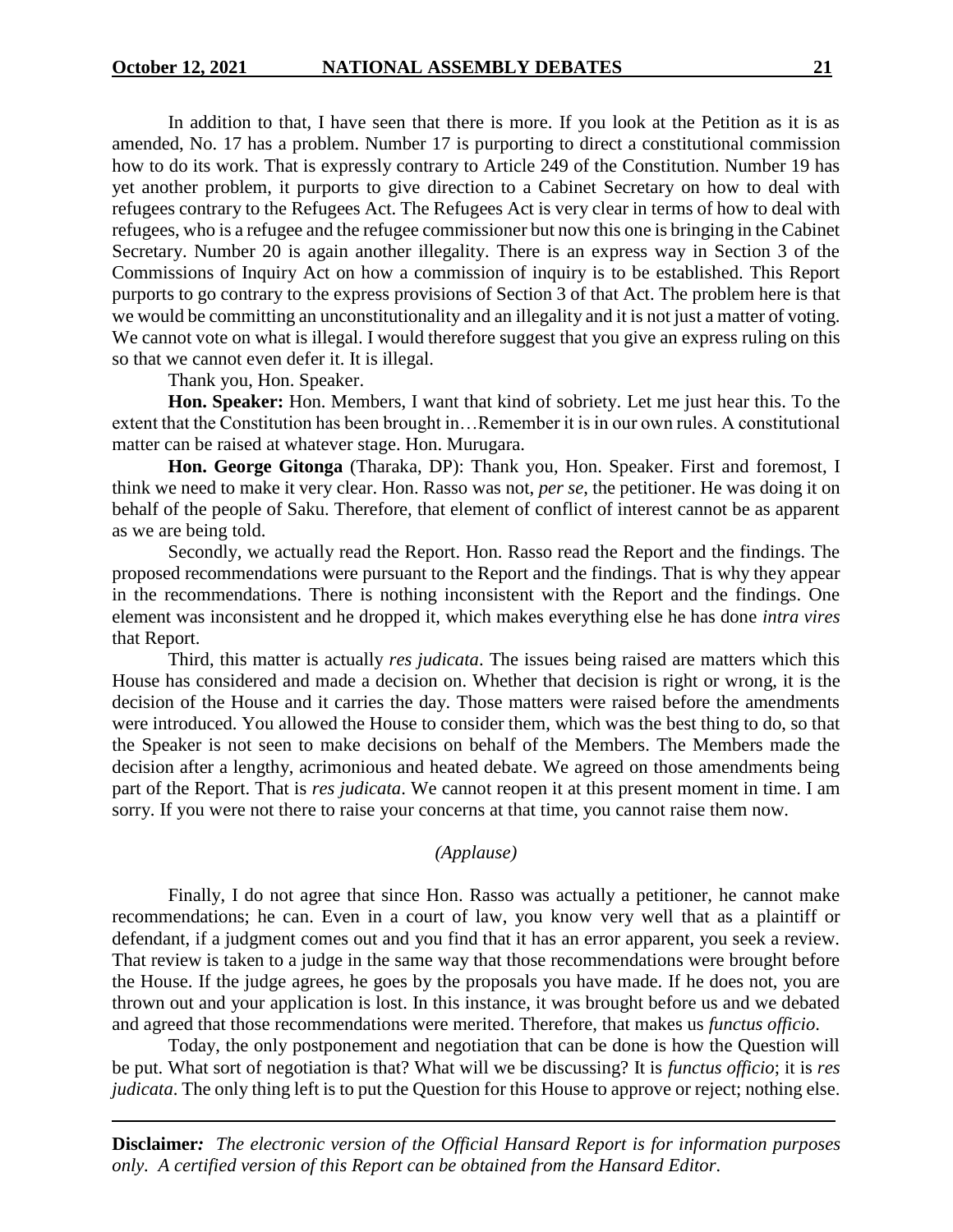## *(Applause)*

**Hon. Speaker:** Let us have Hon. T.J. Kajwang'

**Hon. T.J. Kajwang'** (Ruaraka, ODM): Thank you, Hon. Speaker. The Member for Tharaka has spoken very well as a good lawyer should. Unfortunately, let me just tell him with a lot of respect that this is not a court of law; this is the National Assembly. Those rules that we are all used to when arguing for our clients are useful but are not applicable here. He has spoken about all those big things which I am not so sure Members have followed. He has talked about *res judicata* and things to do with *functus officio*. I am sure Members are wondering which officials are being rendered *functus*.

#### *(Laughter)*

Hon. Speaker, I hold nobody's brief. I do not hold brief for my leader, the Leader of the Minority Party, neither do I hold brief for all the honourable Members of this House. I hold brief for the Procedure and House Rules Committee. It has been a trying moment in this Parliament to find out the correct constitutional position of petitions. Petitions are a big step that has been brought to us by dint of Article 119 of the Constitution and domesticated under the Standing Orders in almost the same language as the Constitution. We have been agonising on how to increase the space for ordinary Kenyans to reach this House and voice what they think is happening, other than the legislative and representative mandate of the Members.

It is true that a Member may petition on behalf of his constituents. In fact, a Member could also petition on his own behalf and sign off on that petition. The issue that the House is dealing with this afternoon is an important one, were it not for all these challenges. I must confess that I cannot speak for the people of Marsabit because I do not come from there and cannot talk about those facts. However, I can talk on behalf of the House in the sense that we want to have an orderly and procedural way in which Members and anybody else can approach the House and be heard. Today it is the Member for Marsabit, tomorrow it will be the Member for Ruaraka.

Issues of constitutionality can be raised at any time. In fact, you have a lot of latitude, including Standing Order No.1 of our rules. The Member for Garissa Township knows that very well and that is why he spoke to you as a ranking Member of the House. He should have asked whether an issue of constitutionality can be raised just at the verge of a decision being taken by the House. We can arrest the decision, look at it and decide whether it is constitutional or not.

I am worried because this is the first time that a petitioner has petitioned, attended the hearing of his petition as a witness, thereafter, came to the House, assumed his representative role, decided that that was not in keeping with what his residents were saying and chose to amend it. When amending it, he may not have had the same brief that he did when he was filing the Petition. When filing the Petition, he was doing it on behalf of the people. When amending it, one does not know whether he did so on behalf of the people or whether it was his decision in his representative capacity. When he makes those amendments, a report is discussed as amended and a vote is taken on it. Those are issues which need to be clarified, so that the issue of petitions is clear to the House, whether you are for the people of Marsabit or not.

For the dignity of the House and the future generations who will use the procedures of the House, the issue of petitions is still a nascent thing which needs careful nurturing. The best way would be to retire, look at it very objectively and then bring what will become the norm or tradition of this House which can be used in future. So, irrespective of the facts of this case, Hon. Mbadi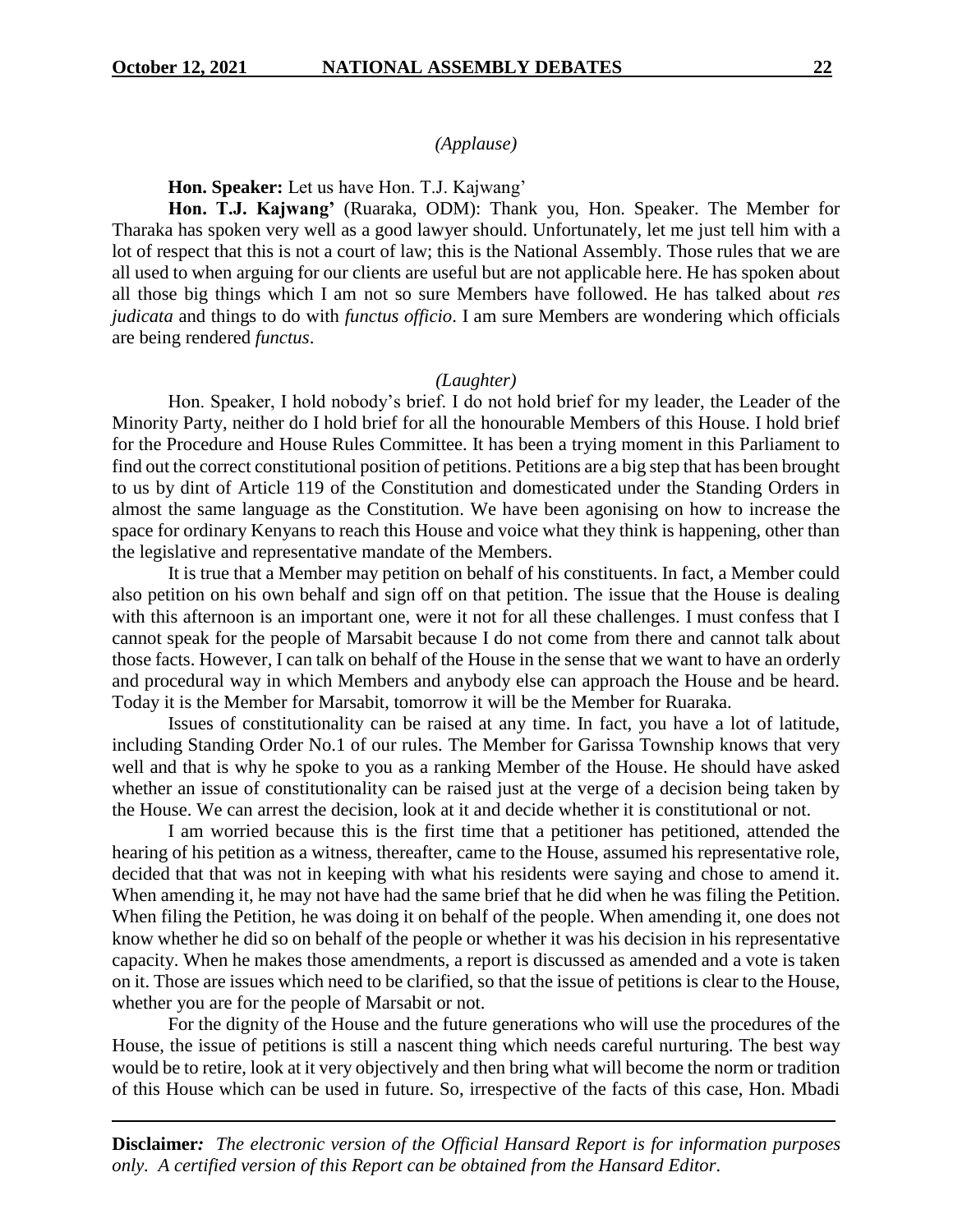was right in one aspect in that we should not defy it – although it means the same thing - but to retire and relook at it to determine whether there is a constitutional issue that has been properly brought and whether that issue can determine the fate of this Petition. If you come to the view that there is no constitutional issue, the matter can still be put on the Order Paper and then we vote on it.

I humbly beg.

**Hon. Speaker:** Can I be addressed on some interesting points that have developed in the course of these presentations on whether it is within the Speaker's power and authority to overturn a decision of the House? The House has made a decision. Remember, in our rules, once the House makes a decision on a matter, you can only revisit it after six months. The House has made some certain decisions, one of which was to carry the amendments as proposed. Is it open within the Constitution and our rules for the Speaker to come and overturn that decision of the House? If at all the Speaker can, where is that authority reposed? As you address me on that, bear in mind the provisions of Article 122 on voting in the House; the Speaker has no vote. Hon. Sankok, this is your area of expertise, is it?

*(Laughter)*

**Hon. David ole Sankok** (Nominated, JP): Thank you very much, Hon. Speaker. I come to the House before you and leave after you. Therefore, I have learnt a lot during these four years that I have been here.

Hon. Speaker, first of all, as to whether you have the power to overrule a decision that has been made by this House, I have gone through the Standing Orders, and I have not seen where it is expressed. The Petition was amended by the House not by Hon. Rasso. Hon. Rasso only proposed an amendment in this House. Through a Question that had been put, the House itself amended this particular Petition. The Petition has been in this House for more than one-and-a-half years and it has been postponed every now and then. I beg you not to allow anymore postponement of this Petition because people are dying. We do not know whether there is a hidden hand of bloodthirsty-vampires behind this postponement for people of Marsabit to continue dying.

Justice delayed is justice denied. Let us put the Question today so that those who want to kill this Petition and those who want to support the people of Marsabit can do so on the Floor of the House. Put the Question so that we can make a decision in this House. Any decision that may be unconstitutional can only be done and interpreted by the Judiciary because it has been given the mandate of interpreting the law. You cannot be in the legislative arm of the Government and at the same time in the Judiciary arm of Government for you to interpret whether a matter is constitutional or not. Put the Question and anyone who is aggrieved can go to court.

Thank you, Hon. Speaker.

**Hon. Speaker**: Let us hear from certain Members who wish to contribute. Member for Nyakach is also another expert.

**Hon. Aduma Owuor** (Nyakach, ODM): Thank you, Hon. Speaker. I will start by saying that this is an interesting debate. I want to support the sentiments by the Leader of the Minority Party. Article 119 of the Constitution gives the petitioner the right to raise issues that you have raised before this House. The issues before you are constitutional matters. As much as this is a House of rules and order, it is also a House of equity, fairness, honour and justice.

Hon. Speaker, the petitioner cannot suggest that we delete what the House had passed. I am speaking as a Member of the Committee. The issues which were brought before this House and which you entrusted with the Committee are very emotive. I speak as a Member of the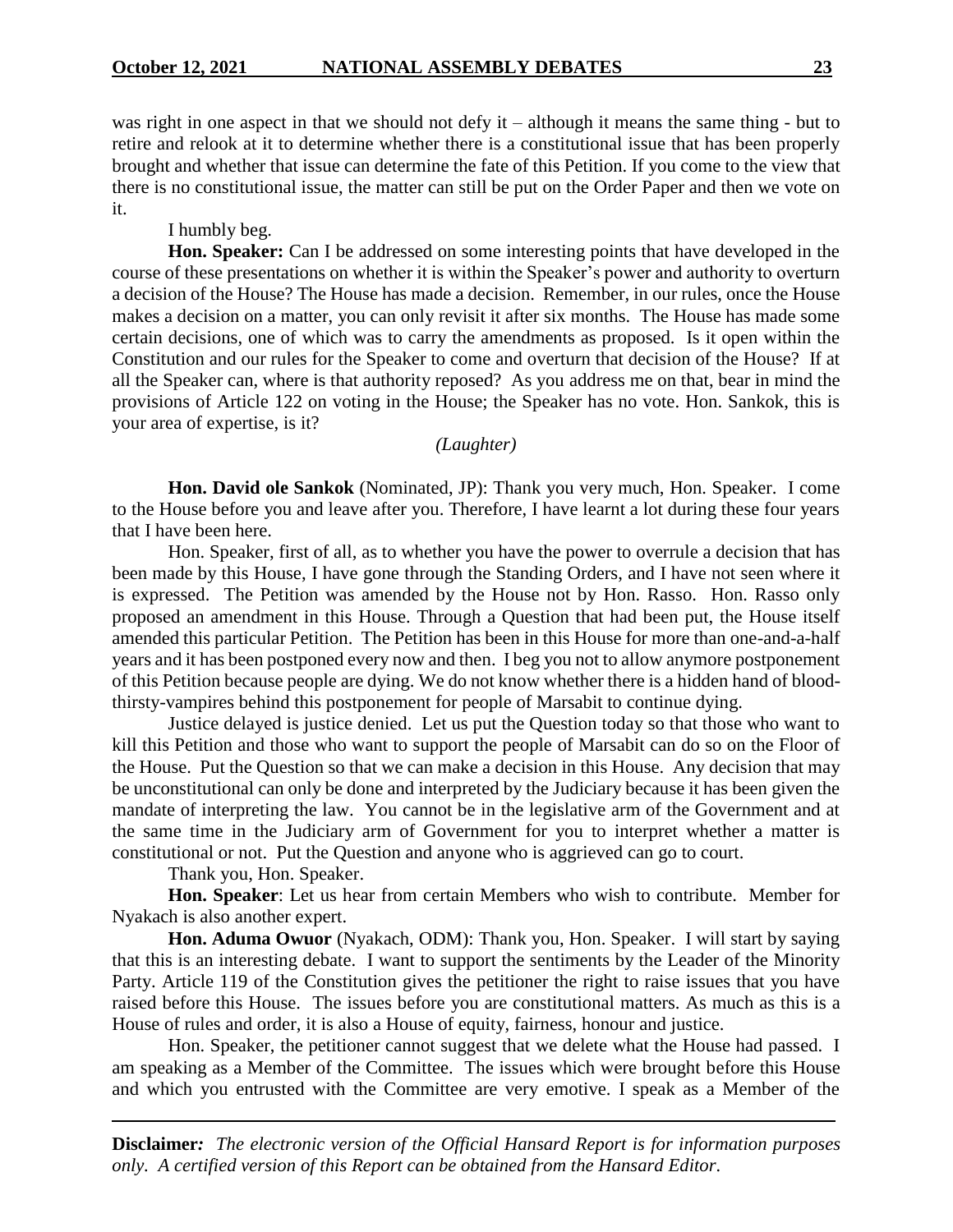Committee and a Member of this House who has also been a victim of insecurity while serving in this House as the record would reveal. This House and you as the leader of Parliament have some inherent authority to ensure that we do not breach the Constitution.

The sentiments being raised and the decision that will be made today will be on record because this is a House of record. If it goes on record, which is for posterity, some of the Members who are of a different view will one day come and say: We were just herdsmen and not experts in law like you. As an expert in legal matters and a senior counsel long before we joined the profession, I want to state that you have authority under Standing Order No. 53 (3) in which the Leader of Minority raised this issue to defer it. You also have authority under Standing Order No. 1 to defer the matter for you to reflect on it soberly. It will go on record and it should not touch on your integrity in future.

Hon. Speaker, as a Member of the Committee, I recall that when we were arbitrating on these issues, Hon. Arbelle, who is a Member of the Committee, was not allowed to be part of the report writing to avoid conflict of interest. Therefore, it is now within your inherent powers to look at Standing Order No. 225 on whether the petitioner can still proceed to make amendments on the Report that was presented in this House. I support the views of the Leader of Majority Party, who is also a senior counsel, and the Leader of the Minority Party, that we should not go on record for wrong purposes.

Hon. Speaker, of interest, when this matter came for debate, it was imputed that Members of the Committee could have been compromised. I have looked for a copy of the *Hansard* but it is not yet out. These are weighty issues which ought to be considered. We need to look at the *Hansard* so that we could use the relevant provision to ask the Members who imputed that bad motive on Members of the Committee to substantiate those claims, more so on the late Chairman, Hon. Paul Koinange, whose reputation was known by all Members of this House.

Hon. Speaker, I would urge you to invoke those inherent authorities and defer this matter under Standing Order No. 53 (3) so that it can be reflected on well. That will also accord this House time to consider the issues which were addressed on the drought.

**Hon. Speaker**: Even if we were to defer, it can only be for one day. Hon. Makali Mulu.

**Hon. Makali Mulu** (Kitui Central, WDM-K): Thank you very much, Hon. Speaker. We have been listening to the legal minds giving us some technical words and I think it is important to now listen to the logic.

It is on record that this has been a very emotive matter in this House. I used to be a Member of that Committee and at one point, we had to plead with you to add us an additional one month so that we could get to the root cause of the problem. We asked for an additional time because we wanted to consult all the stakeholders for us to get to the root cause of this problem. As Hon. Kaluma said, everyone who was concerned was given a chance to be heard by the Committee, including Hon. Rasso. Even though I am not a lawyer, the basic question is that of conflict of interest.You petition the House on a matter and when the report is written, you propose amendments to it and they are carried.

As you said earlier, the House does not normally have many Members on Thursdays. We are aware of that because some of us go to our constituencies and others to Committee meetings. Even though there are records, I agree with the Leader of the Minority Party and plead with you that we might need to allow more time so that we look at this matter, more so on the issue of it being unconstitutional. As a House, we do not at any point need to vote on a matter being deemed to be unconstitutional.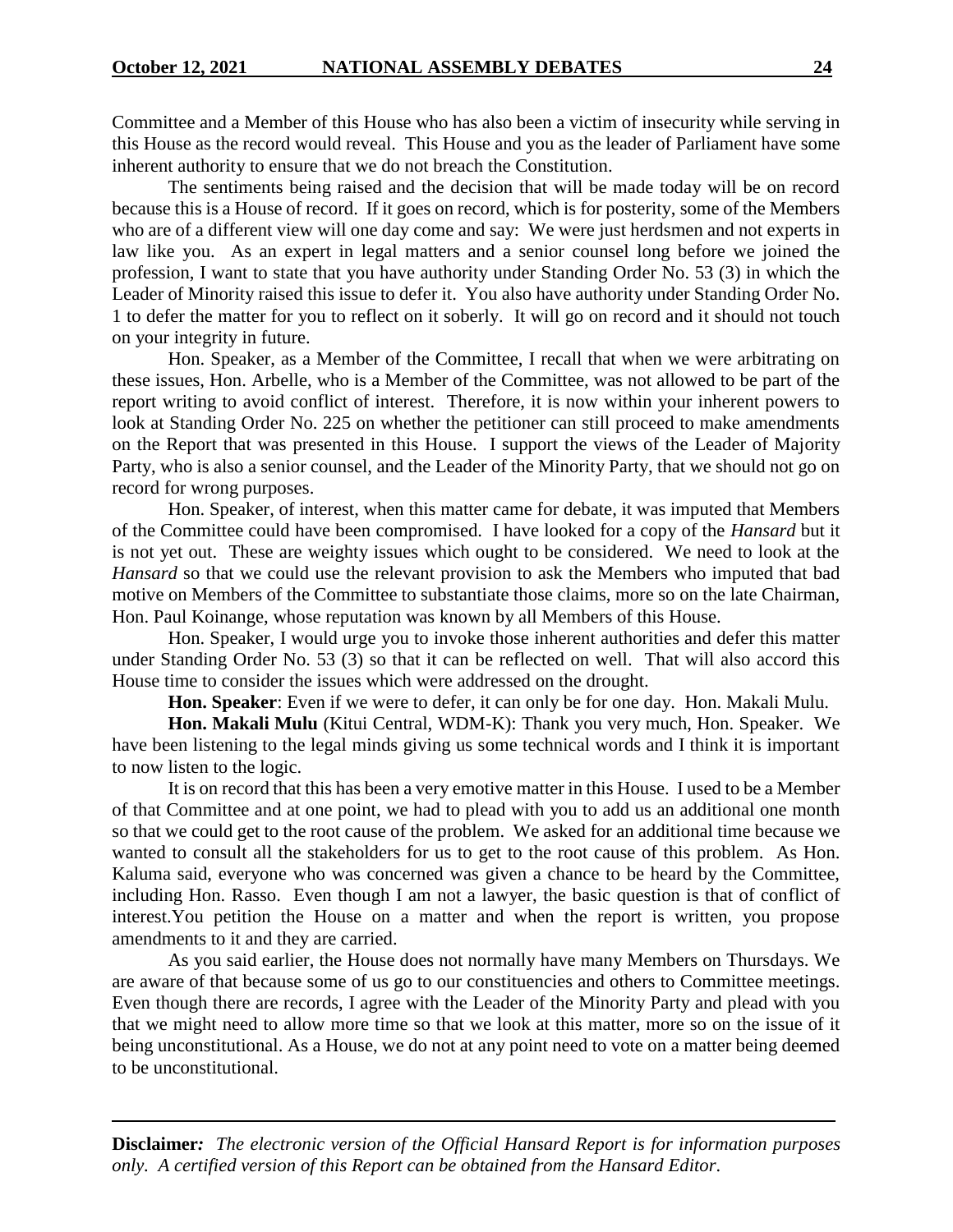I join my colleagues to plead with you to use Standing Order No.1 which gives you the power to make a decision even before the Question is put.

I submit.

**Hon. Speaker:** Let us have Hon. Ichung'wah.

**Hon. Kimani Ichung'wah** (Kikuyu, JP): Thank you, Hon. Speaker. I also want to weigh in on some of the issues that have been raised.

To begin with, if you listened to Hon. John Mbadi as he sought an adjournment to the putting of the Question, there is nothing that he raised that was constitutional in nature. It was Hon. Kaluma who brought in the issue of constitutionality and not that of the recommendations that were amended by the Member for Saku.

Secondly, there is a presupposition from the argument advanced by Hon. John Mbadi that the Member for Saku was the petitioner in this case. As has been clearly articulated by Hon. Murugara, the Hon. Member for Saku presented a petition on behalf of the people of Saku and Marsabit County. Therefore, it is quite clear. The Leader of the Majority Party, being a seasoned Member of this House serving his third term, knows that our own Standing Orders prohibit a Member from being a petitioner or petitioning. Therefore, the presupposition that the Hon. Member for Saku was the petitioner is wrong *ab initio*. It is also faulty to advance the argument that the Member for Saku was the petitioner in this case, and therefore, cannot even participate in the debate of the Report that came to the House.

The other issue that you are being asked to rule on is exactly what you asked yourself: Can Hon. John Mbadi or any other Member ask the Speaker to negate a decision of the House? You have sat there and told us that the best you can do is listen, but you cannot vote. This afternoon, Hon. John Mbadi is asking you to not only vote, but also to negate the vote of all the Members who spent taxpayers' time and money last Thursday and made a decision.

More substantively, whenever any Motion comes to the House, there are two or three things that we must do to it: debate, take a vote and either adopt or kill it. That was done with this Report. The Report came to the House, it was debated and amendments were done under your signature. Again, there is no amendment - be it in the Committee of the whole House or a Report like this during debate - that can happen without your signature allowing it. Therefore, we cannot entertain what Hon. John Mbadi is asking us, namely, to go back to what we already did as a House because either he or a few other people were not happy or were not there. Again, we are a House that is guided by our own traditions.

The other question that you should consider is: Is this the first Report that has been amended in the House? Think about the Truth, Justice and Reconciliation Commission (TJRC) Report. Was it amended? Think about the debate in this Parliament on the Ruaraka land scandal that was presented by Hon. Waihenya's Committee. There were proposals to amend and they were allowed even though they never went through. Therefore, it is not the first time that this House…

I was the Vice-Chairperson of the Public Investments Committee (PIC) in the last Parliament. I have seen Members propose amendments to Committee Reports on the Floor of the House, the House makes a decision and some are defeated. If Members of the Departmental Committee on Administration and National Security did not agree with the amendments that were proposed by the Member for Saku, they had the liberty to lobby and convince the House to kill them. However, they were not able to do that and the proposals were brought by the Member for Saku, debated by the House and passed.

Hon. John Mbadi is asking you to become a dictator which is very dangerous, especially for someone like you knowing where you are headed. You cannot even be seen by Kenyans as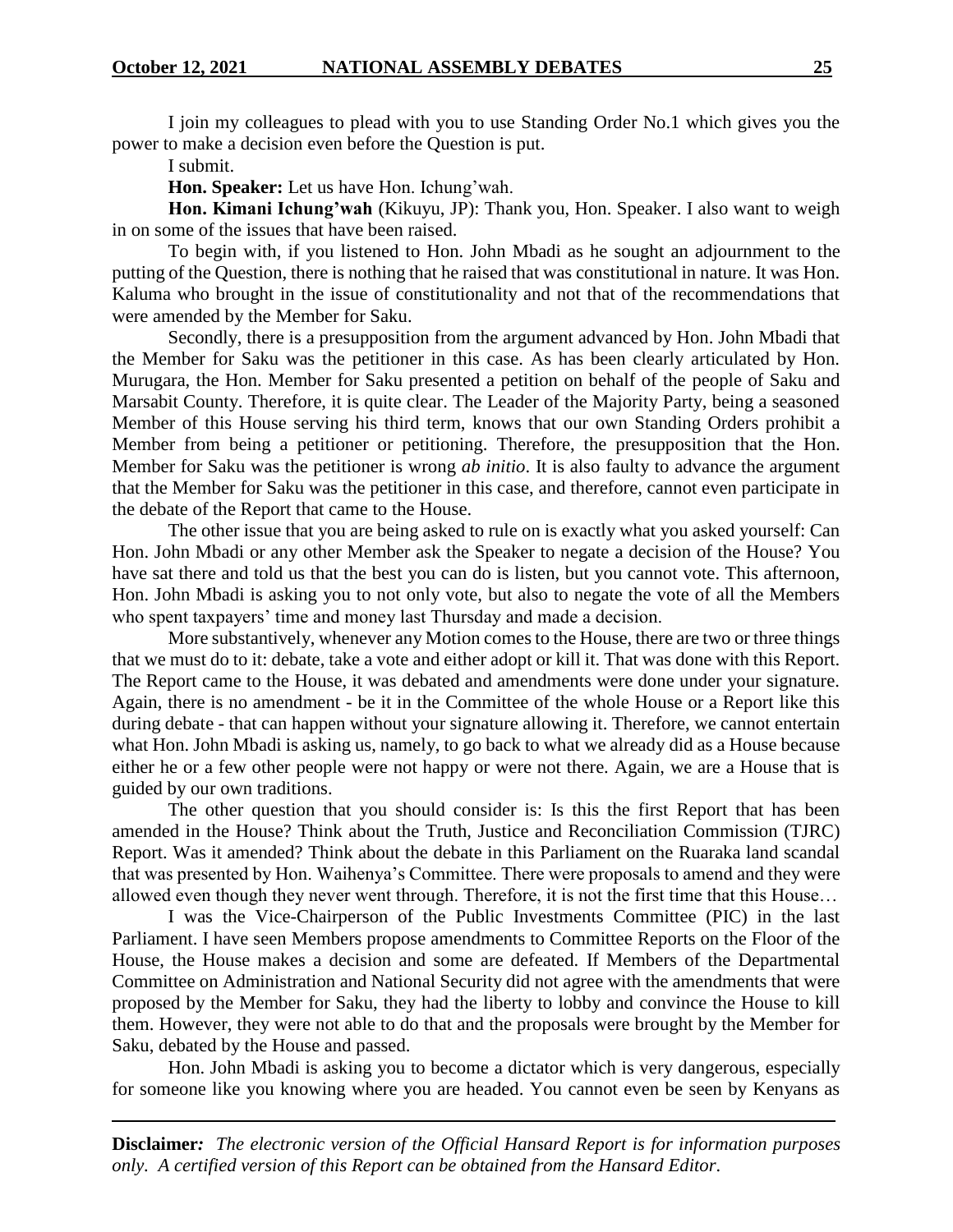having dictatorial tendencies such that you negate the vote of the House with your non-existent vote. Therefore, I just wanted to tell you that it is not right for you to negate the vote of the House.

Lastly, on the issue of constitutionality, I was just asking Hon. John Mbadi when we were consulting at the Bench: As a Member of Parliament and a representative of the people, can I not present a Petition before the House on behalf of the people that I represent? If I do, will I be gagged by the House such that I cannot debate, amend and vote on that particular issue? The more substantive constitutional issue is on the bill of rights of an MP on whether he or she has the right to represent his or her people, how to represent them and whether anybody, including those in the Executive, may want to capture this House. That is also a very critical issue. As the Speaker, you must not allow those in the Executive to capture this House.

**Hon. Speaker:** You cannot just argue about… Who is capturing whom? I do not see the room for capture.

**Hon. Kimani Ichung'wah** (Kikuyu, JP): Hon. Speaker, I was only cautioning you that as a Speaker you should not allow anybody, be it in the Executive or even you, as the Speaker, to capture the House and change our vote. However, in this case, it is quite clear that there…I have raised this issue before you and even with the Ministry of Interior and Coordination of National Government. There are Questions that are before the same Committee…

**Hon. Speaker:** It becomes very difficult when we digress like this. We are no longer dealing with the…

**Hon. Kimani Ichung'wah** (Kikuyu, JP): Hon. Speaker, let me rest my case there.

**Hon. Speaker:** Let us have Hon. Wamalwa.

**Hon. (Dr.) Chris Wamalwa** (Kiminini, FORD - K): Thank you, Hon. Speaker. I have been in this House enough times to know that this is a House of procedure and traditions.

On the issue of whether the Speaker can change the decision of the House, the answer is no. You have no vote. In case you change it, that is tantamount to gross misconduct and can be grounds for impeachment. The only person who can change the decision of the House is the President under Article 115 of the Constitution on Presidential Assent and Referral, and he must give justification.

Article 119 of the Constitution is clear that anybody can petition the House which can then repeal or amend. When a report comes to the Floor of the House, it is not automatic that an amendment will carry the day unless justification has been given. From procedure and traditions, we have clearly seen that for any amendment to come to the House, you must append your signature for approval. It is for this House to veto whatever decision is made. I remember that in the last Parliament when I was in the Select Committee on Appointments, we said that Phyllis Kandie was not fit for office at that time. A certain *Mheshimiwa* brought an amendment. I think it was Hon. Millie or the father of the House. At that time, whatever decision was made carried the day. So, it goes without saying that at a time like this, it is the House that makes the decision. Hon. Speaker, you have no right at all to amend even a comma. It is this House to make the decision.

I thank you.

**Hon. Speaker:** On the contrary, just for your information, I have that inherent power to make corrections to grammatical and typographical errors.

*(Laughter)*

So, you cannot say that. Hon. Members, we have sufficiently debated this matter. **Hon. Members:** Put the Question.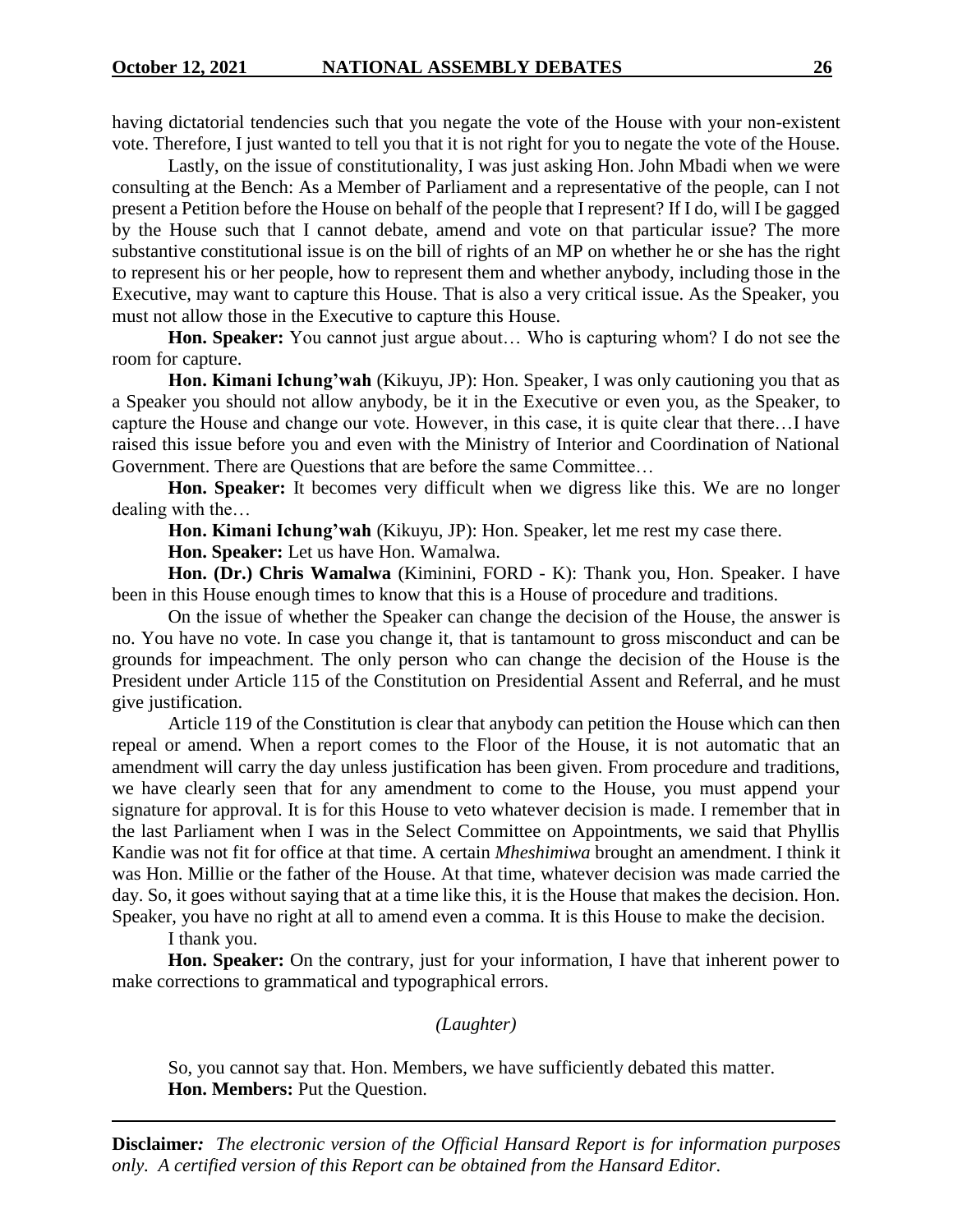#### **Hon. Speaker:** Hon. Maore.

**Hon. Maoka Maore** (Igembe North, JP): Hon. Speaker, I also wish to agree that the matter before the House is weighty. I know there is the urge to pass this matter as carried by the House during the Committee stage. If we had the House of Lords, where you have low lords, we could just pass it anyway because it can be intercepted there and corrected, but we do not have that House. You remember the issues elucidated by Hon. Otiende Amollo. There are people who had put cotton buds in their ears because they did not want to hear them. Those are constitutional weighty matters.

I would also wish to plead with you to invoke Standing Order No.1. We are not asking you to veto the matter before the House. We are asking you to look at a more amenable way of correcting the mistake that was done – overlooking the constitutional issues that have been raised. I spoke in seconding this Report but following the amendment, it ceased to be the Report that I seconded.

#### *(Loud consultations)*

My wish is that you ignore the passion and the mob that is shouting about supporting without considering the consequences of what we are asking for. I would hate to hear of refugees from Ethiopia being moved to Marsabit and Isiolo to become voters just because somebody wants numbers.

Hon. Speaker, save the country. Use your office.

Thank you.

**Hon. Speaker:** Member of Wajir North, Hon. Abdisalan.

**Hon. Ibrahim Ahmed** (Wajir North, ODM): Thank you, Hon. Speaker. Let me confirm that Marsabit County is my neighbour. At times the conflicts that happen in Marsabit happen within my constituency. I plead with Members to be extremely careful and sober up as we make decisions here. The decisions we are making here can lead to loss of lives or can save lives. Having listened to Members speak on this matter, I realise that they are divided into their different political groups. They are not bothered about the lives and wellbeing of the people of Marsabit County. I urge you to sober up and make decisions in a very sober way.

#### *(Loud consultations)*

Hon. Speaker, that said, I once again confirm that I have worked with the Kenya Red Cross Society as the Regional Manager for Northern Kenya. I have had meetings with both communities during my tenure as the Regional Manager there. We had five or six meetings in Moyale as well as several meetings in Nairobi. I am aware of a lot of information that the Members who have spoken on the Floor of this House are not aware of. That notwithstanding, coming to the real issue, I believe in the fact that only the wearer of the shoe knows where it pinches. There were better positions to solve this issue from – not on the Floor of this House but outside. But the Petition was brought to the House. The Committee has made their independent investigations. A Report has been submitted. The petitioner has now introduced amendments to a magnitude of totally changing the contents of this Report. Are we now in a position to accept the Report? This is no longer the Report of the Committee but that of the petitioner. I request my sister from Isiolo County to be cognisant of the fact that I am closer to Marsabit than her. She should respect that fact.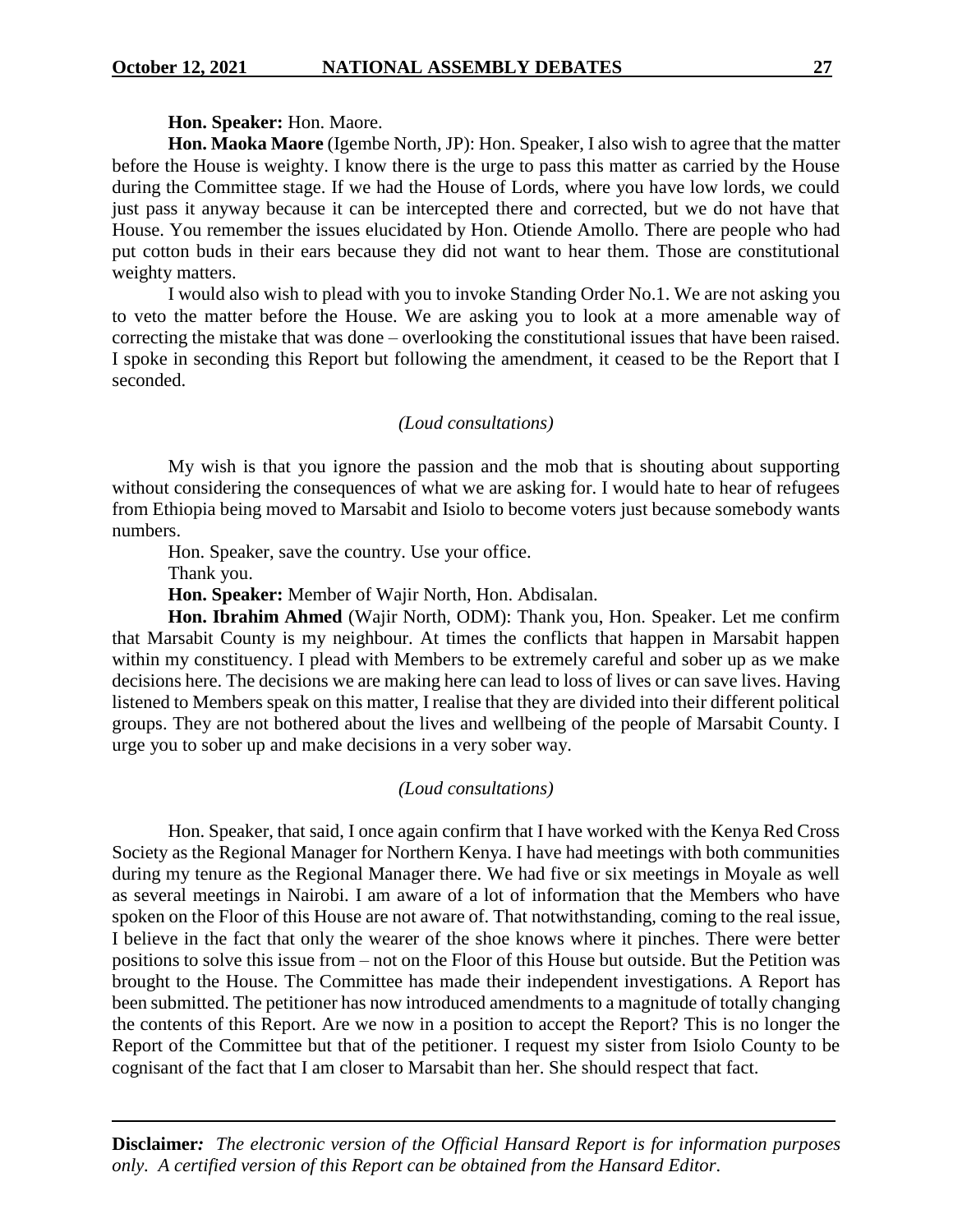#### *(Loud consultations)*

This is a House where justice is observed. We must be fair. Mistakes have happened. Now that mistakes have happened, shall we continue with the mistakes made or should we stop at a certain position and ask ourselves whether it is not the right time to correct those mistakes? We should not be creating dangerous precedents where a petitioner can make an amendment to a magnitude that changes the entire Report. Under Article 119, I appreciate that any person has the right to petition Parliament to consider any matter within its authority but we must put safeguards in place to ensure that parliamentary reports are not mutilated to a level where we cause confusion and conflict – where we become war makers rather than law makers.

Hon. Speaker, this is a very difficult moment. It is a moment for you to go back to the drawing board. It is a moment for you to make a decision that will save lives. It is a moment for you to create a precedent where Members cannot mutilate a Report of a Departmental Committee to any level they want. In the event that you put the Question to Members and we make a decision today, we will be creating a very dangerous precedent that will haunt all of us.

It may be bitter but we must swallow the bitter pill. We must go back to the drawing board and make a decision that will save lives and the livelihoods of the people of Marsabit County.

I submit, Hon. Speaker.

#### *(Loud consultations)*

**Hon. Speaker:** Hon. Members, Hon. Abdisalan decided to go ahead and address the contents of the Report, and not the aspect that was brought out. Hon. Wanga, I will allow you just three minutes.

**Hon. (Ms.) Gladys Wanga** (Homa Bay CWR, ODM): Thank you, Hon. Speaker. I listened as Hon. Mbadi raised the issue of deferment. What he was calling upon you to do is the fact that this matter is emotive. It is a matter that, whichever way it goes, can escalate conflict rather than reduce it. I listened to the former Leader of the Majority Party speaking. He spoke about winners. He said that somebody will win; another person will win, and so on.

Hon. Speaker, I want to just bring your attention to Article 10 of the Constitution and the fact that we, as State officers, including yourself, are called upon, in the performance of our duties, not to just look at the letter of the law or what is happening but also to look at our national values, which include national unity. How are our decisions promoting national unity? This is what I wanted to bring to your attention in addition to the issues that have been raised by our colleagues, notably Hon. Kaluma and Hon. Otiende, among others who have raised constitutional matters. Can we defer this matter?

Earlier on, you spoke to the issue that we are coming closer to elections and, therefore, more prone to conflict. This is not the same year that we were in in 2018 when we could make a decision and it just goes. As we move closer to elections, we are also very likely to spark conflict with whatever decision we make. We are dealing with conflict in Laikipia. We are dealing with conflict in several parts of this country.

Hon. Speaker, therefore, on the basis of Article 10, I just want to ask you to use Standing Order No.1 to defer putting of the Question so that the temperatures can come down and people can relax.

*(Loud consultations)*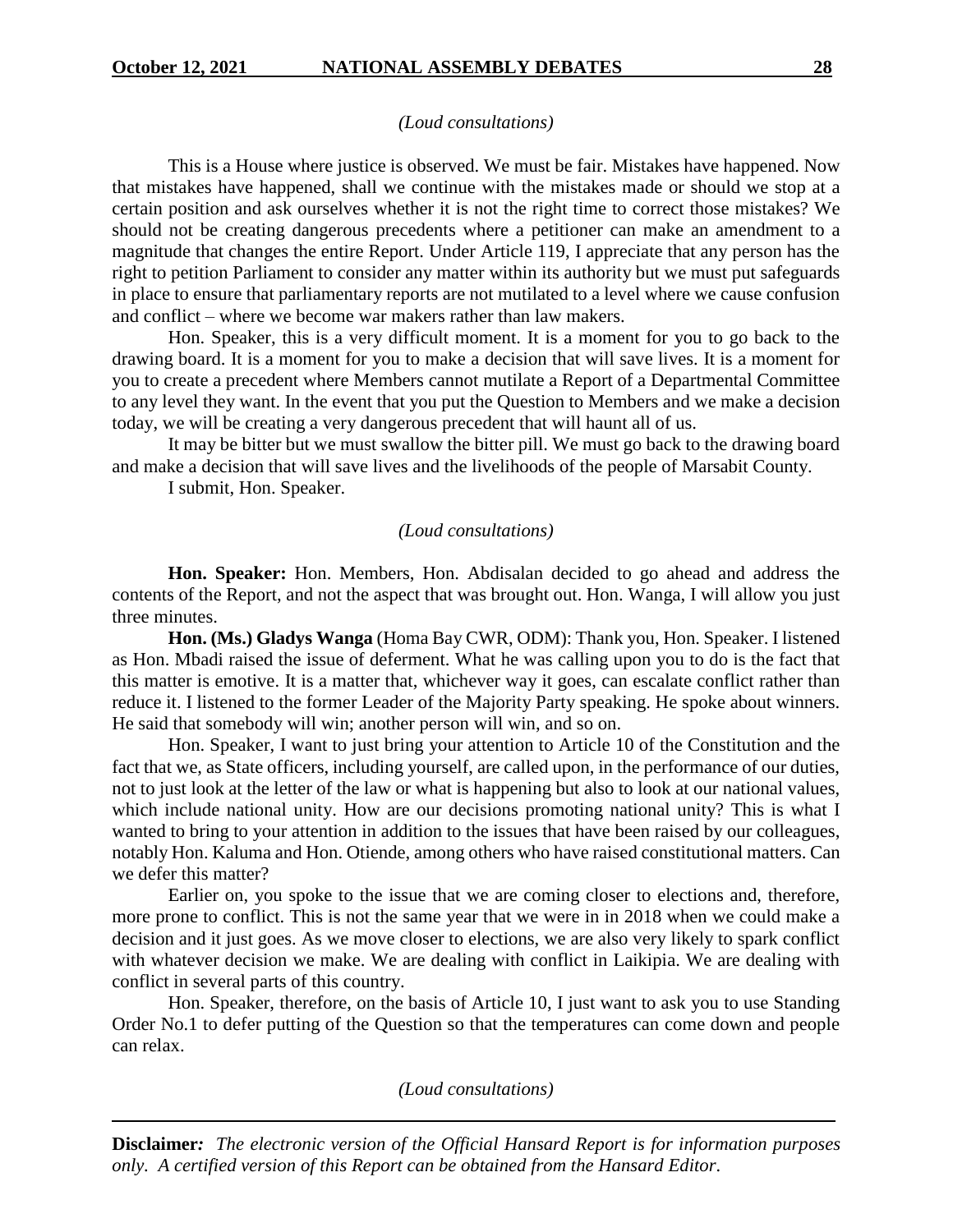I was here on Thursday when the amendments were being debated and my close friends were agitated. It is an emotive issue and I understand. However, if this House can serve a purpose in cooling down the temperatures, then we are called upon to do so.

Thank you.

**Hon. Speaker:** Now, we must bring this to an end. I have had sufficient representation and I have looked at both the Constitution and the Standing Orders. First of all, this matter we are dealing with is a Report of a Committee on a Petition. If you look at Standing Order No. 227 (2) it says the Speaker may allow after tabling of a Report some comments – not debate – for a period not exceeding 20 minutes. It is not a debate. The reason why the Standing Order reads like that… I am happy that Hon. T.J Kajwang' is here. He has been passionate about the rules. This is one of the areas that our own Standing Orders has a lacuna because a Petition is merely reported to the petitioner, a Report is tabled and there is no debate except in exceptional circumstances. I allowed this one because, as you will all appreciate, when Hon. Rasso read his Petition there were quite a number of other issues from other Members from around Marsabit County which touched on insecurity. Therefore, the Report on that Petition was exceptional. I am also aware that, indeed, the Committee spent quite some time listening not just to the Members of Parliament concerned but also the residents. A Report which a Committee has gone to such length was not going to be just reported to the Clerk who then writes to Hon. Rasso and we walk away. Hon. Rasso will go with the Report and maybe file it in his cabinet to enjoy it as part of his legacy. It was fair that the House expresses itself one way or the other on the issues that the Committee found on the ground. Therefore, I allowed the Report of the Committee on this Petition to be debated.

I have looked at the recommendations even after the amendments and I am just wondering. They are:

> (i)The Cabinet Secretary for the Interior and Coordination of National Government, as a matter of urgency, ensures that adequate National Police Service personnel are deployed to Marsabit and any existing gaps to be filled by Kenya Police Reservists in coordination and consultation with the National Police Service.

I see no harm in that. We always recommend that the Executive does this or the other.

- (ii) The CS for Lands and Physical Planning and the National Land Commission, as a matter of urgency, should address the disputes and clearly demarcate administrative and communal boundaries in Marsabit County. This is a recommendation. Those to whom it is directed to are at liberty upon receipt of the recommendation to see when… The NLC can investigate historical land injustices on its own motion or on one being moved. This, in my view, is just trying to move them to go to the area to find out what is the problem. They may or they may not and they will have their reasons if they feel it is not necessary.
- (iii) The CS for Interior and Coordination of National Government should rationalise the creation of new sub-counties in Marsabit and address the current imbalance across the four constituencies. Again, I see no harm in this. It is a recommendation.
- (iv)The CS for Interior and Coordination of National Government should facilitate the return of Kenyan refugees in Ethiopia. It is facilitation. That is done through the avenues of the law dealing with refugees, is it not?
- (v) A commission of inquiry should be established. It is up to those responsible of setting up a commission of inquiry to look at your recommendation. They can even say, "Sorry, Parliament you have overstepped your mandate. You have no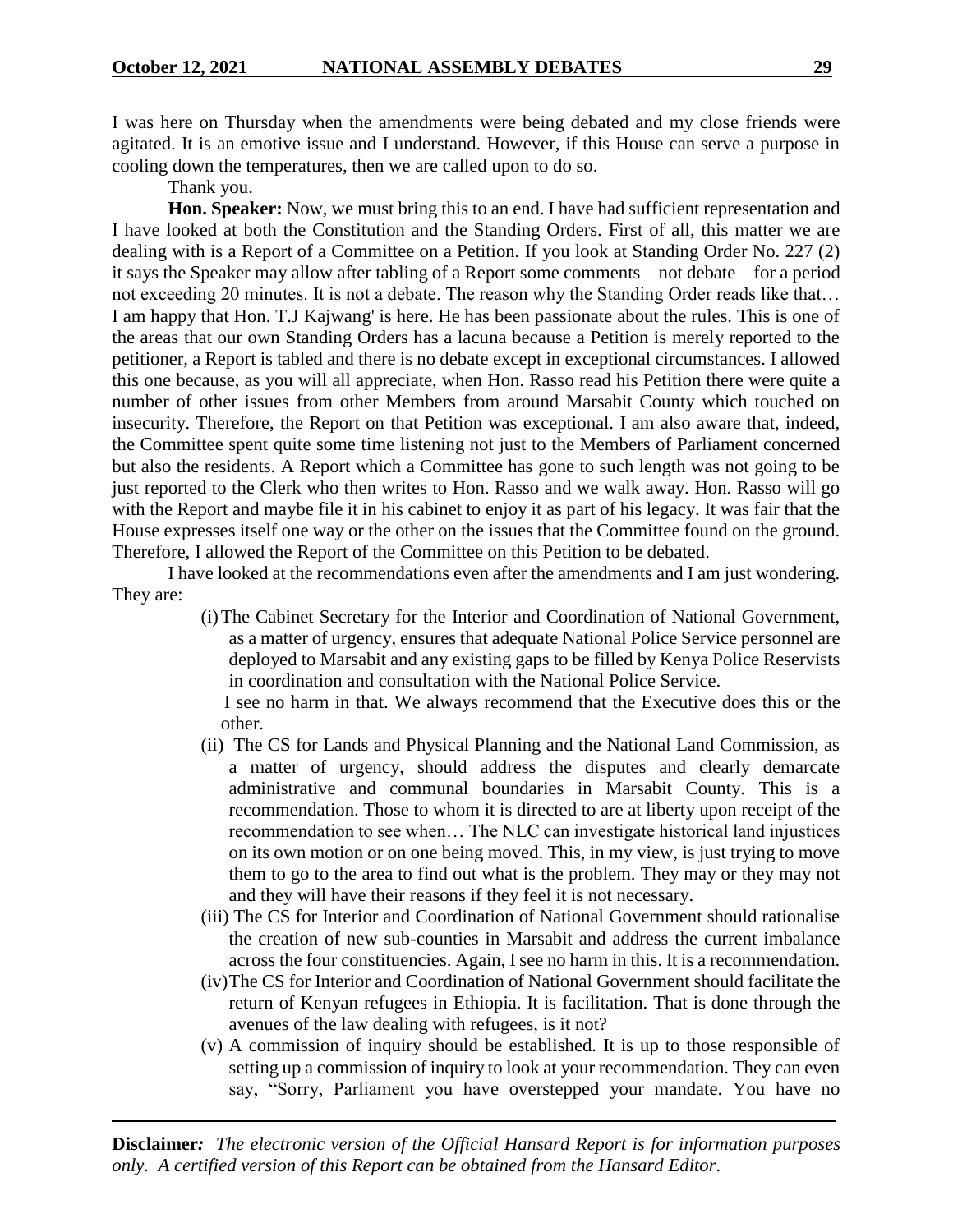authority to direct us to set up a commission of inquiry". If the law says they can only act on their own motion, it does not appear injurious.

The other issue is, that Hon John Mbadi rose under Standing Order No. 53 requesting for deferment of putting the Question which is perfect, but that deferment can only happen for one day. If I was to be persuaded to do so, I must appoint the time at which the Question is still to be put under that Standing Order No. 53.

Hon. Members, having determined that the recommendations in the manner that they are, are not injurious I have only one issue that should be directed to the Procedure and House Rules Committee as to how in future we deal with all questions on petitions. I know there is a Bill, Petitions to Parliament Bill that one of you has proposed. You will have to decide whether you want to have that governed by an act of Parliament or through your own Standing Orders. As it is, when people bring their Petitions, when a Committee completes it writes back to them. It is like what you see written "RTS", you return to sender the findings. The Committee could make recommendations which the House does not have to adopt. The House merely notes. As you all know, those kinds of reports are not as efficacious as those that carry a resolution of the House.

Hon. T.J, Hon. Mariru, Hon. Omulele, Hon. Cheboi and I have some work to do because this is an area that we need to clean up even if it is for posterity. We do not have to be the ones to implement but those that will come after us will have more improved methods of dealing with Petitions.

## *(Hon. T.J. Kajwang' spoke off-record)*

The Hon. T.J Kajwang' is already thinking about a retreat to the island of Seychelles

## *(Laughter)*

Hon. Members, I determine as follows: That the House having been moved by Hon. Rasso to consider his proposed amendments and having carried those amendments, it will be a great travesty on the part of the Speaker to purport to overturn that decision by the House.

## *(Applause)*

I can assure you I will not do that because I will be assuming a vote that I am specifically barred from assuming under Article 122 of the Constitution.

As one former Member, the late J.J. Kamotho, used to say something that happened at a place called Kasarani; this decision now rests on your shoulders and not on mine. I will take my seat to allow those walking in to make their way.

## *(Several Members walked into the Chamber)*

Hon. Members, I will read the Motion as amended in full so that I can put the Question.

*(Question put and agreed to)*

*(Several Members rose to demand for Division)*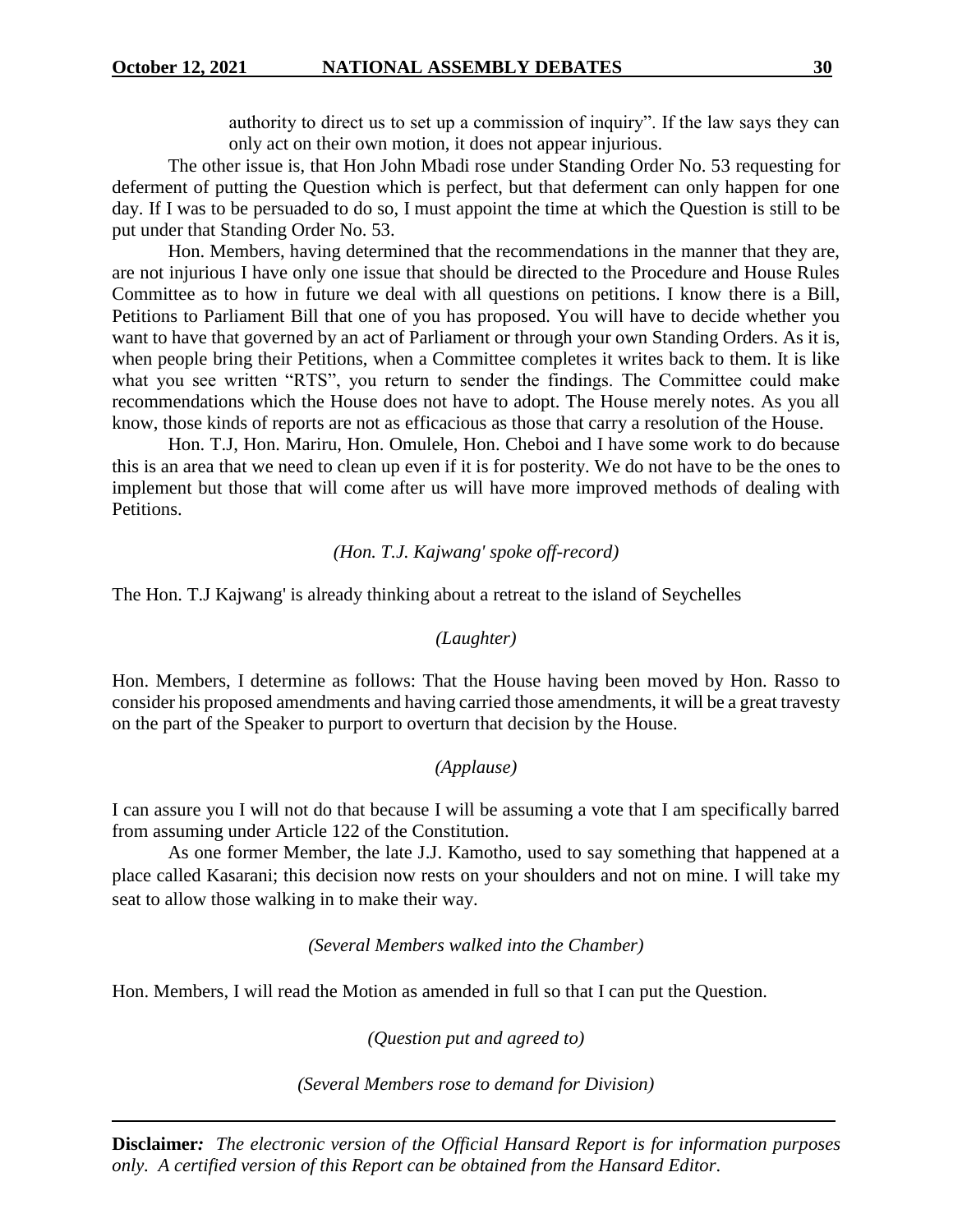**Hon. Speaker:** You are enough Members to demand for a Division. You have the numbers. I direct the Serjeant-at-Arms to ring the Division Bell for 10 minutes in the first instance.

#### *(The Division Bell was rung)*

**Hon. Speaker:** Order, Members! Order, Members! Please, take your seats. Stop the Division Bell. Draw the Bars and lock the doors. I want to ask those Members who may be behind and desire to come, to do so now.

#### *(The Bars were drawn)*

If you intend to participate, please come in now.

#### *(Loud consultations)*

Hon. Members, take your seats so that we can clear this now. Is that the Member for Lari? Hon. Members, I have been informed that there are some Members who do not have cards or have cards which are malfunctioning. Is that correct? Member for Nyamira, we have not finished. Once the bars have been drawn, you cannot even walk out. Therefore, there is no need.

Hon. Members, we will do a high breed. For those who have cards, I believe you have now all withdrawn them. Have you logged out? For those who do not have cards, please, approach the Speaker.

#### *(Loud consultations)*

Hon. Members, it is evident that many of you have lost their cards or have just woken up from some places.

## *(Laughter)*

Very well! Even the Member for Mathare! I can understand the Member for Mathare not having a card.

## *(Laughter)*

The Member for Mathare cannot have a card. Hon. Members, I will read the Question again in keeping with our rules. I will read the Question again for those that may just have been dragged from the various places of the streets. For those Members who have cards, please, log in.

## *(Loud consultations)*

Hon. Members, the machine is still counting the number of people who are in. The system is logging in. *Yako ni ile ya Kibera?*

*(Laughter)*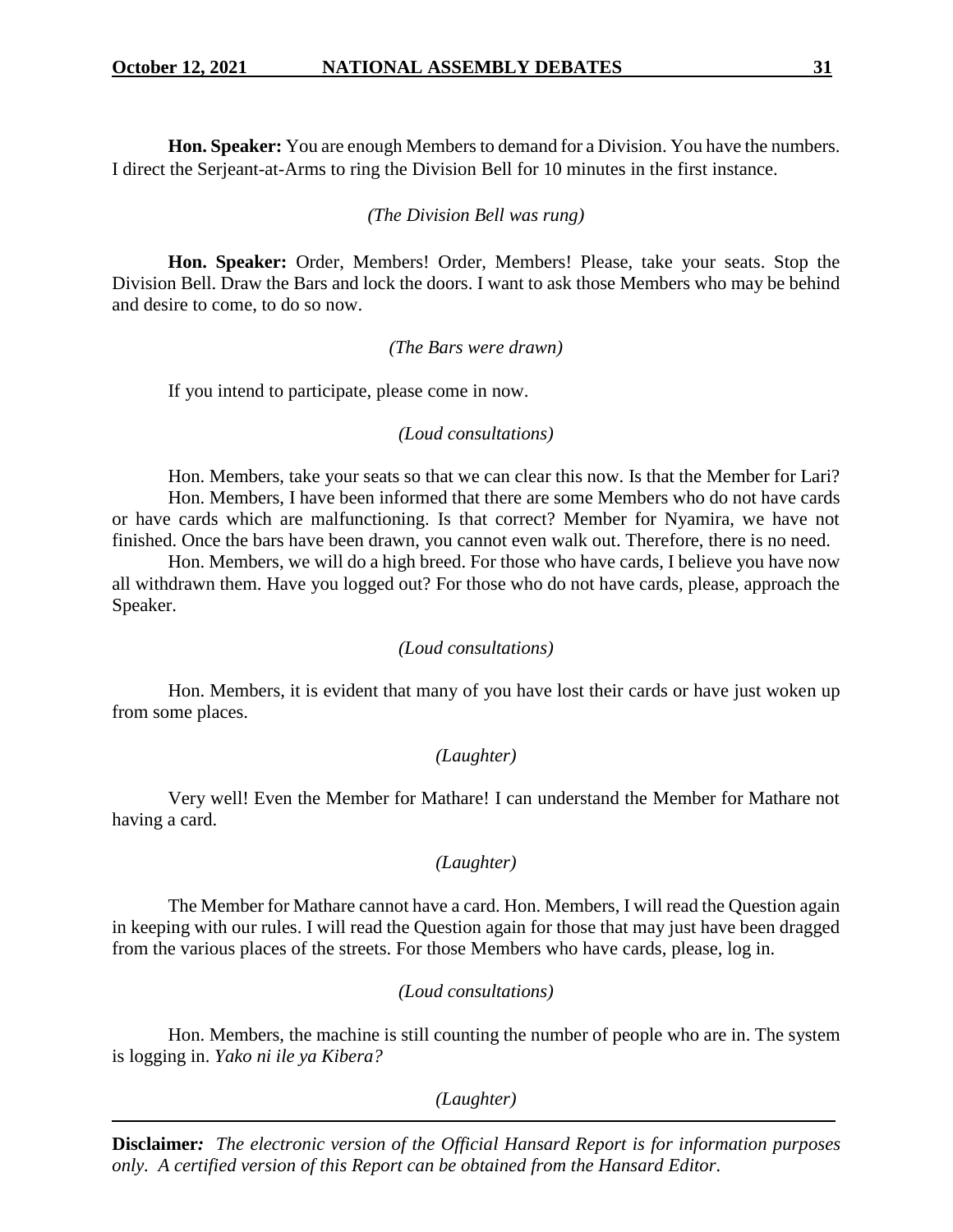Hon. Members, we have not yet voted. Member for Runyenjes, it is not your Commercial Bank of Africa card. Please, wait for 20 seconds and log in. For those of you who are on this side, you cannot go back there until the electronic voting is complete.

Vote now!

*(Voting in progress)*

*(Loud consultations)*

*(Applause)*

One by one!

*(Loud consultations)*

#### **DIVISION**

#### *(Question negatived by 74 to 62)*

**Hon. Speaker**: Order Members! Hon. Members, you can take your seats. Hon. Shamalla take your seat. Hon. Members, this is the result of the division electronically, Ayes 43 and Noes 61. Manual voting Ayes 19 and Noes 13. Total the Ayes 62 and Noes 74.

#### ELECTRONIC VOTING

**AYES**: Hon. Eric Njiru, Kimani Ichung'wah, John Nyaga, Josphat Kabeabea, Ali Sharif, Sylvanus Maritim, William Chepkut, Kareke Mbiuki, Aden Duale, Ms. Charity Chepkwony, Joyce Emanikor, Hon. Ahmed Kolosh, David ole Sankok, Ms. Faith Gitau, Dr. Victor Munyaka, Hon. George Gitonga, Japheth Mutai, Ms. Florence Mutua, Hon. Hassan Hulufo, Dr. Robert Pukose, Hon. Ali Rasso, Mugambi Rindikiri, Cornelly Serem, John Mutunga, Nelson Koech, Wilson Kogo, George Sunkuyia, George Koimburi, Ms. Peris Tobiko, Hon. Daniel Tuitoek, James Wamacukuru, Ms. Catherine Wambilianga, Caleb Kositany, Ms. Gathoni Wamuchomba, Hon. Gideon Koske, Joseph Limo, John Wanjiku Njuguna, Ali Wario, Qalicha Wario, Benjamin Washiali, John Kiarie, Ms. Florence C.K. Bore.

**NOES**: Hon. Shakeel Shabbir, Ms. Fatuma Gedi, Hon. Marselino Arbelle, Samuel Atandi, Sakwa Bunyasi, Ms. Rozaah Buyu, Sabina Chege, Hon. Makali Mulu, Mohamed Duale, Chachu Ganya, Mohamed Hire, Ms. Dennitah Ghati, Hon. David Gikaria, Ibrahim Ahmed, Peter Kaluma, Kanini Kega, Anthony Kiai, Clement Kigano, Kuria Kimani, Michael Kingi, Jeremiah Lomorukai, Caleb Luyai, Joseph Manje, Maoka Maore, John Mbadi, Mbogo Ali, Ms. Mishi Mboko, Hon. Robert Mbui, Stephen Mule, Ms. Florence Mutua, Hon. Danson Mwashako, Joshua Mwalyo, William Mwamkale, James Gichuhi, Jonah Mwangi, Peter Mwathi, Charles Nguna, Ms. Sophia Noor, Edith Nyenze, Hon. Erastus Nzioka, Ms. Pamela Ochieng, Hon. Tom Odege, Ms. Odhiambo-Mabona, Hon. Pavel Oimeke, Jared Okelo, Benard Okoth, Richard ole Kenta, Ezekiel Ombaki, Dr. Wilberforce Oundo, Hon. Aduma Owuor, Onyango Oyoo, Ms. Esther Passaris, Hon. David Pkosing, Ms. Shamalla Jennifer, Hon. Omar Mwinyi, Dr. Eseli Simiyu, Hon. T. J. Kajwang', Munene Wambugu, Ms. Gladys Wanga, Hon. Emmanuel Wangwe, Ms. Wangari Mwaniki.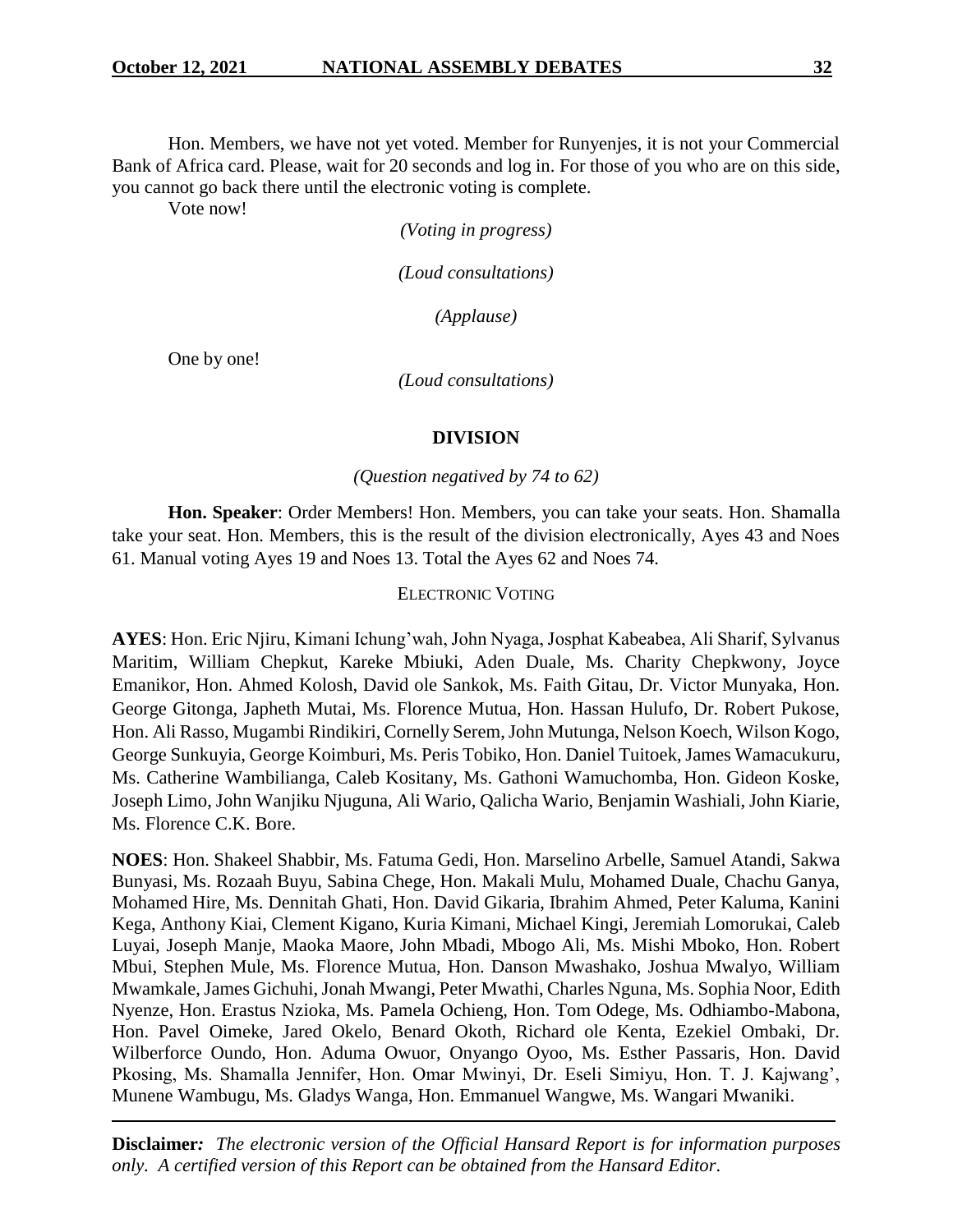## MANUAL VOTING

**AYES**: Hon. Nixon Korir, Kipsengeret Koros, Ms. Safia Sheikh, Purity Ngirici, Hon. Julius Melly, Ali Amin, Oscar Sudi, Ms. Anab Gure, Rehema Jaldesa, Hon. Joseph Kipkosgei, Ms. Liza Chelule, Hon. William Kisang, Ms. Rahab Mukami, Hon. David Nanok, Nimrod Mbai, Hilary Kosgei, Ms. Nasri Ibrahim, Hon. Dominic Koskei, John Waluke

**NOES**: Hon. Jimmy Angwenyi, Ms. Jerusha Momanyi, Zuleikha Hassan, Hon. Anthony Oluoch, Maina Kamanda, Dr. Irene Kasalu, Hon. Godfrey Osotsi, Elisha Odhiambo, Christopher Omulele, Simba Arati, Joseph Nduati, Kassait Kamket, David Kiaraho.

## *(Applause)*

Hon. Members, the Noes have it and the net result is that the Motion is lost. Draw the bars and open the doors.

## *(Several Hon. Members left the Chamber)*

Hon. Members, we have not finished business, remember I had ruled that at 5.30 p.m. the House will adjourn to discuss the matter of drought by the Member for Garissa Township. I had also allowed the Chair of the Departmental Committee on Finance and National Planning to table a Report. Please, Hon. Wanga.

## **PAPER LAID**

**Hon. (Ms.) Gladys Wanga** (Homa Bay (CWR), ODM): Hon. Speaker, I beg to lay the following Paper on the Table of the House today:

The Report of the Departmental Committee on Finance and National Planning on its Inquiry into the following:

- (i) Public Petition No.39 of 2021 regarding Review of Abnormal Increments in Prices of Petroleum Products in the Country.
- (ii) Public Petition No. 40 of 2021 on a request to amend the Finance Act 2018 in order to address the drastic increase in prices of petroleum and petroleum products.

I thank you, Hon. Speaker.

## **MOTION FOR ADJOURNMENT TO DISCUSS AN URGENT MATTER OF NATIONAL IMPORTANCE**

## RAVAGING DROUGHT IN ARID AND SEMI-ARID COUNTIES

## **Hon. Speaker:** Hon. Duale.

**Hon. Aden Duale** (Garissa Township, JP): Hon. Speaker, I rise under Standing Order No. 33(1) to seek the leave of the House in order to discuss a definite matter of urgent national importance regarding the ravaging drought situation in the pastoral counties that includes Garissa, Wajir, Turkana, Marsabit, Mandera and most parts of the country.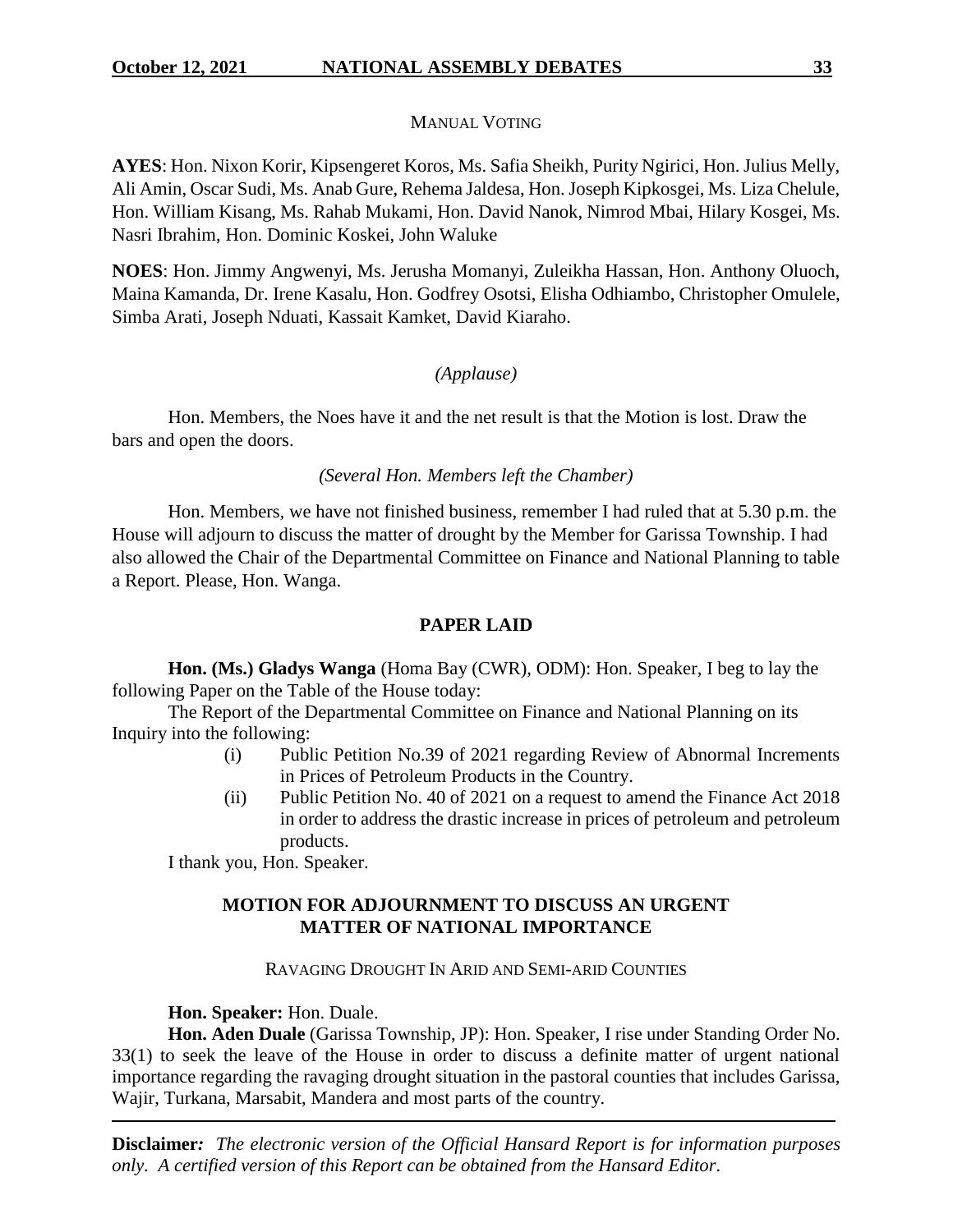From last year, the Meteorological Department gave a very bleak picture on the expected rains in the country. This year, the situation has not been any different. With the reduced and depressed rains or no rains at all, Kenyans in the arid and semi-arid areas are experiencing what I have never seen before. It is nothing short of a humanitarian crisis! Indeed, during the month of August 2021, most arid and semi-arid counties, including my own county of Garissa, remained generally dry and the rainfall received was below average.

I have just come back from Garissa and I am sure the country is cognisant of the situation in the North. It has never happened before. The last time we saw this kind of drought was in 2011. Last month, the President declared the drought a national disaster. The situation is likely to worsen in the second half of 2021 with negative consequences for household food security, crop production and livestock production, especially for my people who are largely pastoralists. Access to water is a big issue.

The drought that has affected this part of the country has been made worse by the COVID-19 pandemic, which has had adverse effects on both the economy and the social status of those residents. Although the drought can be traced to last year, the phenomenon started even earlier when the country was faced with locust invasion. The insects cleared all the vegetation in the arid and semi-arid counties.

*[The Speaker (Hon. Justin Muturi) left the Chair]*

*[The Temporary Deputy Speaker (Hon. Christopher Omulele) took the Chair]*

Hon. Temporary Deputy Speaker, I really want this House to look at the Kenya Food Security Outlook Report and the National Drought Management Authority Report that projects that in the pastoral areas, livestock conditions have deteriorated due to lack of vegetation and water. Mothers, children and herders are trekking for over 50 kilometres in search of water and pasture.

Hon. Temporary Deputy Speaker, it is not only the livelihood of the pastoralists that is affected, but also of wildlife. I am sure colleagues have seen on social media a video of a giraffe that has been affected. It has gone blind. The video shows young men giving water to it. So, it is a very sensitive and dire situation. One might imagine that the people in that area are not part of Kenya and that there is no government that is sensitive to their plight. Unfortunately, if the short rains are not realised by end of this month or next month, then there will be a serious humanitarian catastrophe in the entire region.

There are, at least, 2.1 million Kenyans who are food insecure, and this number is expected to rise to 2.4 million people by next month. Over 465,000 children under the age of five and 93,000 pregnant or lactating mothers in the region are actually malnourished. That is quite unfortunate. As a country, we must protect our children and women. Today, I stand to be counted. From the statistics that have been given by the Government, over 2 million Kenyans are now facing severe starvation, which might lead to death. According to the Flash Appeal Kenya Drought Report, US\$139.5 million is required to avert the drought crisis. What is the Government doing about this matter? After declaring the drought a national disaster, what is the next step? What response strategies have we put in place that are life-saving and life-sustaining?

Our counties have been denied their resources by the national Treasury. Counties are only receiving Recurrent Expenditure. If counties were receiving the emergency funds, I am sure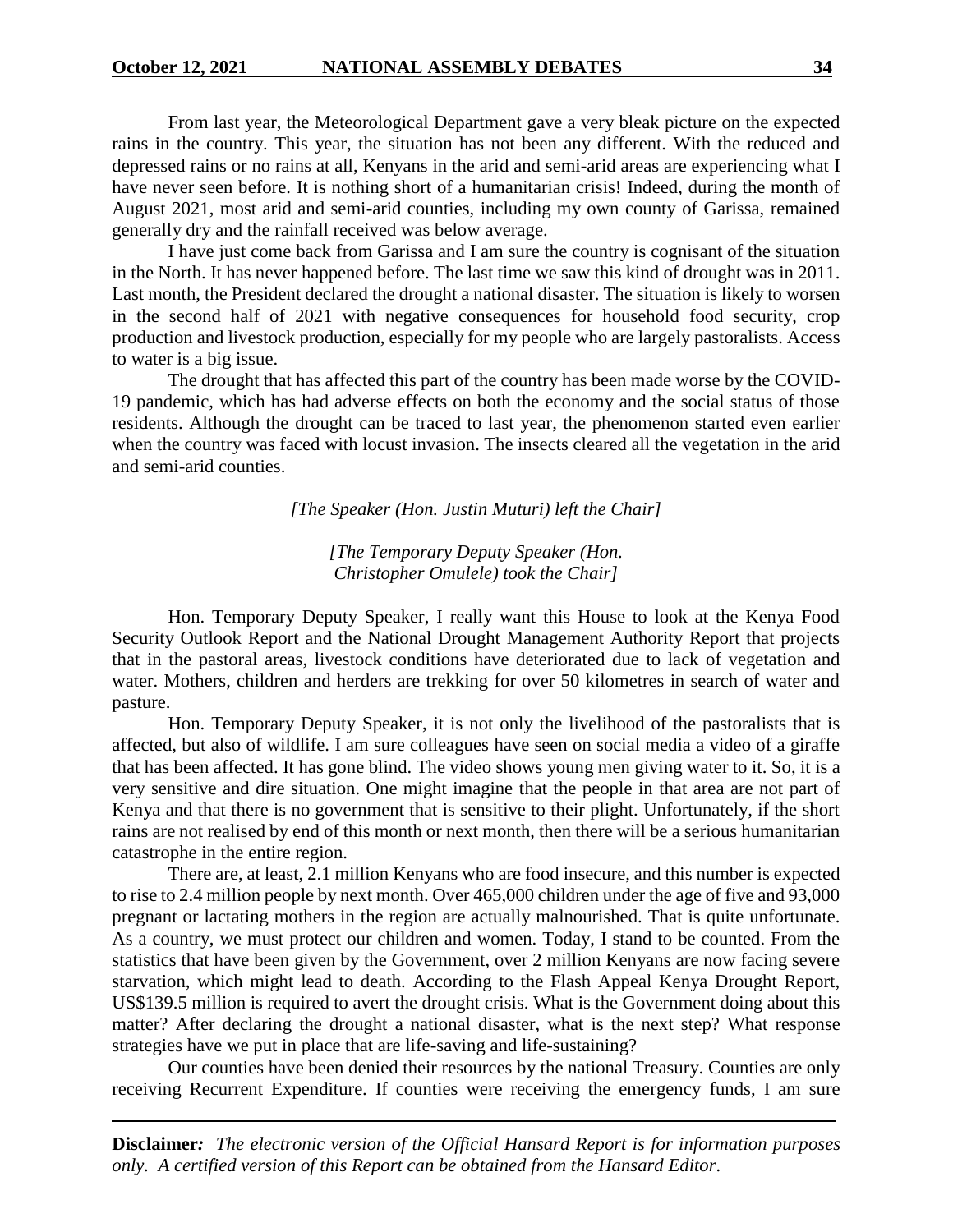governors and other leaders would be able to, at least, provide water and food to our people. It is very disheartening and shameful that in 2021, one of our own, a pastoralist whose constituency has been worst affected, is at the helm of the national Treasury. History will judge us. He will be remembered as the Minister who looked on as our people died and also sent money to other areas where there was water and food. Shame on him!

The essence of my Adjournment Motion is this: We need to find solutions. The Government needs to provide a solution. It needs to rally the donor community and the private sector the way we did it in 2011 and save the lives of our people. You can read what is going on in the Horn of Africa. Other countries are doing better. I am sure the over 80 Members of Parliament who come from those 14 counties… Unfortunately, most of them are not here. I said, "Most". I am sure some of them are here: Hon. Chachu, Hon. Sophia, Hon. Sankok, Hon. Kolosh, the Member for Isiolo North, the Member for Tharaka and many others from Meru County. This is the time, more than any other time, when we must rise to the occasion. We must forget our political affiliation. Those who were involved in the handshake need to walk to the national Treasury. Those who are in this House and are in other political affiliations must discard that. We must not behave the way we did during the Petition that either way made Hon. Rasso the winner. It is because the original Report was implicating him. The amendment was not wanted. So, Hon. Rasso, you are a winner and I have said it.

The Budget and Appropriations Committee (BAC) of this House and the Departmental Committee on Administration and National Security must rise to the occasion. We must call the Government to order. We must call the CS of the National Treasury, CS for Devolution and CS Matiang'i. The people of the North are dying. They are not dying because of the constant insecurity that they face or diseases; they are dying because of the effects of drought. They are dying because the Government's response is not there or it is very slow.

We want to ask the Government to talk to its friends and partners and create a humanitarian appeal to all our friends that food, water…

Hon. Millie Odhiambo will agree with me that in 2011, when the then Prime Minister Raila Odinga and President Mwai Kibaki were in charge, the Military and the National Youth Service (NYS) were mobilised and there were over ten trucks in every constituency affected, doing water trucking. What is wrong with this Government? Why is this Government so insensitive? What wrong have the people of Northern Kenya committed? I want to ask our friends who are running around with an outfit called UPYA or *Upuzi*: you will face the wrath of the almighty God. Our people are dying and you are selling *Upuzi* to our people. Our people will not buy that *Upuzi*. They know the kind of leaders they will choose. The contest is between Raila Odinga and William Ruto. The people of *Upuzi*, who is your candidate? You better say it. Why are you hiding? When you were in Garissa, you said it was Raila Odinga. When you come back, you want to hide. The horses have been defined. Shame on those in Government who come from Northern Kenya! Shame on you! You are walking on the graves of your…

**The Temporary Deputy Speaker** (Hon. Christopher Omulele): Hon. Members, this is business under Standing Order No. 33, which is a matter of urgent national interest. It is not a matter for one region of the country. So, as we go on, you will remember that each Member contributing will have five minutes. Hon. Members, I am proposing to just follow the list the way it is. So, do not carry your hands; do not interfere. The list is here; I will just follow it. The first one on my list is Hon. Garane Hire, Member for Lagdera.

**Hon. Mohamed Hire** (Lagdera, KANU): Thank you, Hon. Temporary Deputy Speaker. First of all, I want to support this Adjournment Motion. The situation in the North is dire. On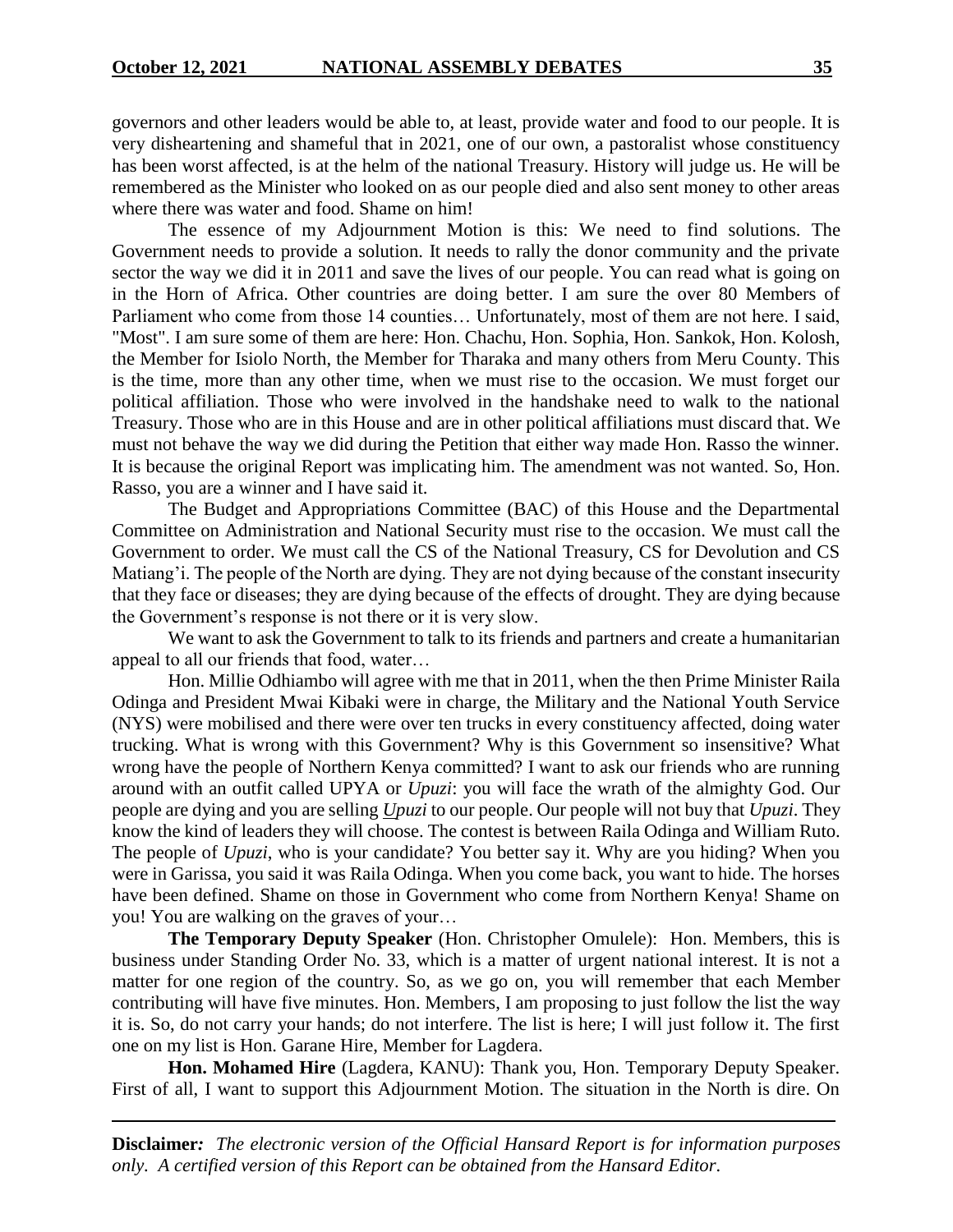August 2021, a similar Adjournment Motion was brought to this House and we exhaustively debated. Three months down the line, we have not seen any response on the ground. Even after the President of the Republic of Kenya declared drought as a national disaster, the response has been painfully slow if at all there has been any. We have been to the constituencies and counties and absolutely nothing is going on. I do not know when this help will come. We have allocated Kshs2 billion to help in the response to the drought but, the sad thing is that response will come late in the day when all our livestock and people are already dead. The response will come when everybody is already seriously affected by the drought.

We are cautioning everyone. What is wrong with this Government? We have been crying day and night so that our people can get some help. I do not know, whether the people of the North belong to this country or not. In other places, if a landslide occurs, we will see choppers and a lot of humanitarian response. But an area as vast as northern Kenya is getting no response even after the declaration by the President that the drought is a national disaster. The Kenya Defence Forces (KDF) has thousands of water bowsers. NYS has thousands of water bowsers. All those water bowsers are lying idle in the camps. Why have they not been taken to the North to give water to our people?

We were told that the Government has a programme called Off-take, in which it buys weak livestock from our people. Nothing is going on. We were told they are going to provide hay to the livestock, but nothing is going on. The National Drought Management Authority (NDMA) has billions of shillings lying in its accounts. What are they doing with the money? This is a very sorry state. If nothing is done in a couple of days, we will not be talking about the people in the North. We see many presidential candidates encouraging people to go and register to vote. How does a hungry man go to register as a voter? They cannot even get water! They are not even in their villages. They have moved thousands of kilometres away. Some have moved to the Ethiopian border and some to the Somalia border. You then wonder why a country like Kenya cannot take proper measures to respond to the situation. Weaker neighbouring countries have better response measures than ours. This is sad.

Finally, UPYA is the new kid on the block. UPYA is a vehicle we are going to negotiate with to allow us to sit at the table. I am sure if UPYA had a stake in the Government, we would not be talking about these issues. It is because somebody would be sitting at the table to raise the issues of northern Kenya. It is not *Upuzi*; it is called UPYA.

With those few remarks, I support this Motion.

**The Temporary Deputy Speaker** (Hon. Christopher Omulele): The Member for Ijara, Hon. Noor Sophia.

**Hon. (Ms.) Sophia Noor** (Ijara, PDR): Thank you very much, Hon. Temporary Deputy Speaker, for giving me this opportunity to contribute to this very important Motion.

I also want to thank the Mover of the Motion, Hon. Aden Bare Duale. The situation we are facing in the North is very sad. I have been to the constituency, Ijara, and I have never seen such a situation in my life. People have migrated to as far as Wajir and Marsabit. You will find their animals in my constituency. They are dying in large numbers. It is really hurting to see a pastoralist man crying or killing himself because he has lost all his animals. We have had many human/wildlife conflicts. The number of people who have been hurt because of fights between wildlife and human beings over the scarce resources in the constituency are many.

The children and the elderly who are left in their houses are dying in large numbers. With the COVID-19 Pandemic, we do not have anything to give them. They do not have any meal. They are elderly, they are left behind; they do not have people who can ferry for them some water in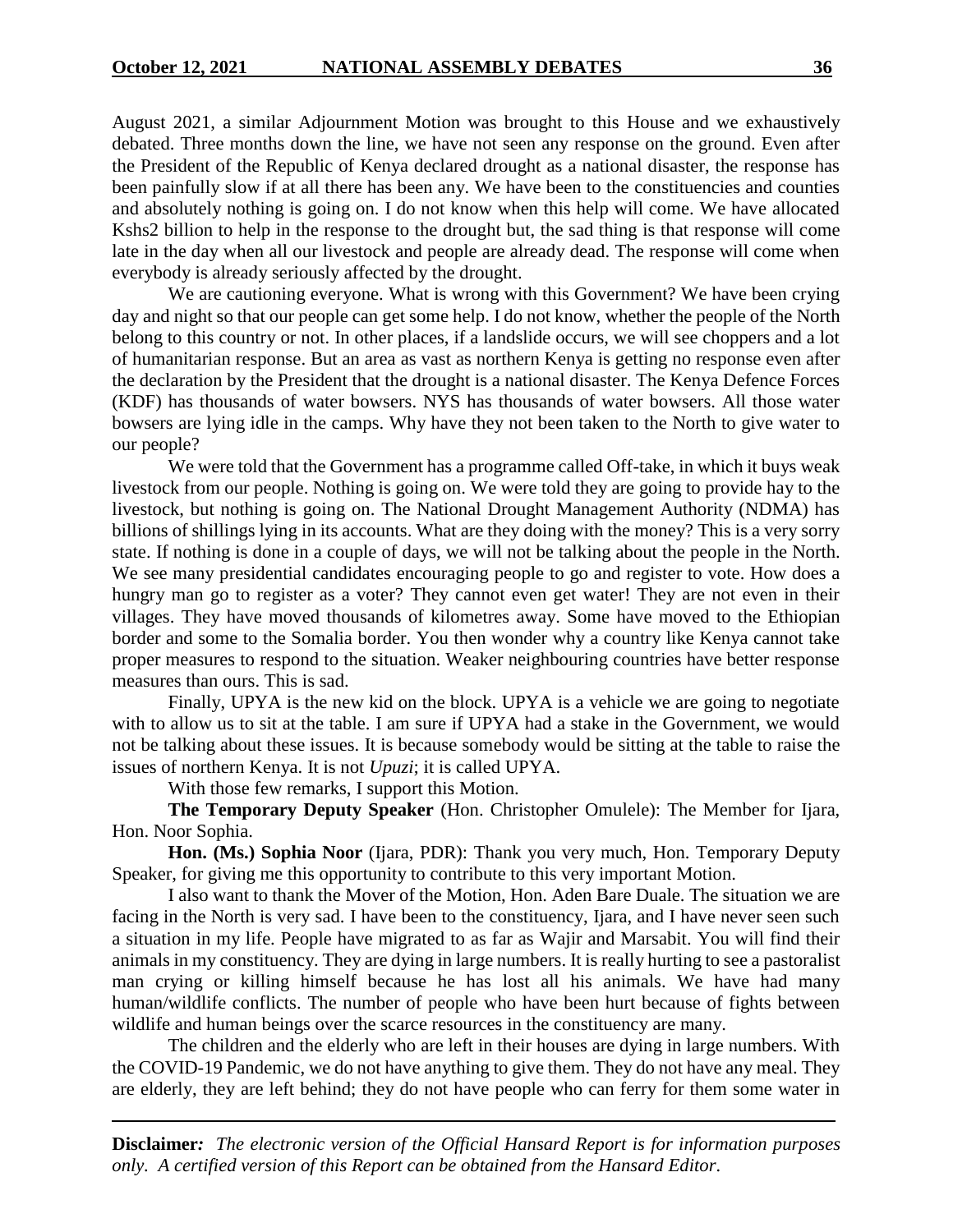their houses. We have children below five years who are suffering. Families do not have water, milk or anything in their houses because animals have crossed borders to Ethiopia and Somalia. We do not have animals around there. Those that are there are very weak and are dying. The media has not covered this disaster. If you go to those constituencies, you will not eat food for the next five days because of the situation you will face on the ground. It is not only important to declare drought as a national disaster, but to follow the declaration with action. His Excellency the President declared the drought a national disaster but nothing has followed. That is the problem.

Our appeal is to go beyond this country. The Kenyan Government has taken responsibility. It took oath to protect, support and reach out to the vulnerable communities in this country. When we have problems in the tea and coffee sub-sectors, the farmers always get subsidies. When it comes to livestock, which is the backbone of the economy of the affected region, we do not have a proper plan and strategy to address the problems that are facing the community.

The other major issue is that water is a basic need and a human right under Articles 42 and 43 of the Constitution. In this time and era, it is very saddening, inhumane and disastrous that people and animals are dying because there is no water within the boundaries of this country. I cannot believe that in this era a person can die because there is no water in a village.

Both the national Government and county governments have failed the people of northern Kenya who have been left alone at this time when they are having major problems. If you do not help the people of northern Kenya today, when will you do so? This is the time! They have missed the rains for two consecutive rainy seasons…

**The Temporary Deputy Speaker** (Hon. Christopher Omulele): Let us have Hon. Ali Guyo, Member for Garsen. Hon. Guyo, you have just walked in. You will have to wait a little.

**Hon. Ali Guyo** (Garsen, JP): *(Spoke off-record)*

**The Temporary Deputy Speaker** (Hon. Christopher Omulele): Alright, proceed. You are within the confines of the House. Proceed.

**Hon. Ali Guyo** (Garsen, JP): Thank you, Hon. Temporary Deputy Speaker, for giving me a chance to also contribute to this matter.

The drought is really affecting our people. People have lost livestock and have started to commit suicide because of the loss. This matter has been declared a national disaster by the President, but little is being done on the ground. So, I urge the House to urgently allocate funds to save those people and compensate the pastoralists for their loss.

The role of the Government is to advise pastoralists on weather patterns so that they can plan to destock and restock. However, there was no advice from the Ministry of Agriculture, Livestock and Fisheries. I request the Government to compensate pastoralists for the loss.

**The Temporary Deputy Speaker** (Hon. Christopher Omulele): Are you done? Very well! Let us have Hon. ole Sankok, Nominated Member.

**Hon. David ole Sankok** (Nominated, JP): Thank you very much, Hon. Temporary Deputy Speaker, for giving me this opportunity.

For those of us in the pastoralist regions, not only in the North, but even in the South in Kajiado and Narok, our animals and people are dying. The Government is not willing to address that issue once and for all. For a long time, we have been considered as an appendix without function and non-existent in this country and yet, we sit on 80 per cent of the landmass of this country. We sit on natural resources like wind power and oil in Turkana, geothermal electric power in Narok and tourism in the entire region, which is a foreign exchange earner for our country. But we are not treated equal to other parts of the country. It is high time we said that we must be treated like others.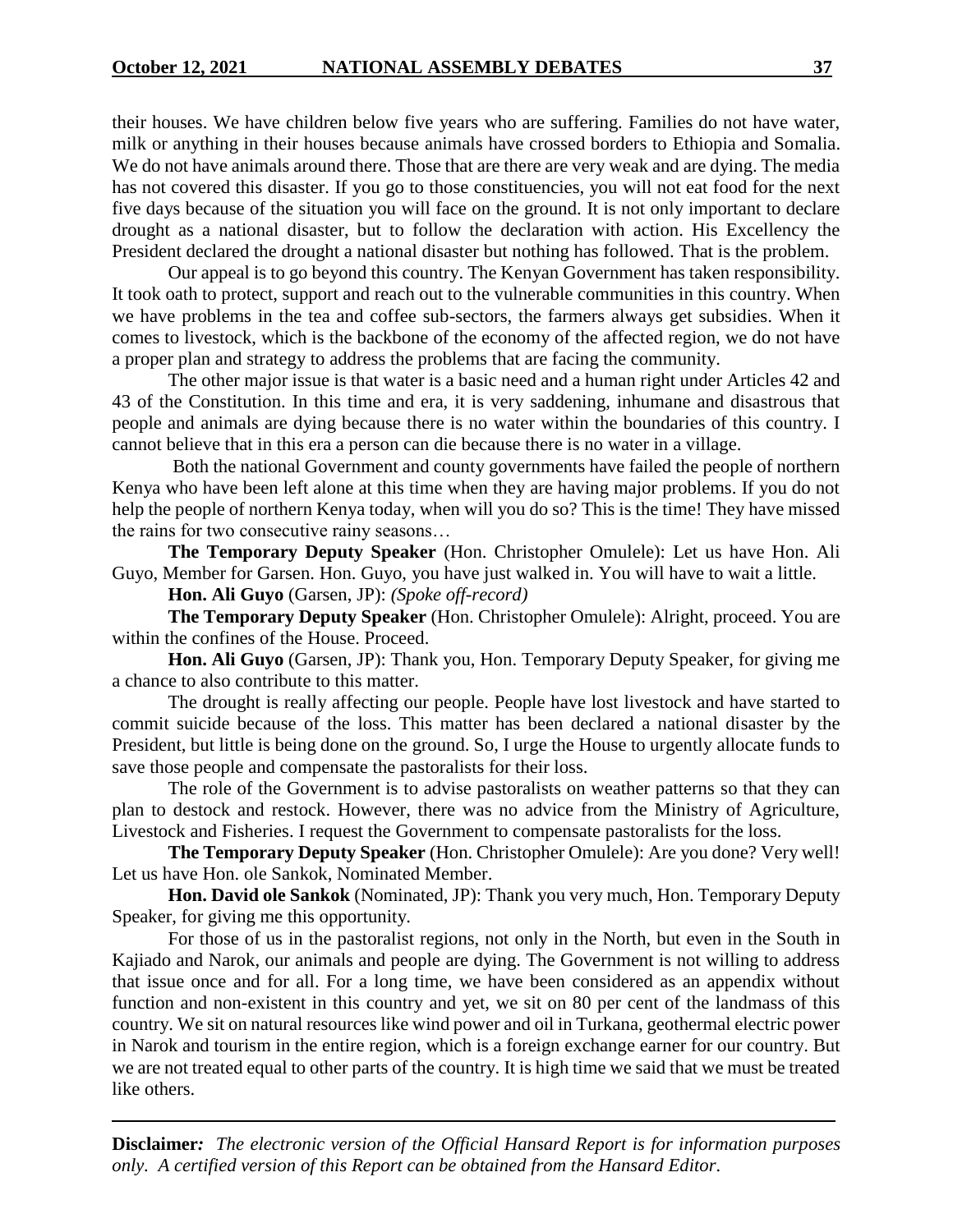When you see some of us passionately fighting for the leadership of the hustlers, it is because those leaders know what it means to go hungry. If you tell some of our leaders who were born with a silver spoon in their mouths that you have not eaten food, they will most likely check your temperature to see if you have malaria, typhoid or lack of appetite! They do not know what it means to sleep on an empty stomach! Your parents could have done everything possible, but failed to get you anything to eat.

Our animals are not only emaciated, but are dying in large numbers. We plead, through the House and through you, that private companies, the Kenya Red Cross and the international community, should come in and save us by giving us humanitarian aid. We need to rescue those people. It is not those days when maize rations had to be transported to all parts of the country. We are now in a digital era. Money can be transferred digitally using M-Pesa or any other mobile money transfer platform. It will reach the beneficiaries within seconds and they will have the purchasing power to save their dying children, pregnant women and fathers. We need approximately Kshs150 billion for that project. The Government can afford that. It is not too poor to afford a mere Kshs150 billion that is required to save its citizens.

We have heard of an Off-take project, but we have not seen it. I have a ranch. My cows are dying in large numbers. We have only heard in the media that there will be an Off-take project and that they will buy our animals. How much will they buy our animals for? It is high time the National Drought Management Authority (NDMA), which is supposed to be a custodian of the funds for arid and semi-arid lands (ASALs), came up with projects like harvesting grass. During the rainy season, there is more grass than animals. It should be put into haystacks. It is high time we stocked animal feeds in our food reserves. If you only feed human beings and leave out animals... You know some of us are fed by those animals through milk and meat. We may die because you are feeding human beings but not animals at the same time.

Lastly, Hon. Temporary Deputy Speaker, the characters in the weather department are earning salaries without doing their job. If they predicted the weather well, the country and pastoralists would be able to prepare themselves. The President declared drought a national disaster, but doing so is not enough. That is why we are telling him, with all due respect, that his citizens are dying. Come and save them because they elected you so that you can protect them.

I support the Motion.

**The Temporary Deputy Speaker** (Hon. Christopher Omulele): Let us have Hon. Millie Odhiambo. You will inform me whether it is possible to sleep when you are hungry. I do not think you can sleep when you are hungry. It is a very troubling thing.

Proceed, Hon. Millie Odhiambo.

**Hon. (Ms.) Odhiambo-Mabona** (Suba North, ODM): Thank you, Hon. Temporary Deputy Speaker, for giving me this opportunity. For a moment, I thought the question on sleeping when you are hungry was aimed at me. That aside, I support the Motion.

This is a consequence of climate change which manifests itself in various ways. In the North, it manifests itself as drought. In my constituency, we have flooding and water levels that are rising. Yesterday at around 8:00 p.m., I was moving from Mfangano Island to Rusinga Island and almost drowned with my team because of the waters. Two days ago, we lost yet another three people in the lake because of that. I urge the Government that in dealing with this, we should not have sporadic efforts, but should look at the issue holistically as a consequence of climate change. We should deal with the issue of climate change and seek lasting solutions while being realistic about what we are dealing with.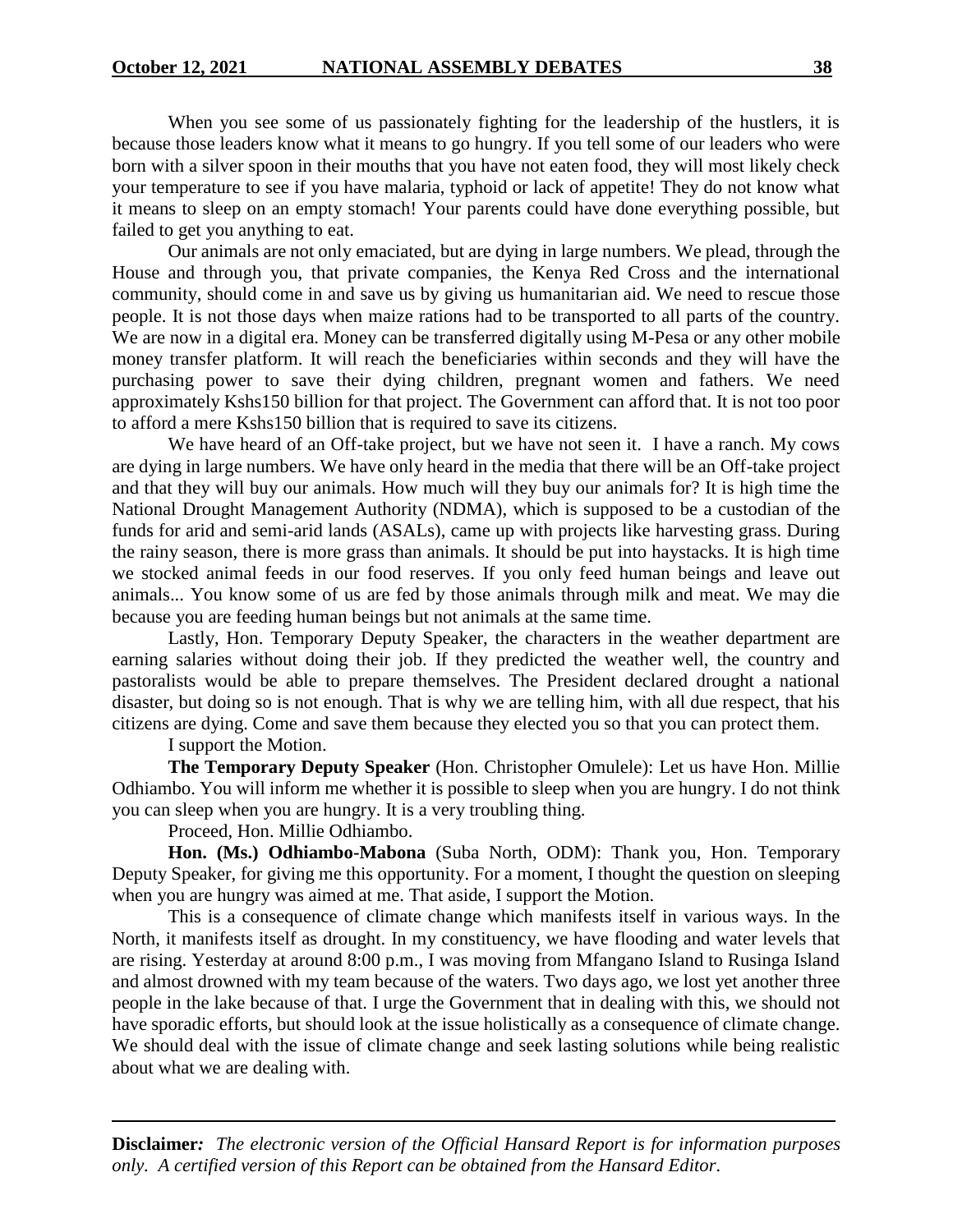We must also be innovative; where we have too much needs to balance with where there is lack. For example, in my area, people are dying because of floods. Yesterday, there was a huge storm that uprooted trees and people lost their houses to floods. It is not good because the weather is now very erratic. People do not know when to plant, because it used to be in November before, but now it is a different scenario. We have actually seen what is going on in the Northern Kenya. It is a tragedy that many people are dying, and I want to thank one of the media houses that aired what is going on there.

One of the greatest challenges is that we have governors who are also mandated to do the kind of work which we are still seeking the national Government to do. One of the areas that was under focus was Turkana and we are not being told, for instance, what the county government is doing, yet they also have money. I want to encourage our governors that we need to have a mental paradigm shift. This is not just about the national Government. I also want to encourage the Members in the House that are blaming the national Government; you must know that when the President declares drought a national disaster, it comes with implications. It means resources will follow that decision. You cannot get a declaration and expect things to change immediately. Members need to know that.

As a House, we must bring it to the attention of the Government that this is a crisis that we want to deal with. It is unfortunate that my dear good friend and brother, Hon. Duale, would want to attack people who are busy doing their work calling UPYA "*upuzi."* We know very well that we have "*ufisadi daima,*" which he belongs to. You would rather have "*upuzi*" than "*ufisadi daima.*" *"Ufisadi daima"* is what has resulted to Kimwarer and Arror scandals, which are also causing people to die because of drought. The scandal was caused by corruption. I just want him to know that he should not throw stones when he lives in a glass house. He actually lives in a very brittle glass house. We do not want a lot of noise with no action, as we have just seen right now. Let us look at assisting Kenyans without bringing unnecessary sideshows.

Thank you, Hon. Temporary Deputy Speaker.

**The Temporary Deputy Speaker** (Hon. Christopher Omulele): Hon. Murugara Gitonga, Member for Tharaka, you may have the Floor.

**Hon. George Gitonga** (Tharaka, DP): Thank you very much, Hon. Temporary Deputy Speaker. I am quite distant from my neighbours, and I want to request you to allow me to just talk without my mask on. I rise to support this important Motion moved by Hon. Duale.

We should discuss the issue of drought in the country as a matter of national importance. While there is a very good case made out for the North Eastern region, may I draw the attention of the country and of the Government to the fact that drought is also ravaging my constituency, Tharaka. Tharaka Constituency borders North Eastern, the Eastern - Ukambani – and all those areas that are afflicted by drought. As we pray for the short rains, it is evident that we are going to have hardships in these areas and in my constituency. The Government must take immediate action to ensure that the situation is remedied.

There is an acute shortage of food and pasture, and we are afraid that we may start losing livestock; but most important is lack of, especially now that children are back in schools... We are calling upon the Government to ensure that we have sufficient relief food which we can give to schools so that our children are kept learning while we await the rains and the crops to mature. There is also total lack of water, and we have many rivers that traverse Tharaka Constituency, but most of them have dried. Some are due to the climatic changes that have occurred. However, we know for sure that in upper areas that border Tharaka, there may be illegal blockages that may lead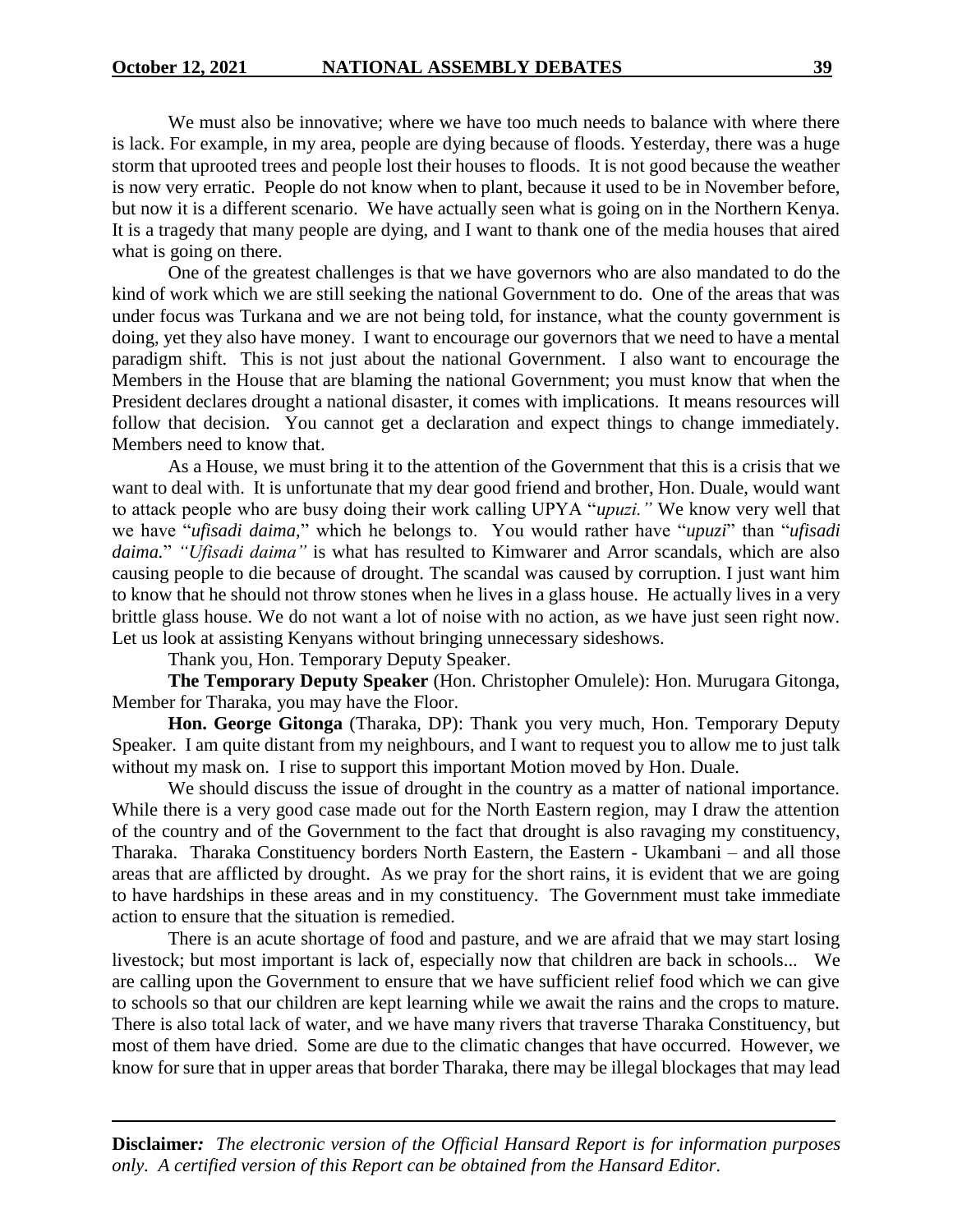to the reduction of water and the drying up of rivers. I have called upon the Government to act with speed so that if there are any illegal blockages of these rivers, this must be undone.

This drought menace is evidence that rain-fed agriculture is not reliable. The Government must move away from telling Kenyans to wait for rains to plant and harvest, to ensuring that we have sufficient irrigation water throughout the country, especially in my constituency, Tharaka. We are able to construct dams and dykes which can harvest and store this water so that it is used for purposes of agriculture, livestock keeping and human consumption.

The National Drought Management Authority (NDMA) is one entity in the country whose functions cannot be explained at all. This is especially so when I am told that it has offices in Tharaka. I have been waiting for them to take action on matters drought and nothing whatsoever has been done regarding this. Today, I must raise the voice for my constituency; drought is afflicting the people and it is going to lead to children dropping out of school. Drought is going to lead to great loss of livestock, because we do not know whether the rains will come soon or they may be prolonged. In these circumstances, it is purely on the shoulders of the national Government – the Executive – to ensure that we have sufficient money to buy relief food and ensure that water is given to areas where there is no water. If necessary, we should get pasture for our livestock.

The county government must also come in. We have also seen very little of the County Government of Tharaka Nithi regarding this drought. They have the money, and they should make use of that money wisely. The children of Tharaka Constituency are not children of a lesser God; they are Kenyans like everyone else. Therefore, this matter of drought must also be addressed in my constituency as we address the rest of Kenya, including North Eastern.

Thank you, Hon. Temporary Deputy Speaker.

**The Temporary Deputy Speaker** (Hon. Christopher Omulele): Very well spoken.

Let us have Hon. Mohamed Kolosh, Member for Wajir.

**Hon. Ahmed Kolosh** (Wajir West, JP): Thank you, Hon. Temporary Deputy Speaker. I want to join my colleagues in support of this Adjournment Motion because of the seriousness of this drought. The effects and problems caused by drought have been said by those who spoke before me. It is important to say that it seems there is a wider Government strategy to punish the people of Northern Kenyan for reasons that we do not know. The inaction by the Government, especially on the response to the drought, can just be described as genocide. When people lose their property and lives because of the inaction of the Government, then it is as good as saying that the Government has caused the problem.

Hon. Temporary Deputy Speaker, there are many problems that the Government has instigated. Some of them include the educational crisis in the North. For the last three years, our children have not seen teachers. There is insecurity and the Report we have just been debating in Marsabit is just but one. Every other constituency in the region has one problem or another related to insecurity, whether it is *Al-Shabaab*, clan clashes or differences between communities. The Government has not done anything to bring those problems to an end. It seems that the Government enjoys the problems taking place in the North.

To make matters worse, our people have been undercounted during the census period. This was a deliberate Government policy. As I stand here, I can tell you that the number of people in my constituency have been reduced by half, and I have said this many times before. This is why I disagree with Members who think that now coalescing around some amorphous bodies like UPYA or whatever will solve our problems. There is no 'table" that is greater and stronger than being a Cabinet Secretary for National Treasury and Planning. If I was in the Cabinet today as the CS for the National Treasury and could not do anything, up to and including sending emergency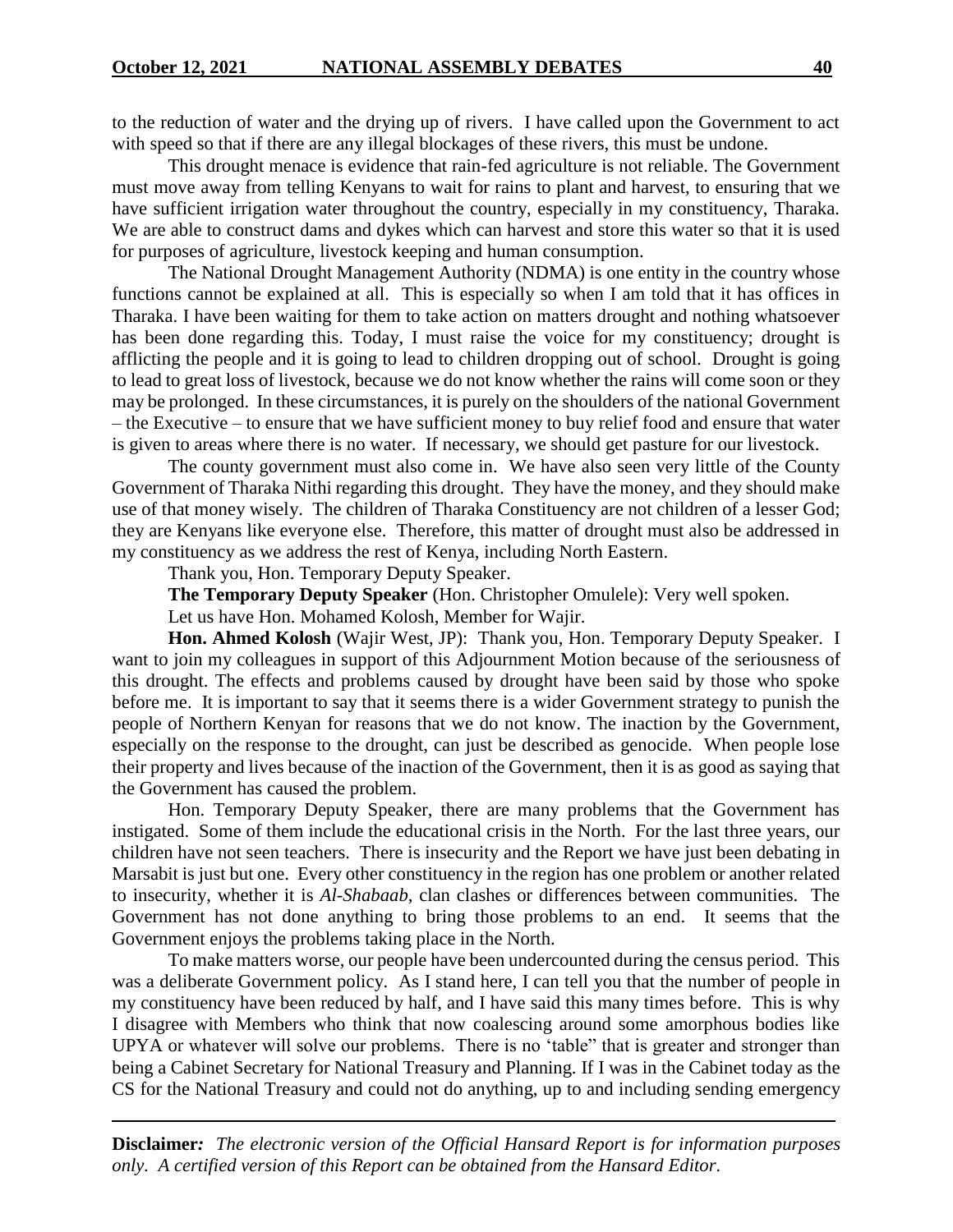funds to counties to respond, I do not know what other table I will sit at to improve the livelihoods of my people.

*(Hon. (Dr.) Chris Wamalwa consulted loudly)*

**The Temporary Deputy Speaker** (Hon. Christopher Omulele): Hon. Chris Wamalwa, you are out of order.

**Hon. Ahmed Kolosh** (Wajir West, JP): Hon. Temporary Deputy Speaker, yesterday, I sent photographs of a dumping site for livestock that have died and have been collected from villages. The communities in my constituency have created a number of dumping sites. I sent those photographs to the President just to alert him that, that was what was going on.

The drought was not declared a national disaster because of the reports of institutions that were charged with such responsibilities like the NDMA, but because of politicians visiting and begging the President to declare it as such. Even after that, no action has been taken. The CS in charge of Devolution visited my county three or four days ago. Not even a quarter of whatever he said he came with has been delivered to the site; whether it is animal feeds or food for the people. Not even a quarter of what he said he came with has been taken to the ground. So, it is all just semantics. They are just taking photographs with dying people and livestock. It is important for the people of Northern Kenya to learn that this Government does not care about their interests, lives and properties. Therefore, they should look for a method to cope with their problems.

Finally, the weatherman spoke and said that the rains in the north will fall short of expectations. We pray to God that they missed that one and did not get it right. However, if that comes to pass, the situation is expected to worsen. That is why I urge the Government – and I have said it many times before but I know they will not listen – to finally listen to this problem, because the people of the north will one day rise and find how…

**The Temporary Deputy Speaker** (Hon. Christopher Omulele): Let us have Hon. Hulufo Oda, Member for Isiolo North.

**Hon. Hassan Hulufo** (Isiolo North, KPP): Thank you, Hon. Temporary Deputy Speaker. I would like to thank the Mover of the Motion.

The prevailing drought condition is a matter of national concern. As somebody who was born and brought up in the Arid and Semi-Arid Lands (ASALs) of Kenya, more specifically, in the arid part of this Republic, I can confirm that in my living memory, this is one of the worst droughts that we have experienced. It has been worsened by the Corona Virus pandemic.

The livestock market in the north collapsed before we started experiencing drought because most consumers of our livestock products, particularly meat from our cattle, sheep and goats, ended up being jobless and, therefore, there was no demand for our products. We have gone through two subsequent rain failures. Currently, 2.1 million people in the ASALs are at risk of starvation.

I thank the President for declaring this a national disaster. However, what we expected following that declaration was the fast-tracking of implementation of appropriate interventions that could save lives, enable our children to remain in school, help our people not to die of starvation, as well as helping us protect our assets and livelihoods.

Before I joined this House, I was an expert on drought risk management. In 2011, which was the last time we faced a drought of this magnitude, I was part of a consultative team which went round the Horn of Africa. As a country, we developed the Common Programme Framework for Ending Drought Emergencies (EDE) by 2022. The year 2022 is here with us. Unfortunately,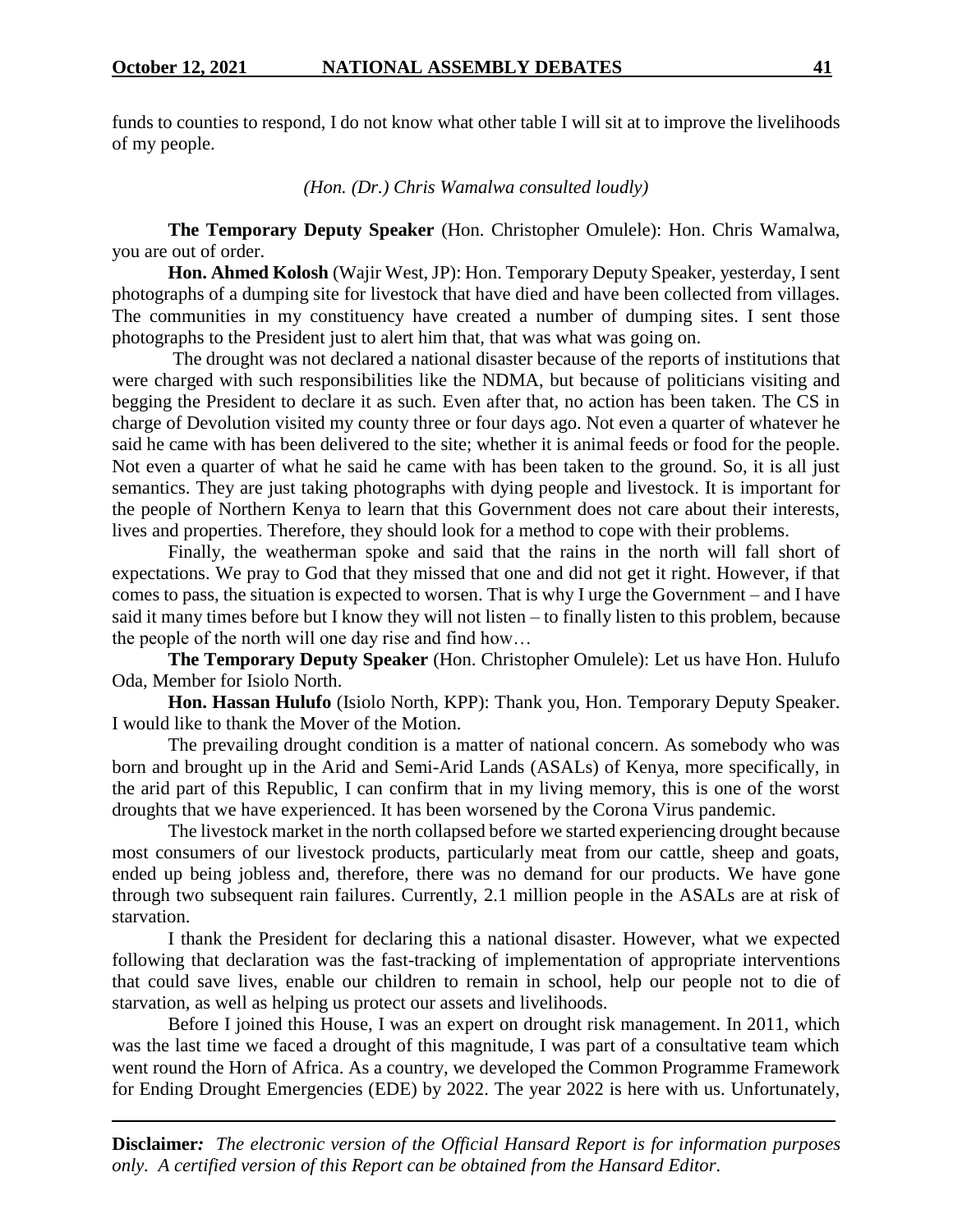as a country, after failure of two rainy seasons, we have ended up with an emergency. What this tells us, particularly those from the North, is that we have a Government which does not care. If that framework called the EDE was resourced adequately year after year from 2012 up to this year, we would not have ended up with the current drought emergency.

Unfortunately, this matter seems to be a Northern Kenya affair. I do not see the leadership of this House from the Majority Party as well as the Minority Party taking interest, yet when they are interested in our votes, they put us into camps, visit our people in the name of UPYA or in the name of the United Democratic Alliance (UDA). Unfortunately, I do not see either side taking any interest in this matter. This should be a lesson for us, especially those of us who represent people being ravaged by drought. I was expecting the Chairman of the Budget and Appropriations Committee or the Departmental Committee on Finance and National Planning to be here. We need to immediately initiate a process where a Supplementary Budget can be passed. According to estimates by Government and UN agencies, what we need to effectively respond to these emergencies is about Kshs9.4 billion. We have Kshs2 billion from our National Drought Emergency Fund in respect of which Regulations were passed recently. The gap should be bridged through an immediate Supplementary Budget that must be brought to this House so that we can facilitate line Ministries to implement school feeding programmes; so that we can also waive fees for children in secondary schools and tertiary institutions from Northern Kenya; so that we can also mitigate resource-based conflict, which is also a major concern in most of our areas. As we speak, the few areas that provide feeding resources for our livestock are not accessible because of conflict.

Thank you very much, Hon. Speaker. I can see that my time is up.

**The Temporary Deputy Speaker** (Hon. Christopher Omulele): Hon. Kimani Kuria, Member of Molo.

**Hon. Kuria Kimani** (Molo, JP): Thank you, Hon. Temporary Deputy Speaker, for giving me this opportunity. Congratulations to the former Leader of the Majority Party, Hon. Aden Duale, for bringing this Motion.

I would like to quote one Doug Ose, who once said that "safe, affordable and plentiful supply of food is a national security issue." So, the issue that is before us – the issue of food scarcity in this country – is not just an issue of food; it is not just about eating; it is a security issue. You can see a positive correlation between the controversial voting and the debate that we have just had about the same area. When there is drought, we expect that there will be lack of peace, culminating in inter-clan wars and conflicts. Also, you will see an upsurge of crime. When people are not full, it definitely becomes an issue of survival. So, people have to do everything they can to make sure that they get food.

It is quite unfortunate that in my constituency, which is Molo, we were a month ago giving potatoes, carrots and cabbages to cows, donkeys, sheep and goats because it was not worthy doing this farming. A *gunia* or what we call a bag of potatoes was retailing at about Kshs300. For you to harvest that bag and sell it at Kshs300, you would need to pay the person helping you to harvest – that – labourer Kshs200. Technically, you were left with only Kshs100 to recoup your cost of labour, seeds, fertilisers and for having to wait for those potatoes to ripen over a period of around three, four or five months. We throw foodstuffs to animals in one part of the country, while people in other parts of the country die of hunger, yet we have a Government. In fact, we do not just have a Government; we have both the county governments and the national Government. I am wondering what should be the actual solution to this situation. I have had the privilege of visiting some of these places in North Horr and Marsabit, and it was very interesting to see an airtime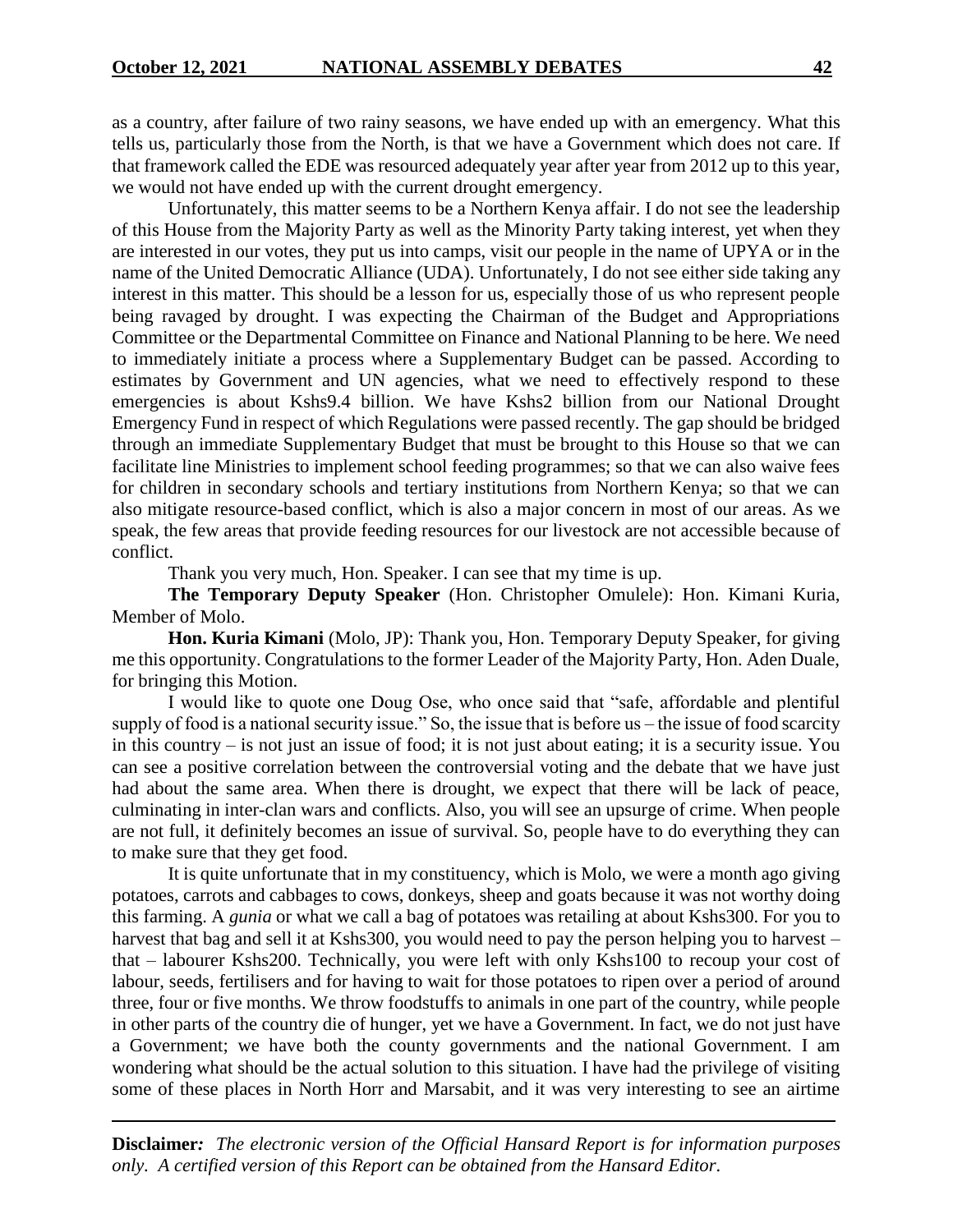credit card written Kshs100 retailing at Kshs120. You could clearly see that the airtime is Kshs100 but it is trading at Kshs120. Why would people still be willing to buy?

There is a great disparity in terms of movement of this food or what we would call factors of production from where they are produced to where they are needed. The moment we address this by, for example, building infrastructure so that when people harvest cabbages and carrots in Molo, they can reach the dry areas in a matter of hours... Most of these foods are perishable. The other solution is making sure that food is stored. During drought, whether there is sheep or cattle in the affected areas, they can be harvested and put in cold rooms or dried and stored until that time that they can be consumed. We always have times when we throw away food because it is in surplus; and a few months later we find the same people feeling hungry. It is not just the people of North Eastern that feel hungry, but even people in our constituencies.

When COVID-19 came, the Government was sending Ksh1,000 every week to needy families. However, that stopped, although COVID-19 did not end. We still have curfew and people's businesses are still not open. People who were getting these services from the Government stopped getting them, and they are still unemployed.

The other issue is to ensure that we grow food through the *shamba* system, which used to work well. In our constituency, for example, people would plant in the forest, take care of the forest and they would have a bumper harvest. As you can imagine, the land inside the forest does not need fertilizer and pesticides. It is fertile for production.

I support this Motion and urge the national Government and the county governments to rise up to the occasion and deal with this drought menace once and for all. With that, I submit.

**The Temporary Deputy Speaker** (Hon. Christopher Omulele): The Hon. Mutunga Kanyuithia, Member for Tigania West.

**Hon. John Mutunga** (Tigania West, JP): Thank you, Hon. Temporary Deputy Speaker, for the opportunity to add my voice to this serious debate.

Many things have been said about the situation and how dire it is. I will concentrate on what we have done, and what we have not done. In a disaster situation, especially when the President has declared drought as a national disaster, we should already be moving at top speed to save the lives of the people and animals. In an ideal situation, disaster is normally prepared for; however, we have not been able to prepare for this disaster. For this drought we should have had supplies in their readiness for distribution.

In its wisdom, the Cabinet dealt away with the strategic food reserve. So this food reserve was supposed to be food set aside to support or respond to such emergencies. We know that one of the reasons why we do not grow fast as a country is because our procurement procedures are complicated and they take a long time. That is one of the deterrents of achieving Vision 2030, and one of the problems that we have identified as a country, and we have done very little about it. Even if we say that we are going to distribute money through cash transfers, people have already migrated to where they can get some food. There are no supplies. So, even if they are given money, they may not be able to buy food. Doing away with strategic food reserves was a major mistake and we blame the Cabinet for that mistake.

In a disaster situation, we normally mitigate. There are no mitigation measures. We are not prepared. All we can do now is to respond. We cannot seek a crisis response and we are in a crisis. People are dying, animals are dying. People get emaciated. Even if you respond and rescue lives, it will take a long time for the people to go back to normal operational standards. Why am I saying this? It is because people will need to build higher plans of nutrition to be able to get back to normal functions.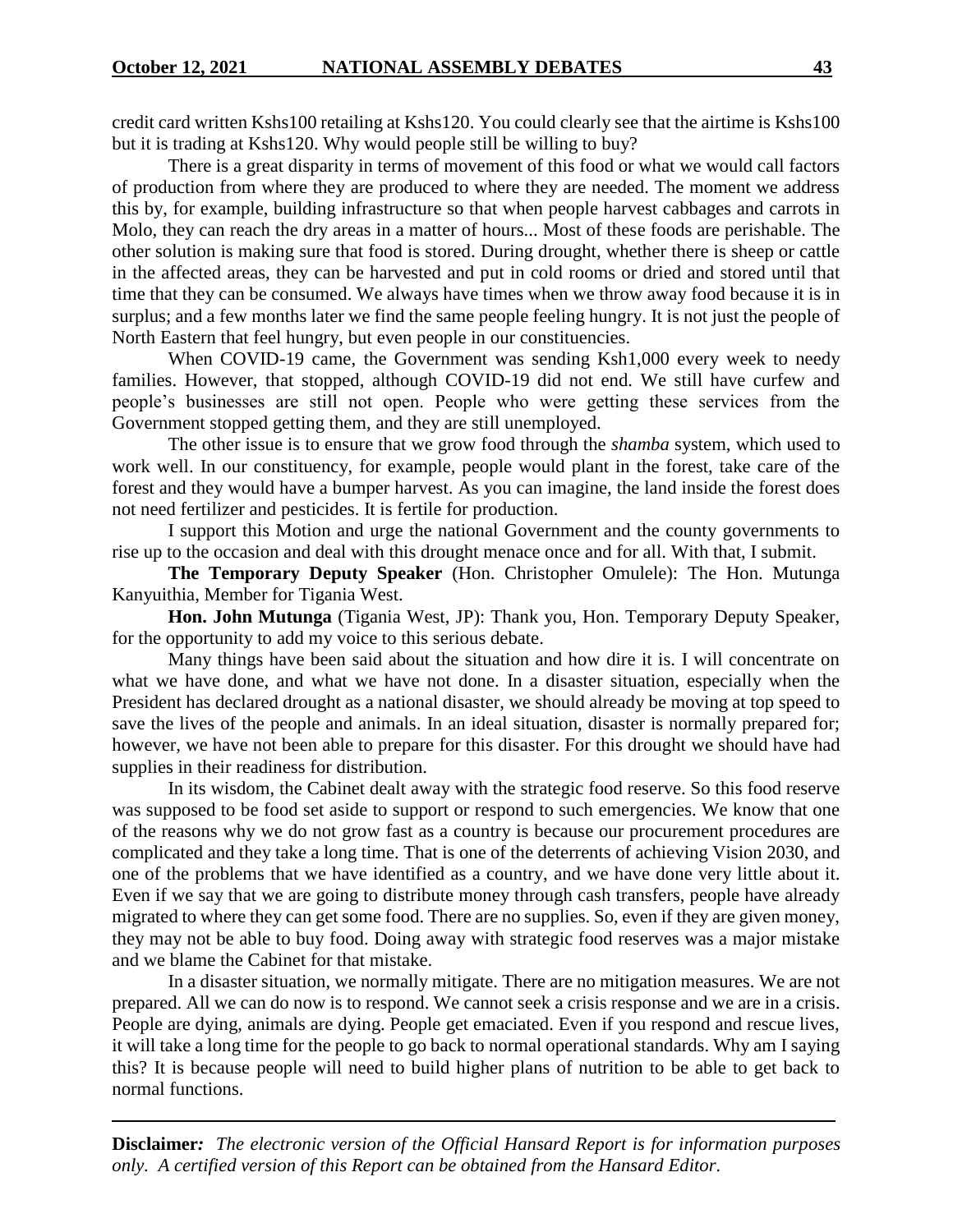In this respect, there are people who also have huge needs. They are poor people. I speak for my people in Tigania West. Tigania West is next to Isiolo County. In fact, 95 per cent of Isiolo International Airport is in Tigania West. So, the climatic condition or the agroecology of Tigania is that of Isiolo. Today, I am happy that we are included in the list of those who are suffering. Sometimes Meru County is left out because some parts of Meru are next to Mt Kenya and are, therefore, considered to be well endowed in terms of food. Tigania is one of the lowland dry areas. We have more than 70 per cent of people requiring food, especially those near Isiolo, who need a lot of food. They are now migrating to other areas to look for money. They cannot register as voters, because voter registration is not a priority to people who are dying of hunger or who have lost their livestock to hunger.

It is time our government woke up. We see a lot of inaction, laxity and confusion. Why should a government be confused in such a situation? We need to respond to this particular issue. A national disaster has already been declared by the President. The international community should now come in. When a national disaster has been declared, all resources, competencies, capacities and efforts are supposed to be put in place to deal with it. However, we do not see much of that happening. We see a sluggish response, if any. There is not so much happening in terms of reaching people. What are we waiting for? How many people and livestock do you want to see dead so that you can respond? I do not think we should be waiting for death.

We should be a country moving in tandem with the trends of the 21st Century. In the international community, we are designated as a developing country. We are not even a least developed country. So, as a developing country in the 21st Century, we should have structures and systems that function to respond to these issues. In this particular situation, people have suffered at large, and it is not only the people in Northern Kenya. It is also the people in Eastern Kenya. Tigania West is in Meru County, which is in the eastern region. We need to respond quickly so that people do not lose their lives. They have lost their livelihoods. How will those be recovered? We do not have mechanisms to return people to their previous living standards. We need to respond to this disaster. The government should wake up.

**The Temporary Deputy Speaker** (Hon. Christopher Omulele): Hon. Rasso Ali, Member for Saku.

**Hon. Ali Rasso** (Saku, JP): Thank you very much, Hon. Temporary Deputy Speaker. Before I contribute, I want to register my appreciation to the House on the Marsabit debate. Either way, it has been considered to be a matter of national importance. We are not going to take the security of our people lightly, wherever they are.

I thank Hon. Aden Duale for this Motion. Colleagues who have spoken before me have said so much about the government. The issue of drought is becoming a song, particularly in norther Kenya. While we point an accusing finger at the national government, we must also begin pointing fingers at the county governments. We allocate enormous resources to them. Nobody stops anyone from allocating resources to help their people. It is the MCAs who budget in the county governments. It is governors and their mandarins who allocate resources to whatever they think is priority.

Lack of food, pasture and water has been caused by under investment in these vast areas. Climate change is with us. There will be floods and long periods of drought. When it rains, the rains will be much heavier than before. The sea level is also rising. Scientists tell us all these things day in, day out. It will not be a surprise to be told that it will not rain for the next one year. What will happen then? Are we just going to come to this House to cry? We must begin to look at how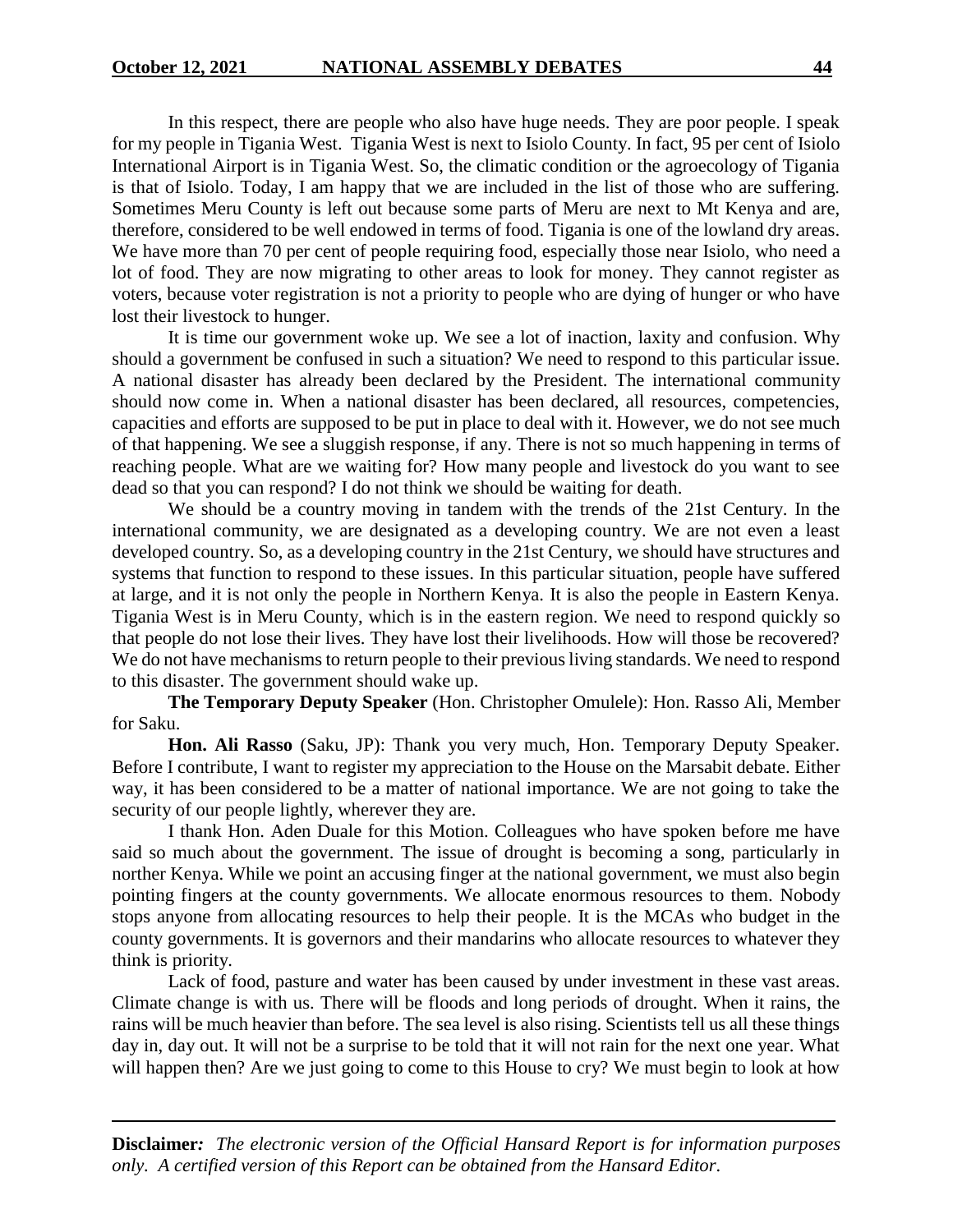our people in the four corners of Kenya will have enough food and be able to live peacefully. Their way of life, whether it is pastoralism or farming, should not be endangered by the lack of rain.

Hon. Temporary Deputy Speaker, it hardly rains in Egypt – they have rains maybe for one day in one year – but they get water from River Nile. If you go there, you might think that you are in paradise when you see what they have done using the water they get from River Nile. This House has become a place for lamentation. As legislators, we must begin focusing on providing solutions. We are the ones who make the National Budget. This is a Budget-making House.

I am sorry to say that the man who is heading the National Treasury is taking everything to his constituency. Recently, there was an issue of off-take, where livestock is being taken off the pastoral people or farmers who keep livestock. Why do you focus on your home area only? Why not focus on the whole of Northern Kenya? Why not focus on ASAL areas? Sometimes we point fingers to the wrong people. We, the pastoralists are, at times, the problem in this country. The people who represent us in the Cabinet and in other institutions within the national Government just look after their own clans and small hamlets.

I thank the President for declaring the current drought a national disaster, but he must go further and actualise it.

Thank you, Hon. Temporary Deputy Speaker.

**The Temporary Deputy Speaker** (Hon. Christopher Omulele): Hon. Ibrahim Sahal, Nominated Member.

## *(Hon. Abdisalan rose to speak)*

Hon. Abdisalan, you will hold on for a little while.

**Hon. Nasri Ibrahim** (Nominated, FORD-K): Asante, Naibu Spika wa Muda, kwa kunipatia hii nafasi.

Watu wa Kaskazini Mashariki na wafugaji kwa ujumla wameteseka kupitia ukame huu. Wakazi katika sehemu hizo hutumia mifugo kama tegemeo lao. Huuza mifugo yao sokoni ili wapate fedha za kununulia chakula, na pia kwa kukamua maziwa. Tangu ukame umalize mifugo, wanateseka na njaa na ukosefu wa maji.

Mifugo wamekufa kwa ajili ya kukosa malisho na maji. Serikali za kaunti zimejaribu kuwachotea wananchi maji ili waweze kuokoa mali yao. Hata hivyo, serikali za kaunti pekee haziwezi kutosheleza mahitaji ya wakazi katika kaunti nzima ama wafugaji wote vile inavyotakikana. Hata wanyamapori katika maeneo kame wamekufa kutokana na ukosaji wa maji. Ukiangalia kwenye mitandao ya kijamii, utaona pia wanyamapori wakipewa maji na wananchi. Raia wakikosa vitu vya kula, watakufa kutokana na njaa. Naiomba Serikali Kuu ijitokeze haraka walete msaada wa dharura ili tuokoe maisha ya watu wetu. Hii ni kwa sababu, wanapopoteza mifugo kupitia kiangazi, hawana namna ingine ya kujisaidia kimaisha. Watoto pia hawaendi shuleni kwa sababu wazazi wamebaki kwa vyumba.

Kwa hayo machache, naunga mkono Mswada huu.

**The Temporary Deputy Speaker** (Hon. Christopher Omulele): Hon. Duale Dahir, Member for Dadaab.

**Hon. Mohamed Duale** (Dadaab, KANU): Thank you, Hon. Temporary Deputy Speaker for giving me this opportunity. First, I want to thank Hon. Aden Duale for bringing this Motion of Adjournment. I reiterate that this country has faced COVID-19 pandemic, locust invasion, serious economic problems and now a ravaging drought.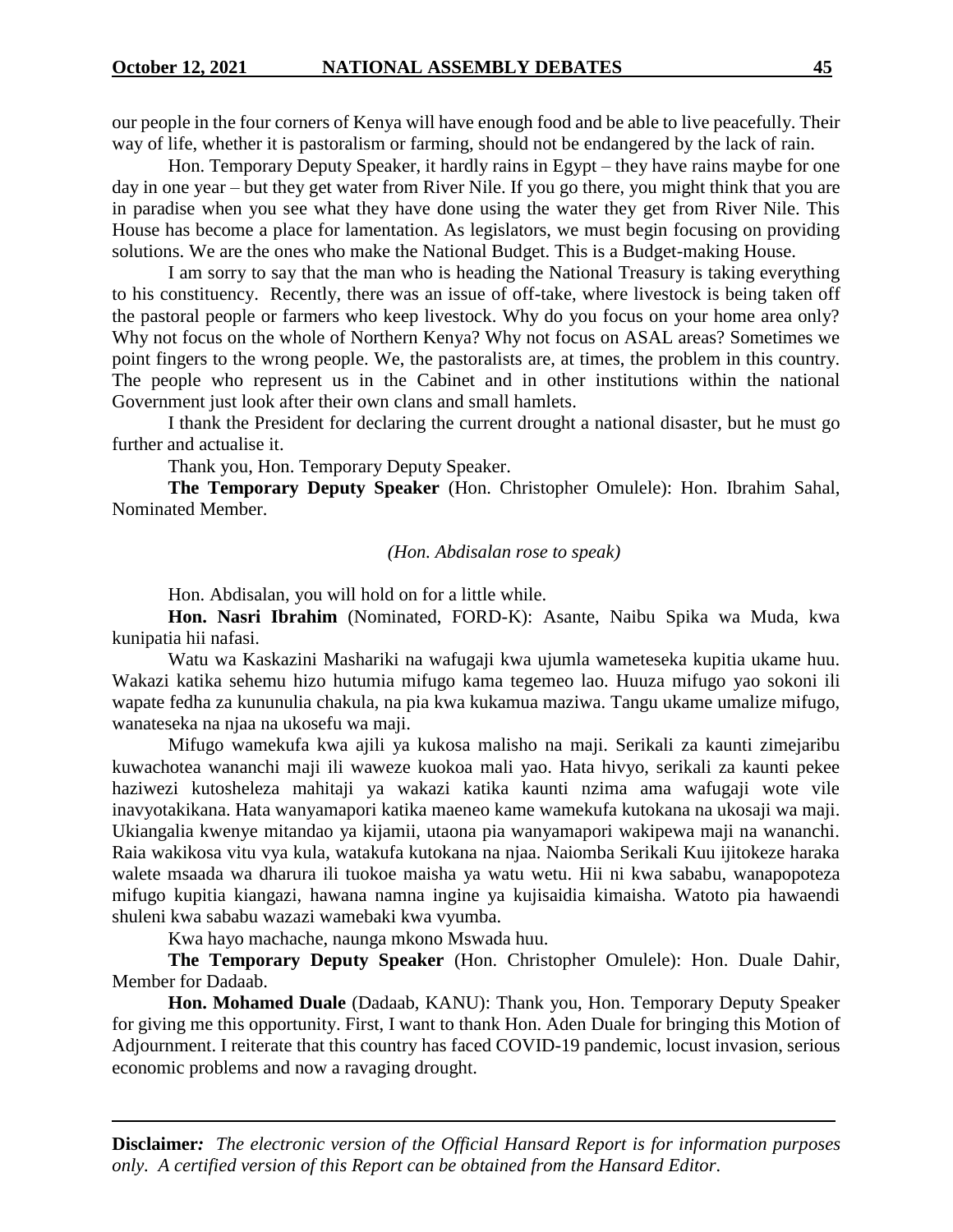A month ago, the Government of Kenya led by our President, declared drought a national disaster. What does it mean when we say that drought is a national disaster? The people in Northern Kenya depend on livestock for their livelihoods. When people have problems with feeding their animals, they also become vulnerable, because they will not have food. What this means is that today in that area, there is literally starvation, serious malnutrition, death of livestock and wild animals. If we do nothing about the situation, people will soon start dying. It is the responsibility of the Government to protect the lives and property of its people. If this situation is not taken care of, the Government will have failed in its duty of protecting the lives and property of its citizens.

About a month ago, the Government declared drought a national disaster, what did we expect it to do? We expected the Government to open its coffers at the national Government level and fund the county governments, which should allocate resources to address issues of drought. We also expected the Government to release the National Government-Constituency Development Fund (NG-CDF) money. Even though it is not a lot of money – we have about Kshs7 million per constituency – that can help in water trapping and in certain responses that would have gone a long way in alleviating the situation.

We wanted the Government to appeal to the international donor community; the United Nations Agencies and friends to mobilise resources. We need to respond to…

**The Temporary Deputy Speaker** (Hon. Christopher Omulele): Minority Whip, what is the matter? Member for Daadab, just hold on.

**Hon. Emanuel Wangwe** (Navakholo, JP): Hon. Temporary Deputy Speaker, I am the Majority Whip.

**The Temporary Deputy Speaker** (Hon. Christopher Omulele): Sorry, Majority Whip.

**Hon. Emanuel Wangwe** (Navakholo, JP): I am very perturbed when I hear the Member making a suggestion that he would want to use the NG-CDF money to deal with drought. Is he in order to register in the HANSARD of the House what is absolutely impossible? This is because the NG-CDF Act does not provide for that.

Thank you.

**Hon. Mohamed Duale** (Daadab, KANU): Thank you very much, Hon. Temporary Deputy Speaker, let me just inform my colleague...

**The Temporary Deputy Speaker** (Hon. Christopher Omulele): Member for Daadab, proceed.

**Hon. Mohamed Duale** (Daadab, KANU): Yes. I want to inform the Majority Whip that we have an allocation in the NG-CDF for emergencies. If you understand what emergency means, then you know that drought can also be classified under that. That money can be used in water trapping and carrying out projects that can help alleviate the situation. However, let me proceed with my point, because I do not want to dwell on that, as it is going to deflect my attention from what I wanted to say.

We wanted our Government to appeal to the international donor community and the United Nations (UN) agencies to release its coffers. I am very saddened by the Government because I can see that people are putting a lot of blame on the Cabinet Secretary, National Treasury and Planning. However, I want to state that the Government works in unison. The Head of State declared drought a national disaster, and we have a Cabinet. I understand that there was a Cabinet meeting today, and I want to state that it is the responsibility of all Government departments to address this issue collectively. It is not going to be a one-man show. The CS for National Treasury and Planning might help, but we expect all the Cabinet Secretaries to take up their positions and address this issue.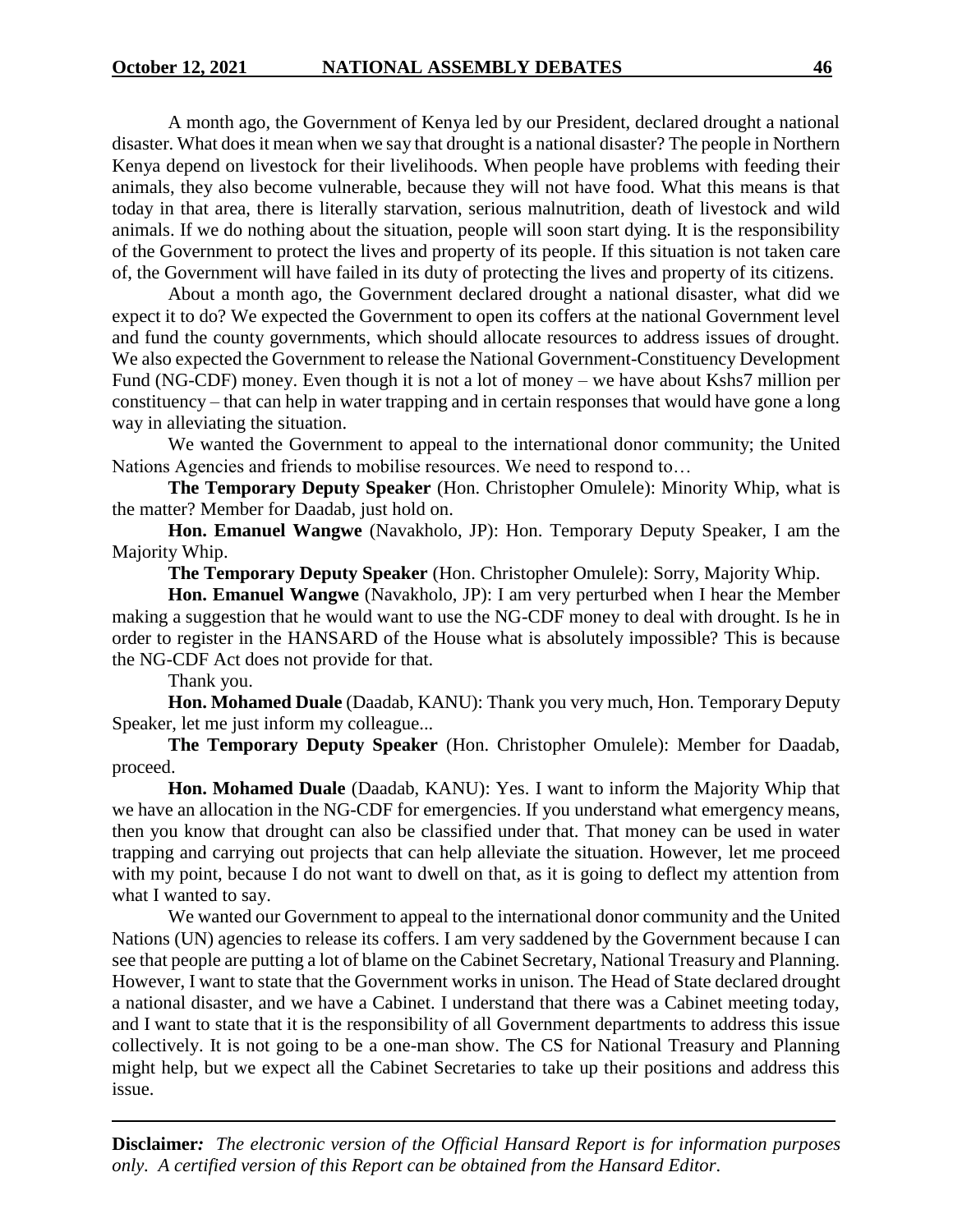I just want to correct a perception that has been created by some Members who have just spoken. They have given some funny names to some of the forthcoming political parties, but I want to appeal to everyone to respect other people's opinion. We should not be petty and parochial and forget about the bigger issues.

Thank you, Hon. Temporary Deputy Speaker, for giving me this chance.

**The Temporary Deputy Speaker** (Hon. Christopher Omulele): Hon. Chris Wamalwa, are you interested in this one?

**Hon. (Dr.) Chris Wamalwa** (Kiminini, FORD-K): Thank you, Hon. Temporary Deputy Speaker, for this opportunity. It is very embarrassing to see part of this country where people are losing lives and their livestock, and the Government is silent. Recently, His Excellency, the President, declared drought as a national disaster; but it does not just stop there. You must go to an extra gear of resource mobilisation and international appeals. During the days of the late President Moi, when such a matter happened, we used to see corporate companies and individuals coming in to give donations. This requires the President to go an extra mile in terms of resource mobilisation from the international communities, other countries, business community, corporate companies, parastatals and the like-minded people. Hon. Temporary Deputy Speaker, I want to quote what Mother Theresa said: "If you cannot feed 100 people, then just feed one." We are calling upon our fellow Kenyans, wherever they are, to come and give a hand so that this matter of people dying can come to a stop. There is also a French poet who used to say, "a hungry stomach has no ears." This stomach, if it goes on strike, it paralyses all the systems of the body. We are calling upon our colleagues because this is not just in North Eastern; even when you go to Eastern, because of climate change, we can see drought there.

The question is whether there are people who are supposed to do forecasting so as to advise the Government and Kenyans in terms of preparedness. That way, we are able to prepare if the rains do not fall, and we what will happen. This is really embarrassing and as we move on looking at the Sustainable Development Goals (SDGs), which the Government is obligated. Goal 2 is zero hunger. Where are we as a country in terms of fulfilling the SDGs? When you go further, Goal 6 talks about clean water and sanitation; are we there or not yet? This is upon the Government of Kenya and even county government, which are our first line of defence. There are many governors and at a time like this, they blame the national level as opposed to their county governments.

I know there is about 2 per cent or so of the allocation of revenue which each county gets for emergencies. What are the county governments doing as far as mitigating this issue of drought is concerned? We are calling upon our governors to stop burying their heads in the sand. They must demonstrate concern, because they are our first line of defence, and this is a sorry state as we speak right now. We have seen, on the issue of livestock, sometimes back the Government had a policy on aspects of endurance. It is not just enough for the Government to buy the livestock, as Hon. Sankok has said, but what mechanisms has it put in place? I know that many organisations have come up with insurance; at least when livestock is ensured, it will help in mitigating against these risks.

This is a sorry state, and is the highest time we are calling upon the national Government and county governments to wake up. The President should make international appeals so that international bodies can come in and give us a hand. At a time of Corona or the COVID-19 Pandemic, the situation has worsened. Companies have closed down, and the people have lost their livelihoods and jobs. We need the Government to put in place measures to cushion Kenyans.

Hon. Temporary Deputy Speaker, with those few remarks, I support.

**The Temporary Deputy Speaker** (Hon. Christopher Omulele): Hon. ole Kenta.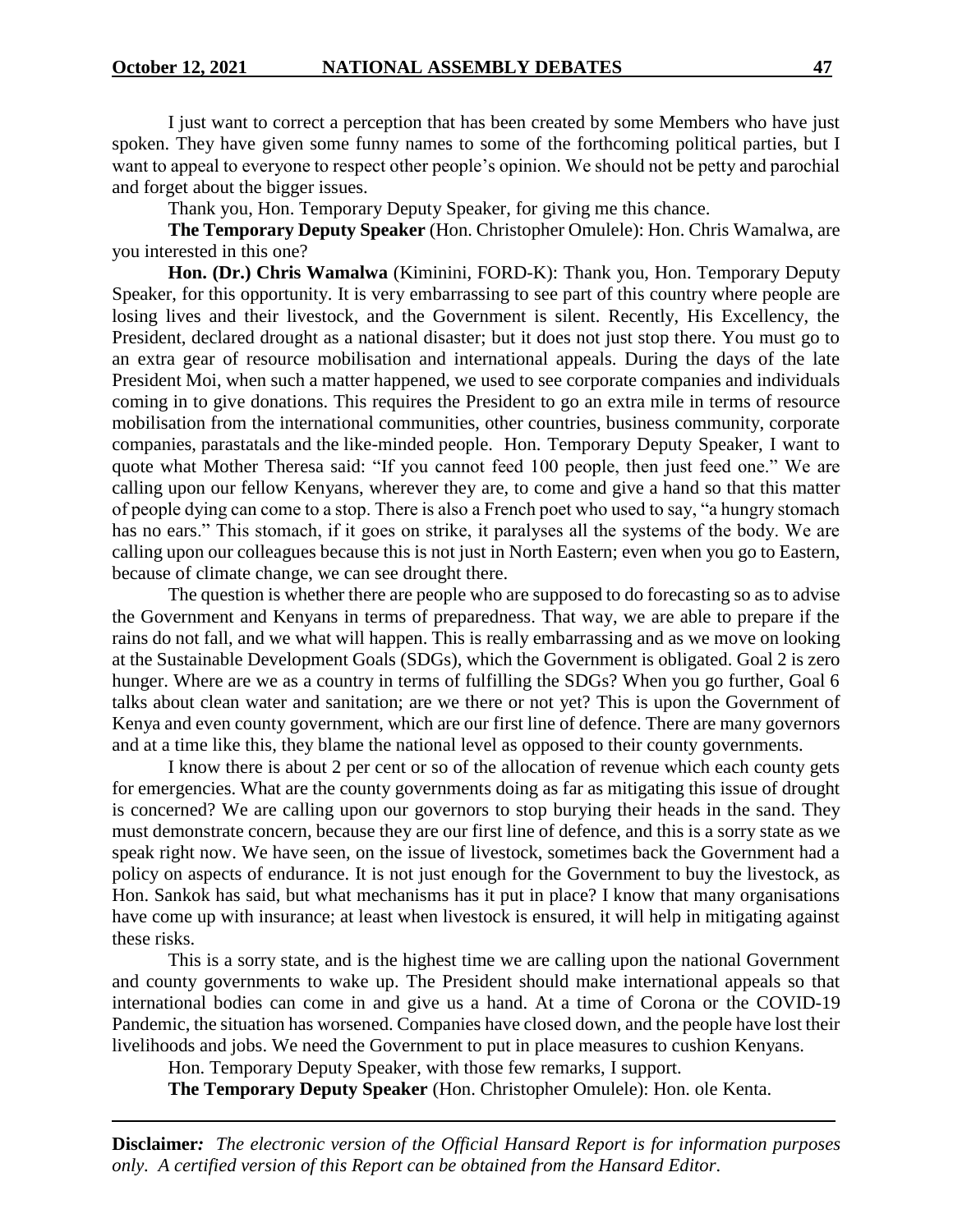**Hon. Richard ole Kenta** (Narok North, ODM): Thank you, Hon. Temporary Deputy Speaker. I would also like to join my colleagues in supporting the Motion.

I would like to start by saying that it is unfortunate that 60 years after independence, we are still fighting hunger in our country. Eight successful regimes have said they will bring us prosperity and an end to this kind of suffering to our people; but I think we are retrogressing as of now. I think this is because politics have become our daily bread. We have not decided on the way to make this country great as they say. The national Government and county governments are to be blamed because this drought has affected all of us.

Narok is among the counties that have been affected, but nobody is concerned about this. When I hear people shouting here, blaming the President and part of the Government, this makes me wonder and laugh. Why do they not have courage to quit the Government? This is because they are speaking about some formations, yet they are in that Government they are saying has failed. One wonders whether we have political principles or morals in this country. I would like to call upon the Mover of this Motion to think twice about this kind of unnecessary criticism of his colleagues in the Government, the President and everybody else. I believe that in the 2013 to 2017 Government, everything went haywire from that time because Hon. Kibaki really made this country into something. The moment they came in, they went on a looting spree, and they destroyed everything. So, the blame should not even be in the Government of this time, but it should be in the 2013 to 2017 Government; and you know who were in charge.

I would like to talk to the pastoralists. How do you expect to mitigate these factors when you are disjointed and when you cannot speak with the same voice or read from the same script? How do you expect to succeed? When I hear somebody attacking the CS, yet some of them are actually in the Budget and Appropriations Committee and the Departmental Committee on Finance and National Planning, and they have not done anything to allocate the funds to that Ministry, then I wonder what you are talking about. I believe they should take their internal fights to their respective counties. But for the welfare of the Kenyan people, let us leave that kind of politics, because it does not assist at all. Personally, I think it is time that as the National Assembly of this country, we put aside partisan interests and think about the people, because when people die, they do not have any political alignments or affiliations. They die, and they go and they are forgotten. So, let us not use them as baits or anything but support them.

Hon. Temporary Deputy Speaker, I think it is time Parliament also asserted its authority. I have been in many committees, and one thing I have seen is that funds which are supposed to be used for the benefit of the people have actually been diverted for other purposes to make it easier for people to take that money at the other end. In agriculture, there is a colleague who talked about surplus of crops and potatoes. We have even seen in the past surplus of milk, whereby milk is poured down the drain. I think it is time that we added value to some of these commodities so that they can be used at such times. I think it is time we rose, as the National Assembly of Kenya, to think about all the people and not necessarily political affiliations or camps.

I support the Motion.

**The Temporary Deputy Speaker** (Hon. Christopher Omulele): Hon. Chachu Ganya.

**Hon. Chachu Ganya** (North Horr, FAP): Thank you, Hon. Temporary Deputy Speaker, for this opportunity to support this Motion on drought emergencies in our country.

At the outset, I appreciate the President of Kenya, Hon. Uhuru Kenyatta, for declaring drought as a national disaster. It is really a national disaster because over 2.1 million Kenyans are suffering. Some figures put it at 2.7 million and 23 counties, which are more than half the counties in Kenya facing severe drought. Our livestock are dying in large numbers. People are losing their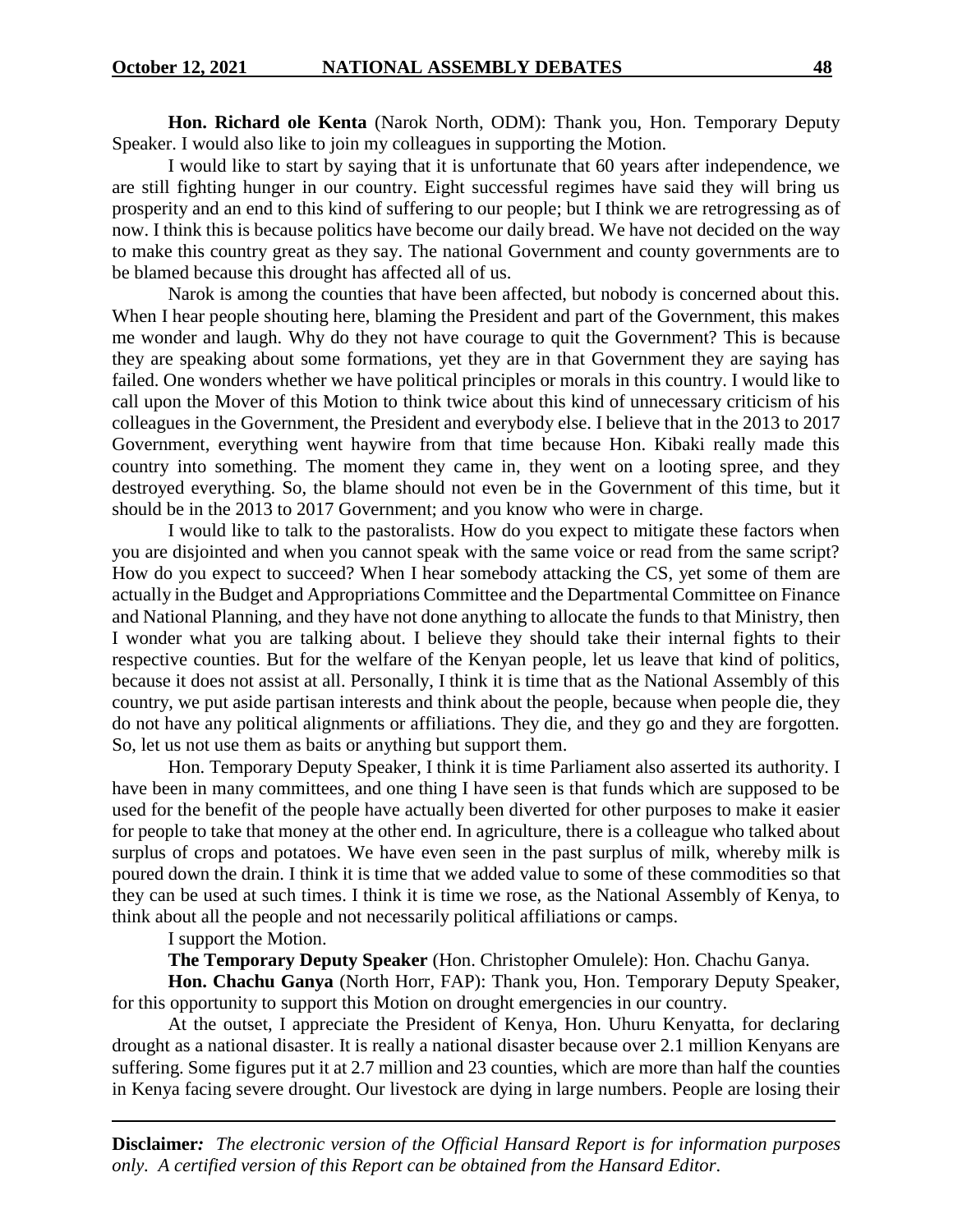livelihood assets. Our people are facing acute water shortages. Some schools are actually closed down due to lack of water. This region is already affected by so many disasters and emergencies. The desert locust invasion cleared all our vegetation. Like the rest of Kenya, we are facing the COVID-19 pandemic emergency. There are serious security issues in that region with Al-Shabab militia; and now we have enhanced tribal conflicts over diminished natural resources. Now, in addition to that, we have these serious drought emergencies. It is really a region in crisis and this country really needs to support these counties to cope and manage the drought and make these communities drought resilient.

What we need are comprehensive drought mitigation measures. We need provision of relief food for the needy members of our communities. We need trucking of water to communities, to our boarding schools and even for our livestock, because we need to save these livestock if we are to save the livelihoods of the pastoralist communities even after the drought. We need animal offtake programmes initiated. I really want to appreciate our President, because just this weekend on Saturday, a livestock offtake programme was launched in Marsabit and is being launched in other parts of Kenya by the Kenya Meat Commission (KMC) and the Ministry of Defence. They were buying goats at Ksh4,000, and cattle at Ksh20,000, which is really a very good price.

I know, as of yesterday, we received hay and animal feeds in Laisamis Constituency of Marsabit County. I also know that food aid is going into our areas. The MPs who are saying that nothing is being done do not have information or are not in touch with their people. What I know, as of now, is that things have started flowing. Animals are being bought, food aid is being taken to most of our counties, and even livestock feeds are being received. I can confirm that because I witnessed this over the weekend in my constituency, in Laisamis Constituency and in other counties.

Another thing is that we need to drill strategic boreholes in range lands so that we can save the animals. Where we have pasture now, we have no water. Most of the water pans have dried up and because of that, the water stress levels are very high, and our animals die due to lack of water, not pasture. They have to go for long distances of about 50 kilometers and take about four days for our goats and cattle to get to a water source. That is what is killing our animals. If water is availed where we have dry pasture, we will save our livestock. We also need livestock interventions such as vaccination, livestock feeds and hay.

In addition, the most vulnerable – like the elderly, the sick and children – are the ones who are suffering. They are not able to feed on the grains that are being distributed in the form of relief food. What we need is milk, milk powder and other items that can enable them to survive this drought. I really have a problem with people blaming the CS in charge of Treasury, who happens to come from my constituency. He gave funds to the Ministry of Defense to facilitate the offtake programme. He also gave funds to the Ministry of Devolution and Planning for relief foods to northern parts of Kenya. He gave money to NDMA to do water trucking. He is not an implementing agency; he has given the implementing agencies of Government the resources they need, and it is with them. So, if these people have delayed on implementation, why blame the CS in charge of Treasury when he has done his best to bring this issue to the national attention, and asked the President to declare this drought as a national disaster within a short period? It is totally unfair and unfortunate. Hon. Duale is just advancing his UDA affairs using the agenda of drought, otherwise he has no business castigating the CS Treasury, who is doing an amazing job for this country and the pastoralists communities in Kenya.

I thank you, Hon. Temporary Deputy Speaker.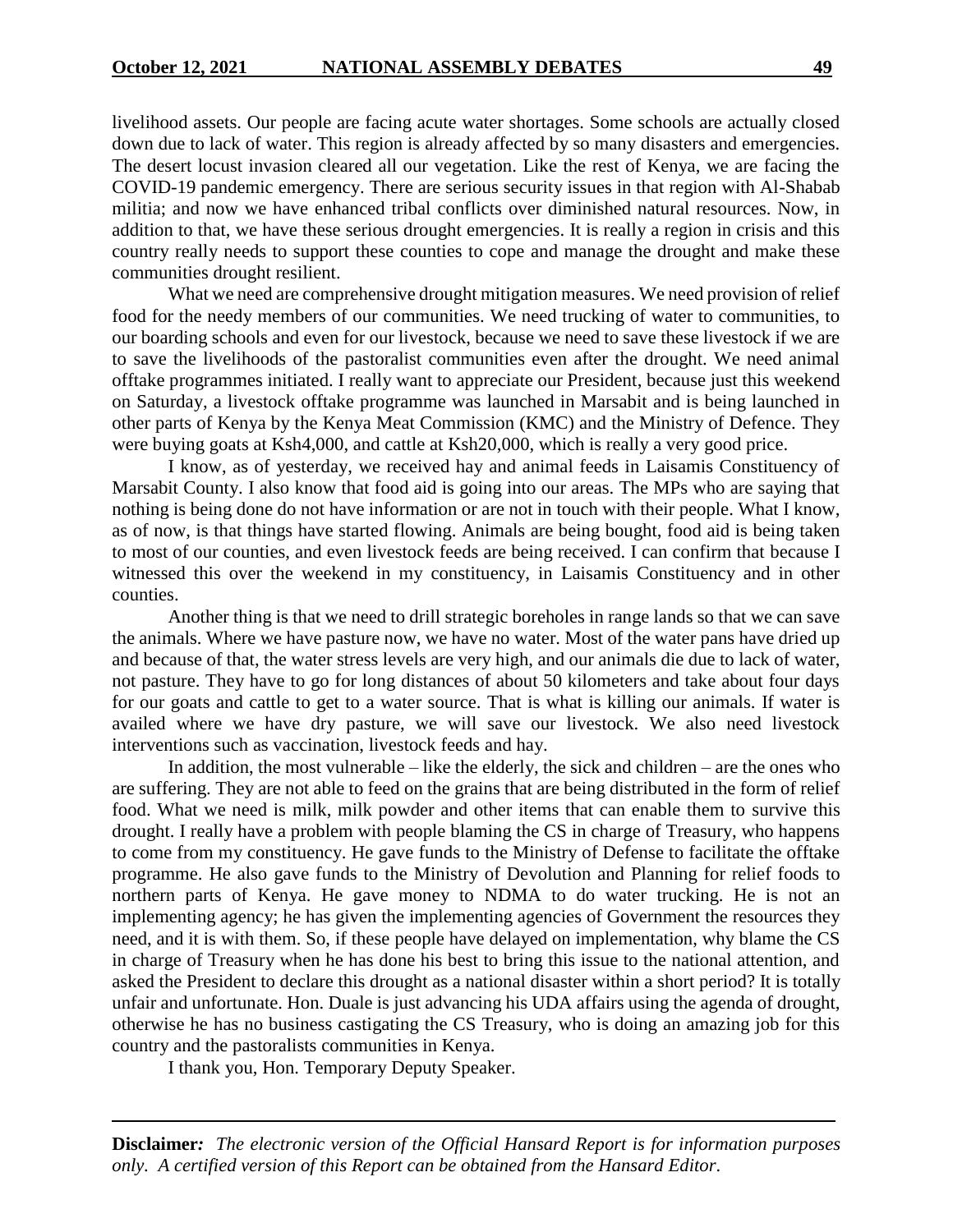**The Temporary Deputy Speaker** (Hon. Christopher Omulele): Hon. Abdisalan, Member for Wajir North. Hon. Members, you will notice that I have kept Hon. Abdisalan here because he was to have a chance earlier, but he pressed his button and it was interrupted.

**Hon. Ibrahim Abdi** (Wajir North, ODM): Thank you, Hon. Speaker. I also want to add my voice to this Motion.

The performance of the short rains and long rains in 2021 was poor across the ASAL areas. There was late onset of the rains; it was below average and it was poorly distributed both in time and space. As a result, this is one of the worst droughts we have ever seen. About 12 counties are at an alarming stage as we speak. Access to water by these counties have been extremely poor, both in the household and livestock as well. You will find that trekking distances of the livestock to watering points have increased, and livestock mortality rates have highly increased. Vegetation is very low in most of the areas in these 12 counties, and prices for commodities like maize have gone high. There are irreversible coping mechanisms that have been adopted by most of these pastoralists because the food is shared by both livestock and humans, and as a result, we have had negative coping mechanism. Due to the body deterioration of livestock, livestock prices have drastically reduced. I can assure you that in most of these areas, malnourishment levels are extremely high just because pastoralists depend on milk, and milk production has now reduced drastically. As a result of this deterioration of the milk production, the malnutritional level is extremely high.

Hon. Temporary Deputy Speaker, the President recently declared drought a national disaster. Our assumption was that resource mobilisation was supposed to be done, both at the national as well as at the international levels. Both the Government and other non-state actors such as the Non-Governmental Organisations (NGOs) were supposed to mobilise resources, put them in the same basket and start immediate interventions. Currently, that has not been done.

I thank Cabinet Secretary Ukur Yatani, who has done his best. He has made disbursements of Ksh2 billion to the Ministry of Devolution and Planning. At this juncture, we cannot accept some kind of bureaucracies. Now that the National Treasury has disbursed the money, it should go directly to the NDMA and urgent interventions must be started.

On the aspect of who will coordinate the drought relief, that is a function of the NDMA and not the Office of the President. Currently, there is a lot of confusion. There is no central point for proper coordination of the different interventions to ensure that there is timely provision of services to the people. Currently, there are a number of schools that have been closed as a result of lack of water. That should not happen when we have adequate resources within the country.

Timely interventions must be done if we are to save lives. Some of the interventions I am talking about include provision of water to both humans and livestock; supplementary and blanket feeding of those affected by the drought; provision of food aid, the aspect of cash transfers and in terms of education, including food subsidies for school fees, which should be provided. I am sure that without those kinds of interventions, lives will be lost. Currently, the livestock mortality rate is already extremely high. We must do our best to ensure that we save the remaining humans and livestock.

The Cabinet should call for an urgent meeting to discuss drought issues in the country. If we are discussing other rapid onset disasters like COVID-19, why not the drought, where many humans and livestock have been lost? We must…

**The Temporary Deputy Speaker** (Hon. Christopher Omulele): Let us have Hon. Mwalyo Mbithi, Member for Masinga.